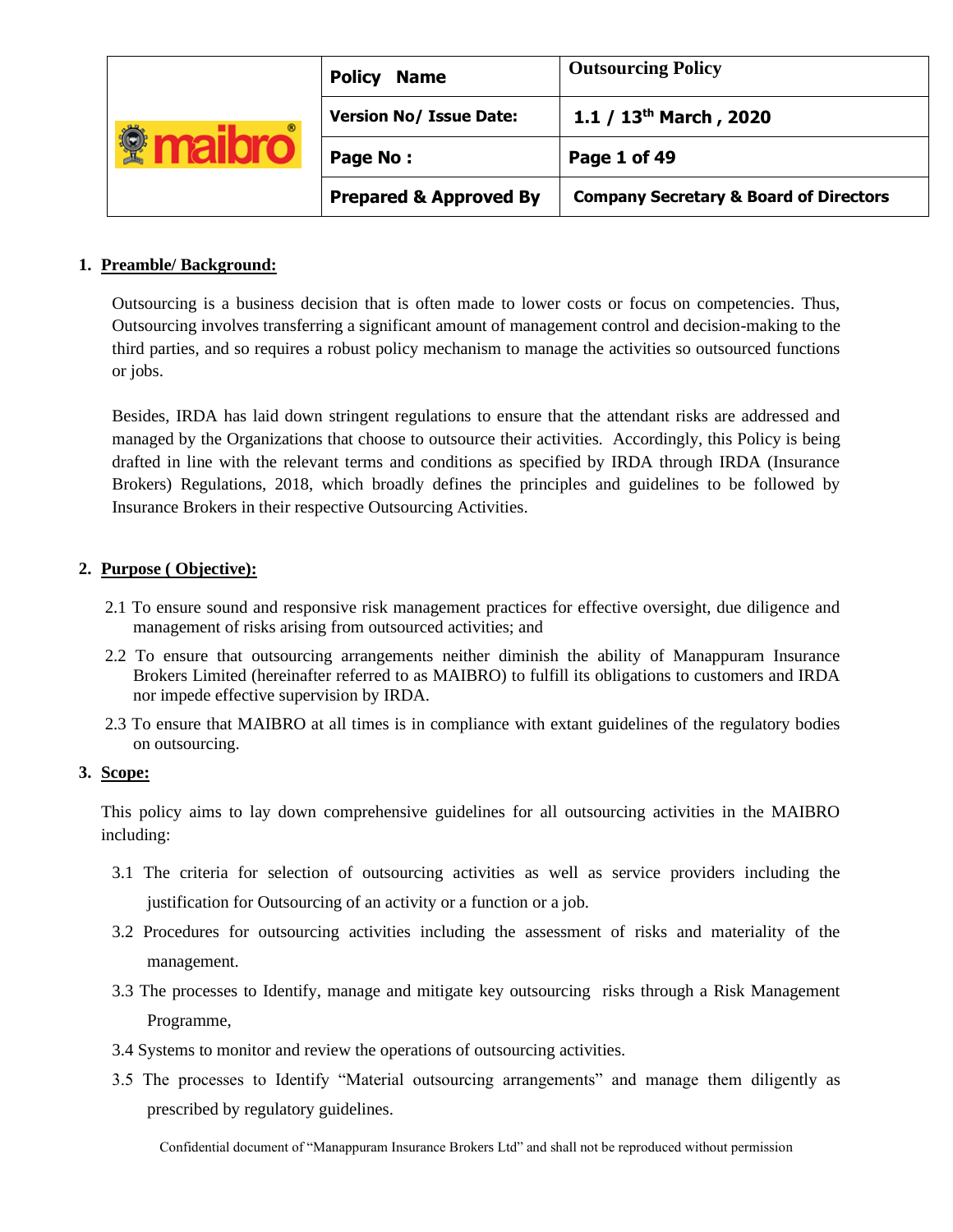| <b>Policy</b><br><b>Name</b><br><b>Version No/ Issue Date:</b><br>$^{\circ}$<br>Page No:<br><b>Prepared &amp; Approved By</b> |              | <b>Outsourcing Policy</b>                         |
|-------------------------------------------------------------------------------------------------------------------------------|--------------|---------------------------------------------------|
|                                                                                                                               |              | 1.1 / $13^{th}$ March, 2020                       |
|                                                                                                                               | Page 2 of 49 |                                                   |
|                                                                                                                               |              | <b>Company Secretary &amp; Board of Directors</b> |

3.6 The parameters to analyse cost benefit from the activity being outsourced.

# **4. Responsibility :-**

Company Secretary & Compliance officer.

# **5. Policy Review :-**

Board of Directors will review the policy at least once in a year keeping in mind the changes in the internal and external environment impacting the outsourcing arrangements.

# **6. Key Formats / Records :-**

Check List for Risks for Outsourcing Arrangements Checklist for Materiality of Outsourcing Arrangement Cost Benefit Analysis Parameters Vendor Risk Assessment Outsourcing Agreement Vendor Evaluation Form

### **7. Definition :-**

**Outsourcing:** For the purpose of this policy, outsourcing means the use of a third party (either an affiliated entity within a corporate group or an entity that is external to the corporate group) by MAIBRO to perform activities on a continuing basis that would normally be undertaken by the MAIBRO itself, now or in the future. 'Continuing basis' includes agreements for a limited period.

**Third Party:** Third party also referred to as service provider in this policy refers to the entity located in India or elsewhere (Subject to Clause VII of Annexure-1) that is undertaking the outsourced activity, which may also include a group company of MAIBRO.

**Risk Management Programme:** Would mean the risk management programme to address the outsourced activities and the relationship with the third party, as laid down by this policy and approved by the Board. (Programme outlay is appended as **Annexure 1**)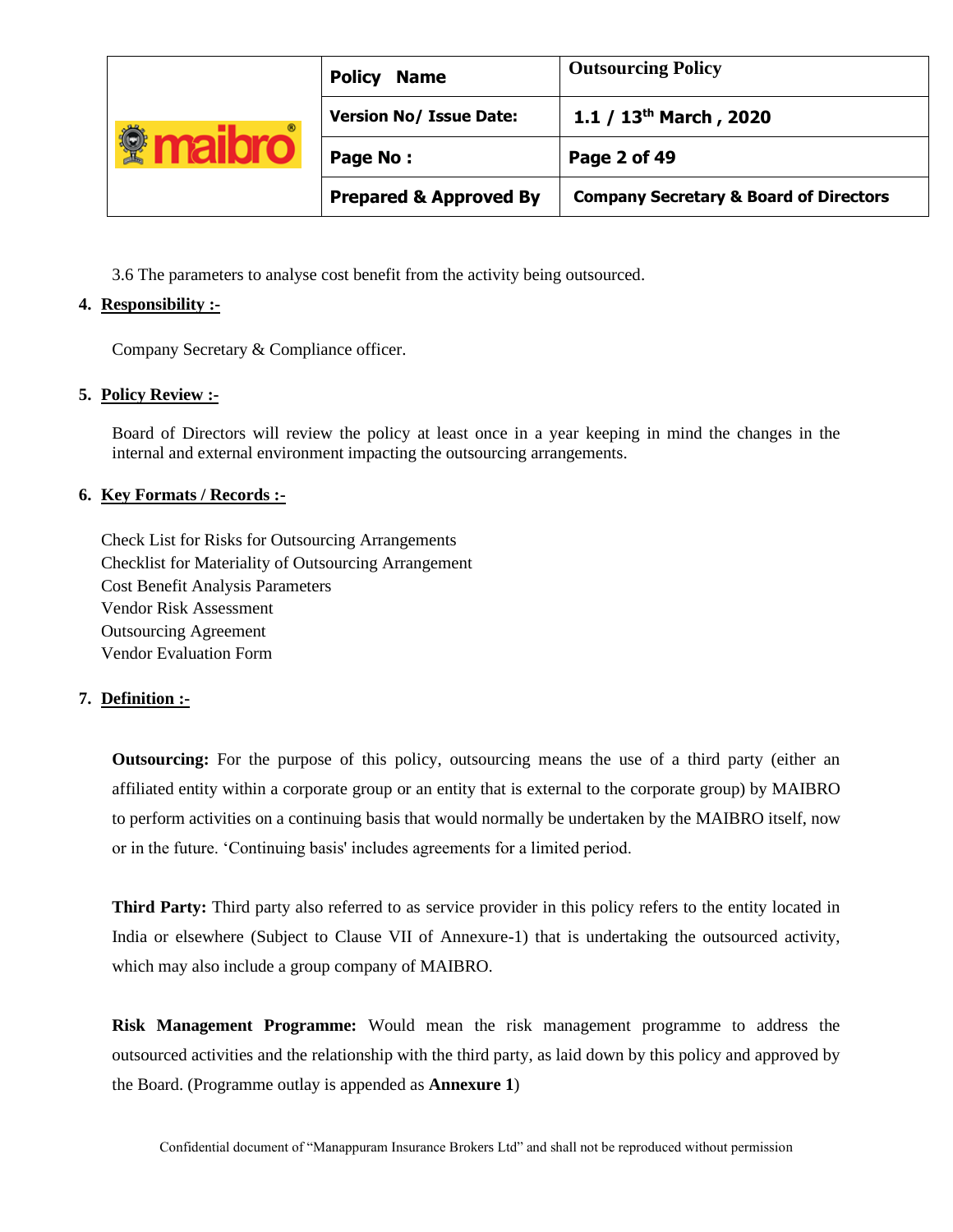| <b>Policy</b><br><b>Name</b><br><b>Version No/ Issue Date:</b><br>$^{\circ}$<br>Page No:<br>Page 3 of 49<br><b>Prepared &amp; Approved By</b> |  | <b>Outsourcing Policy</b>                         |
|-----------------------------------------------------------------------------------------------------------------------------------------------|--|---------------------------------------------------|
|                                                                                                                                               |  | 1.1 / $13th$ March, 2020                          |
|                                                                                                                                               |  |                                                   |
|                                                                                                                                               |  | <b>Company Secretary &amp; Board of Directors</b> |

5.4 **Outsourcing Committee:** This is a Management Level Committee constituted by the Board, and should comprise of the Heads of Departments of the following departments, at a minimum

- I. HOD -Operations,
- II. Company Secretary & Compliance Officer-
- III. HOD- Finance and Accounts,
- IV. HOD- IT / CTO
- V. HOD HR &Admin
- VI. CEO Chairperson of the Committee

The Outsourcing Committee's duties and responsibilities are elaborated in para 2(2) of this policy.

The Head of HR &Admin will act as the secretary of this Committee.

The CEO will chair this committee.

The Quorum will be a minimum of 4 Members with the CEO being in Chair.

5.5 **Material Outsourcing:** For the purpose of this policy, material outsourcing arrangements are those which, if disrupted, have the potential to significantly impact the business operations, reputation, profitability or customer service.

Materiality of outsourcing would be based upon and be assessed for:

- 5.5.1 The level of importance to MAIBRO of the activity being outsourced as well as the significance of the risk posed by the same;
- 5.5.2 The potential impact of the outsourcing on MAIBRO on various parameters such as earnings, solvency, liquidity, funding capital and risk profile;
- 5.5.3 The likely impact on MAIBRO reputation and brand value, and ability to achieve its business objectives, strategy and plans, should the service provider fail to perform the service;
- 5.5.4 The cost of the outsourcing as a proportion of total operating costs of the MAIBRO;
- 5.5.5 The aggregate exposure to that particular service provider, in cases where MAIBRO outsources various functions to the same service provider; and
- 5.5.6 The significance of activities outsourced in context of customer service and protection.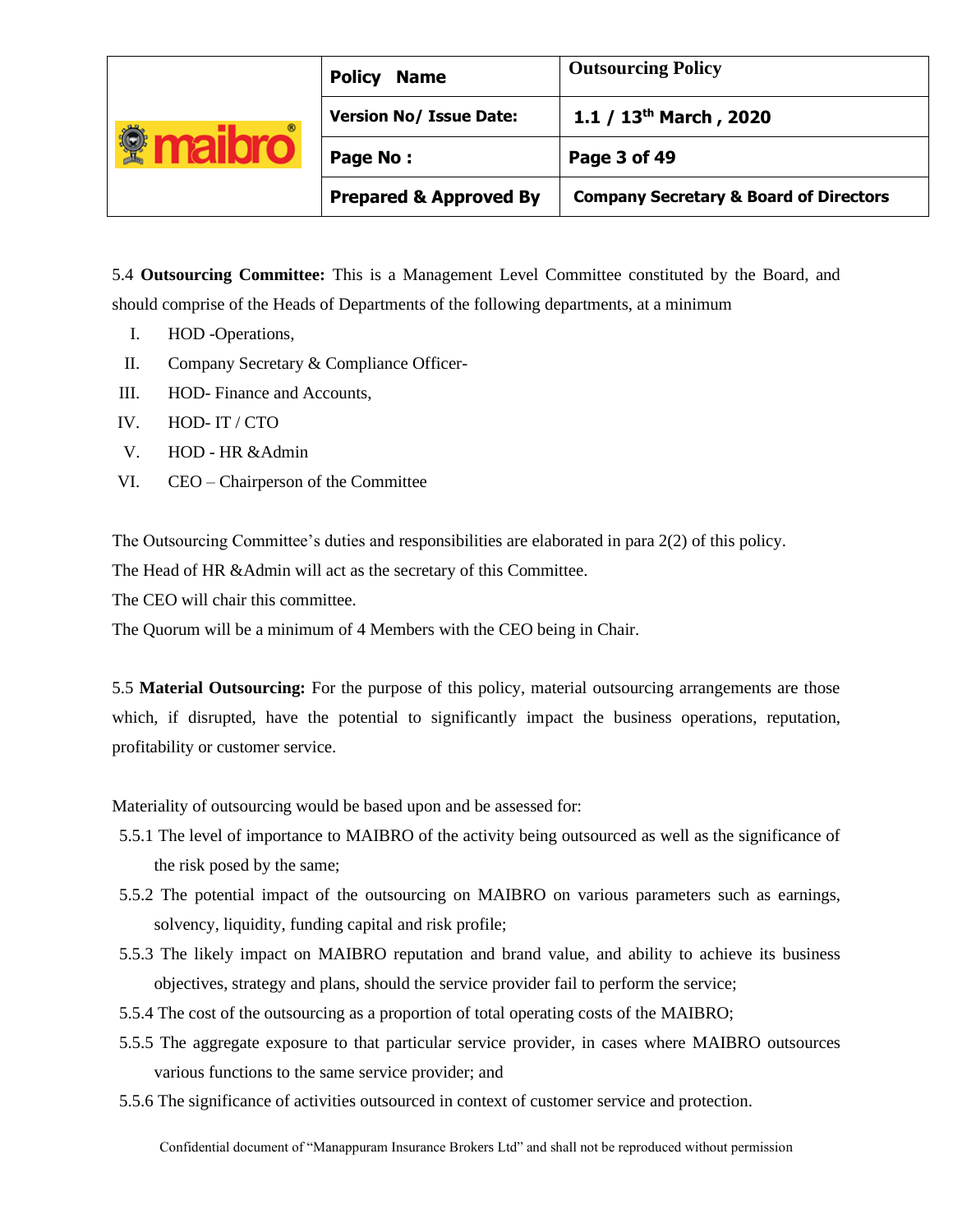| <b>Outsourcing Policy</b><br><b>Policy</b><br><b>Name</b><br><b>Version No/ Issue Date:</b><br>$^{\circ}$<br>¥<br>Page No:<br>Page 4 of 49<br><b>Prepared &amp; Approved By</b> |  |                                                   |  |
|---------------------------------------------------------------------------------------------------------------------------------------------------------------------------------|--|---------------------------------------------------|--|
|                                                                                                                                                                                 |  | 1.1 / $13th$ March, 2020                          |  |
|                                                                                                                                                                                 |  |                                                   |  |
|                                                                                                                                                                                 |  | <b>Company Secretary &amp; Board of Directors</b> |  |

# **8. Policy Guidelines :-**

| which<br>1.<br><b>Activities</b><br>be<br>cannot<br><b>Outsourced</b> | 2. Responsibilities    | 3. Procedures                         | <b>Redress</b><br>Grievance<br>4.<br><b>Mechanism</b> |
|-----------------------------------------------------------------------|------------------------|---------------------------------------|-------------------------------------------------------|
| The following activities                                              | 1. Responsibili        | 1. Screening<br>and<br>approval<br>of | MAIBRO to have a robust                               |
| cannot be outsourced: -                                               | the<br><b>of</b><br>ty | outsourcing proposals by the          | grievance redress mechanism,                          |
|                                                                       | <b>Board</b>           | <b>Outsourcing Committee</b>          | which in no way shall be                              |
| 1. The functions of the                                               |                        | The concerned department desirous     | compromised on account of                             |
| direct/ reinsurance/                                                  | a) The<br>Board<br>of  | of outsourcing an activity (covered   | outsourcing.                                          |
| composite broker as                                                   | <b>MAIBRO</b><br>shall | by this Policy), shall prepare an     | MAIBRO's<br>Customer                                  |
| given in Schedule I                                                   | have<br>the            | appropriate note on the same (as per  | Grievance<br>Redressal                                |
| - Form A under                                                        | responsibility<br>for  | Annexure), describing in detail the   | Mechanism<br>shall<br>be                              |
| Regulation 4.                                                         | oversight of<br>the    | activity, risks involved, the reason  | applicable in fully to all                            |
|                                                                       | outsourcing policy     | and necessity for outsourcing and all | grievances arising out of any                         |
| management<br>2. Risk                                                 | and<br>related         | other relevant factors leading to the | deficiency in the service                             |
| services unless the                                                   | activities             | proposed outsourcing, and submit      | provided by the outsourcing                           |
| broker<br>does<br>not                                                 | undertaken<br>under    | the same to the Company Secretary     | service provider.                                     |
| undertake<br>this                                                     | policy.<br>The<br>the  | and Compliance Officer, who will      |                                                       |
| activity at all.                                                      | may<br>be<br>same      | request convene the outsourcing       |                                                       |
|                                                                       | delegated to<br>the    | committee to deal with the same.      |                                                       |
| 3. Claims<br>consultancy                                              | Outsourcing            |                                       |                                                       |
| unless<br>services<br>the                                             | Committee,<br>who      | The Committee shall deliberate on     |                                                       |
| broker<br>does<br>not                                                 | shall<br>furnish       | the same in a meeting to be held for  |                                                       |
| undertake<br>this                                                     | periodic reports to    | this purpose, which proceedings       |                                                       |
| activity at all                                                       | the Board on its       | shall be minuted.                     |                                                       |
|                                                                       | functioning,           |                                       |                                                       |
|                                                                       | including<br>the       | discussions,<br>After<br>due<br>the   |                                                       |
|                                                                       | decisions<br>that has  | Committee<br>may<br>recommend<br>for  |                                                       |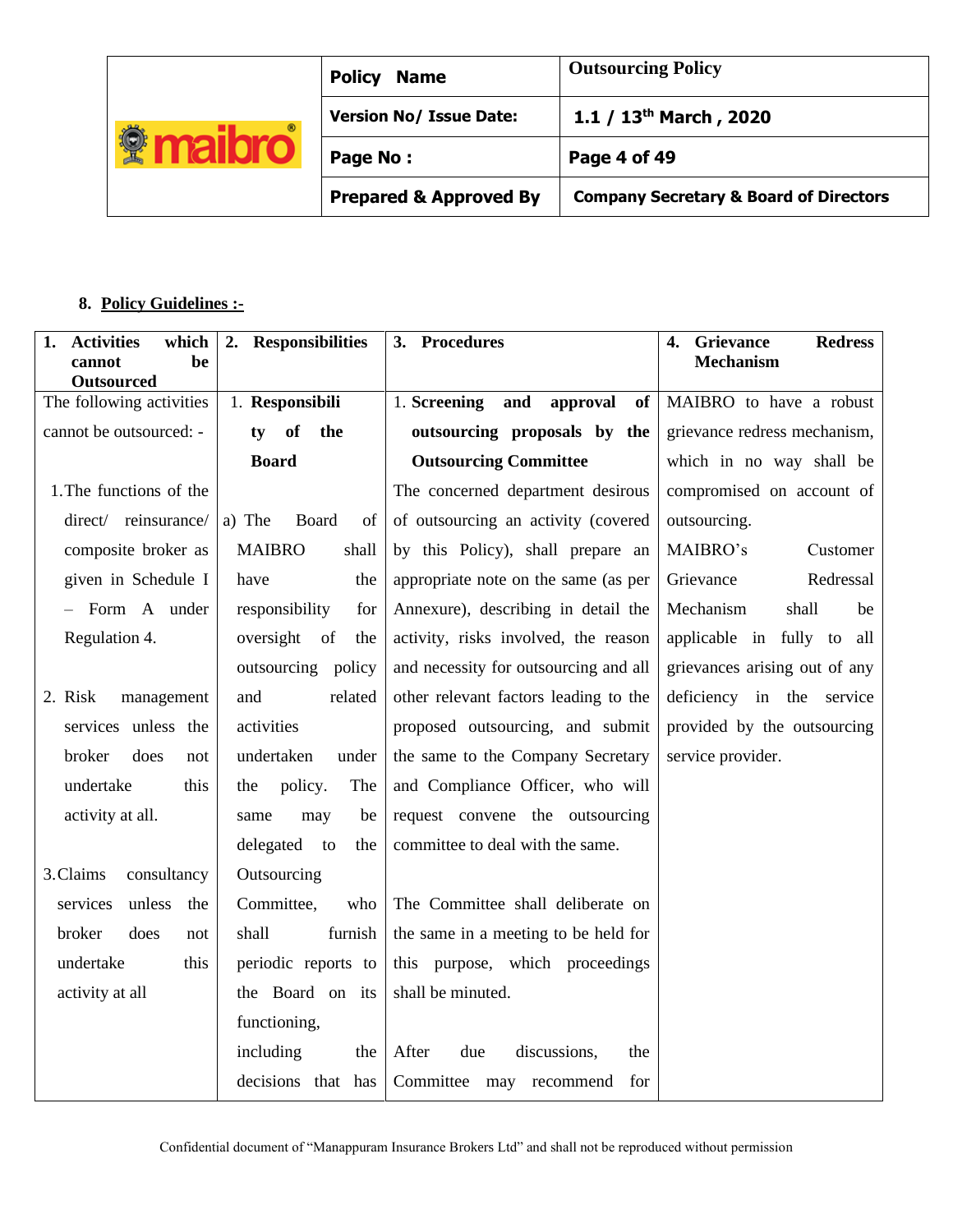|                                     |                                                                                                                                                                                                                                                                                                                                           |                                                    | <b>Policy Name</b>                                                                                                                                                                                                                                                                                     | <b>Outsourcing Policy</b> |                                                   |
|-------------------------------------|-------------------------------------------------------------------------------------------------------------------------------------------------------------------------------------------------------------------------------------------------------------------------------------------------------------------------------------------|----------------------------------------------------|--------------------------------------------------------------------------------------------------------------------------------------------------------------------------------------------------------------------------------------------------------------------------------------------------------|---------------------------|---------------------------------------------------|
|                                     |                                                                                                                                                                                                                                                                                                                                           |                                                    | <b>Version No/ Issue Date:</b>                                                                                                                                                                                                                                                                         |                           | 1.1 / 13 <sup>th</sup> March, 2020                |
| <b><i><u><b></b></u></i></b> maibro |                                                                                                                                                                                                                                                                                                                                           | Page No:                                           |                                                                                                                                                                                                                                                                                                        | Page 5 of 49              |                                                   |
|                                     |                                                                                                                                                                                                                                                                                                                                           |                                                    | <b>Prepared &amp; Approved By</b>                                                                                                                                                                                                                                                                      |                           | <b>Company Secretary &amp; Board of Directors</b> |
|                                     | been taken by it<br>from time to time.<br>b) Approving<br>framework<br>evaluate the risks<br>and materiality of<br>existing<br>all<br>prospective<br>outsourcing and the<br>policies that apply<br>to<br>arrangements;<br>c) Laying<br>appropriate<br>approval<br><i>authorities</i><br>outsourcing<br>depending<br>risks<br>materiality. | a<br>to<br>and<br>such<br>down<br>for<br>on<br>and | approval or reject the proposals and<br>the reasons for the said decision<br>taken shall be recorded in writing.<br>Outsourcing<br>The<br>recommendations for Approvals will<br>be submitted to the Chairman of<br>Board, for his final approval, along<br>with the MOM of the committee's<br>meeting. | Committee's               |                                                   |
|                                     | 2. Responsibilit<br>ies                                                                                                                                                                                                                                                                                                                   | <b>of</b>                                          | 2. Selection of the third-party<br>service provider                                                                                                                                                                                                                                                    |                           |                                                   |
|                                     |                                                                                                                                                                                                                                                                                                                                           | <b>Outsourcing</b>                                 | The selection of the service provider                                                                                                                                                                                                                                                                  |                           |                                                   |
|                                     | <b>Committee</b>                                                                                                                                                                                                                                                                                                                          |                                                    | shall<br>be carried out by                                                                                                                                                                                                                                                                             | the                       |                                                   |
|                                     | As delegated by the                                                                                                                                                                                                                                                                                                                       |                                                    | Department that is proposing the                                                                                                                                                                                                                                                                       |                           |                                                   |
|                                     | Board from time to                                                                                                                                                                                                                                                                                                                        |                                                    | Outsourcing Arrangement.                                                                                                                                                                                                                                                                               |                           |                                                   |
|                                     | time, the Outsourcing                                                                                                                                                                                                                                                                                                                     |                                                    |                                                                                                                                                                                                                                                                                                        |                           |                                                   |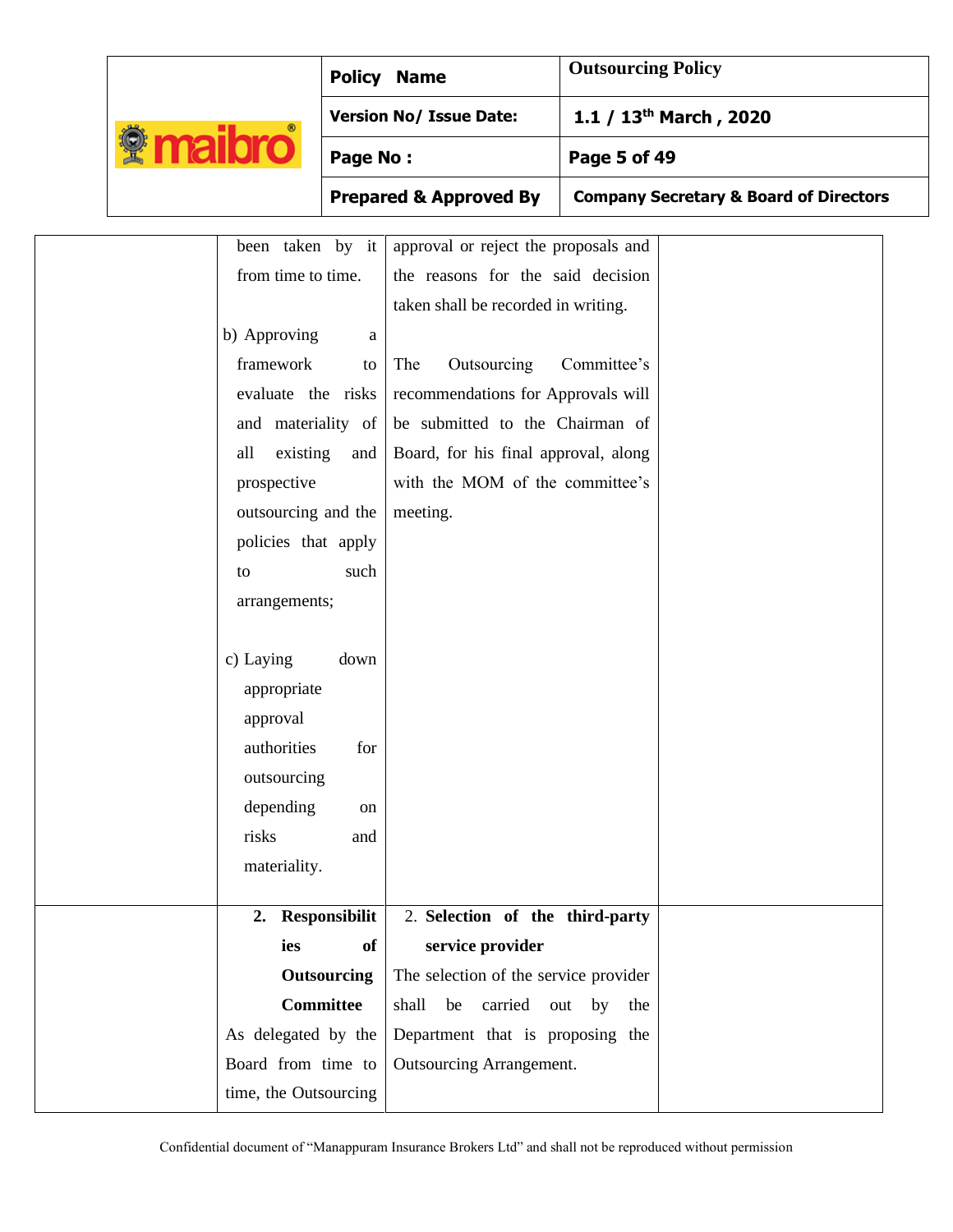|                                    |                                                                                                                                                                                                                                                                       | <b>Policy Name</b>                                                                                                                                                                                                                                                                                                                                                                                                                                                                                                             | <b>Outsourcing Policy</b>                         |
|------------------------------------|-----------------------------------------------------------------------------------------------------------------------------------------------------------------------------------------------------------------------------------------------------------------------|--------------------------------------------------------------------------------------------------------------------------------------------------------------------------------------------------------------------------------------------------------------------------------------------------------------------------------------------------------------------------------------------------------------------------------------------------------------------------------------------------------------------------------|---------------------------------------------------|
|                                    |                                                                                                                                                                                                                                                                       | <b>Version No/ Issue Date:</b>                                                                                                                                                                                                                                                                                                                                                                                                                                                                                                 | 1.1 / 13 <sup>th</sup> March, 2020                |
| <b><i><u><b>Maibro</b></u></i></b> | Page No:                                                                                                                                                                                                                                                              |                                                                                                                                                                                                                                                                                                                                                                                                                                                                                                                                | Page 6 of 49                                      |
|                                    |                                                                                                                                                                                                                                                                       | <b>Prepared &amp; Approved By</b>                                                                                                                                                                                                                                                                                                                                                                                                                                                                                              | <b>Company Secretary &amp; Board of Directors</b> |
| to                                 | Committee<br>as<br>constituted<br>by<br>the<br>Board shall have the<br>overall responsibility<br>oversee<br>and<br>implement the policy<br>as follows:<br>1. Ensuring<br>the<br>implementation of<br>the<br>Board's<br>decisions on this                              | The Selection of the Third-Party<br>Service Provider should always be<br>based on the principles of fair play $-$<br>and opportunity provided to as many<br>vendors as possible (and<br>eligible/qualified to provide such<br>services) through an appropriate<br>RFI/RFP/RFQ process as may be<br>suitable at the material time and<br>depending on the technical focus of<br>the proposed arrangement.<br>Once the concerned department has                                                                                  | are                                               |
|                                    | policy;<br>2. Developing,<br>implementing and<br>periodically<br>reviewing<br>outsourcing policy<br>related<br>and<br>procedures<br>to<br>that<br>ensure<br>conforms to the<br>scope<br>and<br>complexity of the<br>outsourcing<br>activities;<br>3. Reviewing<br>the | completed the Vendor Assessments<br>submitted<br>and<br>recommendations to the Outsourcing<br>Committee, the Committee shall then<br>- keeping the best interests of<br>MAIBRO in mind and after<br>recording its satisfaction that the<br>third party has the ability and<br>capacity to undertake the provision<br>of the service effectively $-$ finalize<br>it I<br>the Vendor.<br>The due diligence shall be carried<br>out in accordance with the terms as<br>laid out in the Risk Management<br>Programme. (Annexure 1) | their                                             |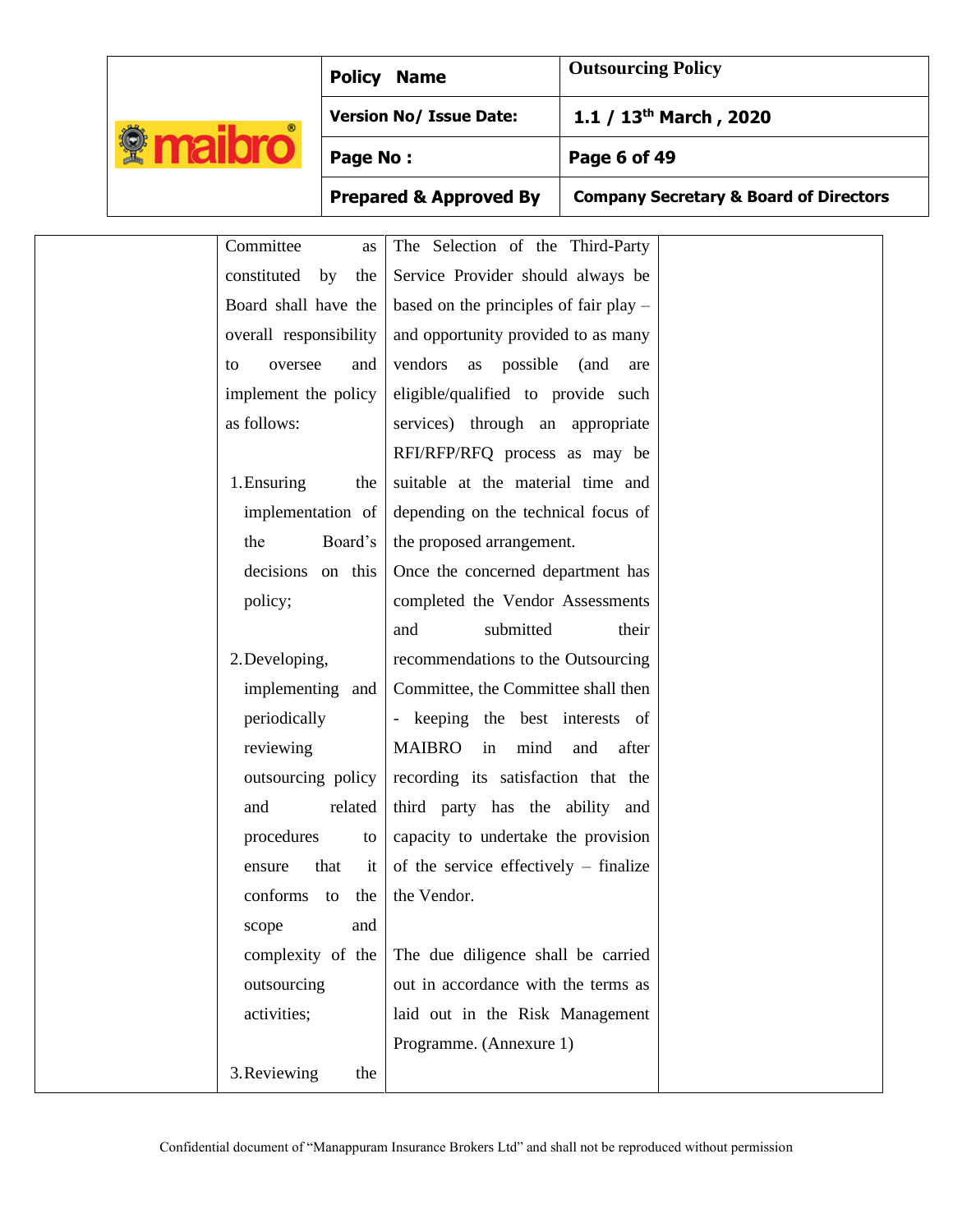|                                      |                                        |             | <b>Outsourcing Policy</b><br><b>Policy Name</b><br><b>Version No/ Issue Date:</b><br>1.1 / 13 <sup>th</sup> March, 2020<br>Page 7 of 49<br><b>Prepared &amp; Approved By</b><br><b>Company Secretary &amp; Board of Directors</b> |  |  |
|--------------------------------------|----------------------------------------|-------------|-----------------------------------------------------------------------------------------------------------------------------------------------------------------------------------------------------------------------------------|--|--|
| <b><i><u><b>A</b></u></i></b> maibro |                                        | Page No:    |                                                                                                                                                                                                                                   |  |  |
|                                      |                                        |             |                                                                                                                                                                                                                                   |  |  |
|                                      | Outsourcing<br>Proposals               | and         |                                                                                                                                                                                                                                   |  |  |
|                                      | independently                          |             |                                                                                                                                                                                                                                   |  |  |
|                                      | evaluating                             | the         |                                                                                                                                                                                                                                   |  |  |
|                                      | risks of all existing                  |             |                                                                                                                                                                                                                                   |  |  |
|                                      | and                                    | prospective |                                                                                                                                                                                                                                   |  |  |
|                                      | outsourcing, based                     |             |                                                                                                                                                                                                                                   |  |  |
|                                      | the<br>on                              | board       |                                                                                                                                                                                                                                   |  |  |
|                                      | approved                               | policy      |                                                                                                                                                                                                                                   |  |  |
|                                      | and recording the                      |             |                                                                                                                                                                                                                                   |  |  |
|                                      | assessment                             |             |                                                                                                                                                                                                                                   |  |  |
|                                      | thereof;                               |             |                                                                                                                                                                                                                                   |  |  |
|                                      |                                        |             |                                                                                                                                                                                                                                   |  |  |
|                                      | 4. Ensuring                            | that        |                                                                                                                                                                                                                                   |  |  |
|                                      | contingency plans,                     |             |                                                                                                                                                                                                                                   |  |  |
|                                      | are in place and                       |             |                                                                                                                                                                                                                                   |  |  |
|                                      | tested as dictated                     |             |                                                                                                                                                                                                                                   |  |  |
|                                      | by the policy vis-à-                   |             |                                                                                                                                                                                                                                   |  |  |
|                                      | vis the outsourced                     |             |                                                                                                                                                                                                                                   |  |  |
|                                      | activities;                            |             |                                                                                                                                                                                                                                   |  |  |
|                                      |                                        |             |                                                                                                                                                                                                                                   |  |  |
|                                      | 5. Ensuring that there                 |             |                                                                                                                                                                                                                                   |  |  |
|                                      | is                                     | independent |                                                                                                                                                                                                                                   |  |  |
|                                      | review and audit<br>for adherence with |             |                                                                                                                                                                                                                                   |  |  |
|                                      | set policies;                          |             |                                                                                                                                                                                                                                   |  |  |
|                                      |                                        |             |                                                                                                                                                                                                                                   |  |  |
|                                      | 6.Informing                            | the         |                                                                                                                                                                                                                                   |  |  |
|                                      | Board on the risks                     |             |                                                                                                                                                                                                                                   |  |  |
|                                      |                                        |             |                                                                                                                                                                                                                                   |  |  |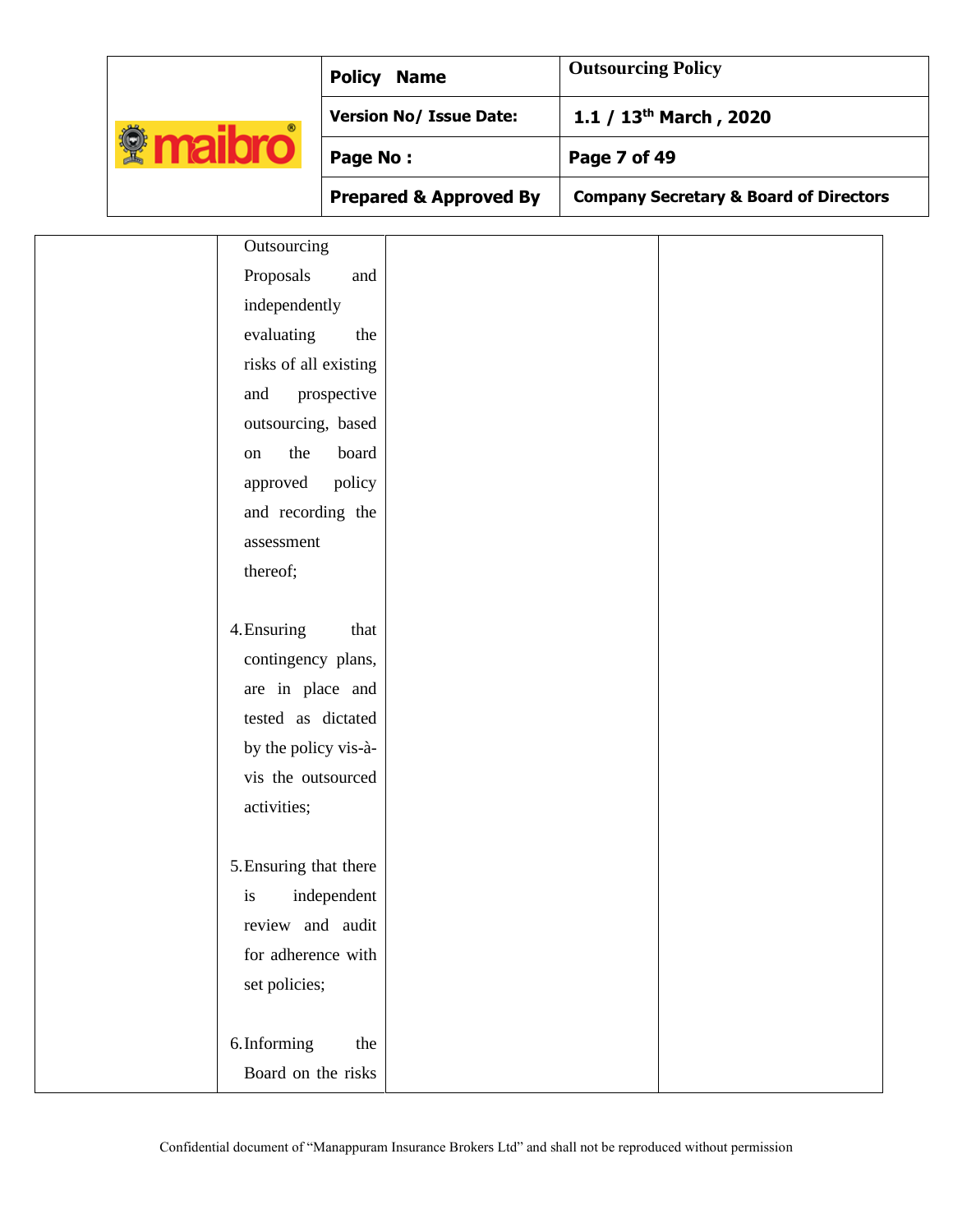|                                    | <b>Policy Name</b>                | <b>Outsourcing Policy</b>                         |
|------------------------------------|-----------------------------------|---------------------------------------------------|
|                                    | <b>Version No/ Issue Date:</b>    | 1.1 / 13 <sup>th</sup> March, 2020                |
| <b><i><u><b>Maibro</b></u></i></b> | Page No:                          | Page 8 of 49                                      |
|                                    | <b>Prepared &amp; Approved By</b> | <b>Company Secretary &amp; Board of Directors</b> |
| and                                | provide                           |                                                   |
| periodical reports                 |                                   |                                                   |
| connected with the                 |                                   |                                                   |
| outsourcing                        |                                   |                                                   |
| activities                         | in<br>a                           |                                                   |
| timely manner;                     |                                   |                                                   |
|                                    |                                   |                                                   |
| 7. The Head of AR                  |                                   |                                                   |
| and Admin as the                   |                                   |                                                   |
| secretary, will also               |                                   |                                                   |
| maintain                           | the                               |                                                   |
| central database of                |                                   |                                                   |
| all                                | Outsourcing                       |                                                   |
| Arrangements                       | of                                |                                                   |
| MAIBRO (both IT                    |                                   |                                                   |
| and Non-IT) and                    |                                   |                                                   |
| will maintain the                  |                                   |                                                   |
| same in an up to                   |                                   |                                                   |
| date                               | manner                            |                                                   |
| always                             |                                   |                                                   |
|                                    |                                   |                                                   |
| 8. Report                          | all<br>$\,$ on $\,$               |                                                   |
| "Material"                         |                                   |                                                   |
| contracts for any                  |                                   |                                                   |
| period,                            | the<br>to                         |                                                   |
| Board                              | and                               |                                                   |
| directors, at their                |                                   |                                                   |
| immediate                          | next                              |                                                   |
| meeting                            | in<br>an                          |                                                   |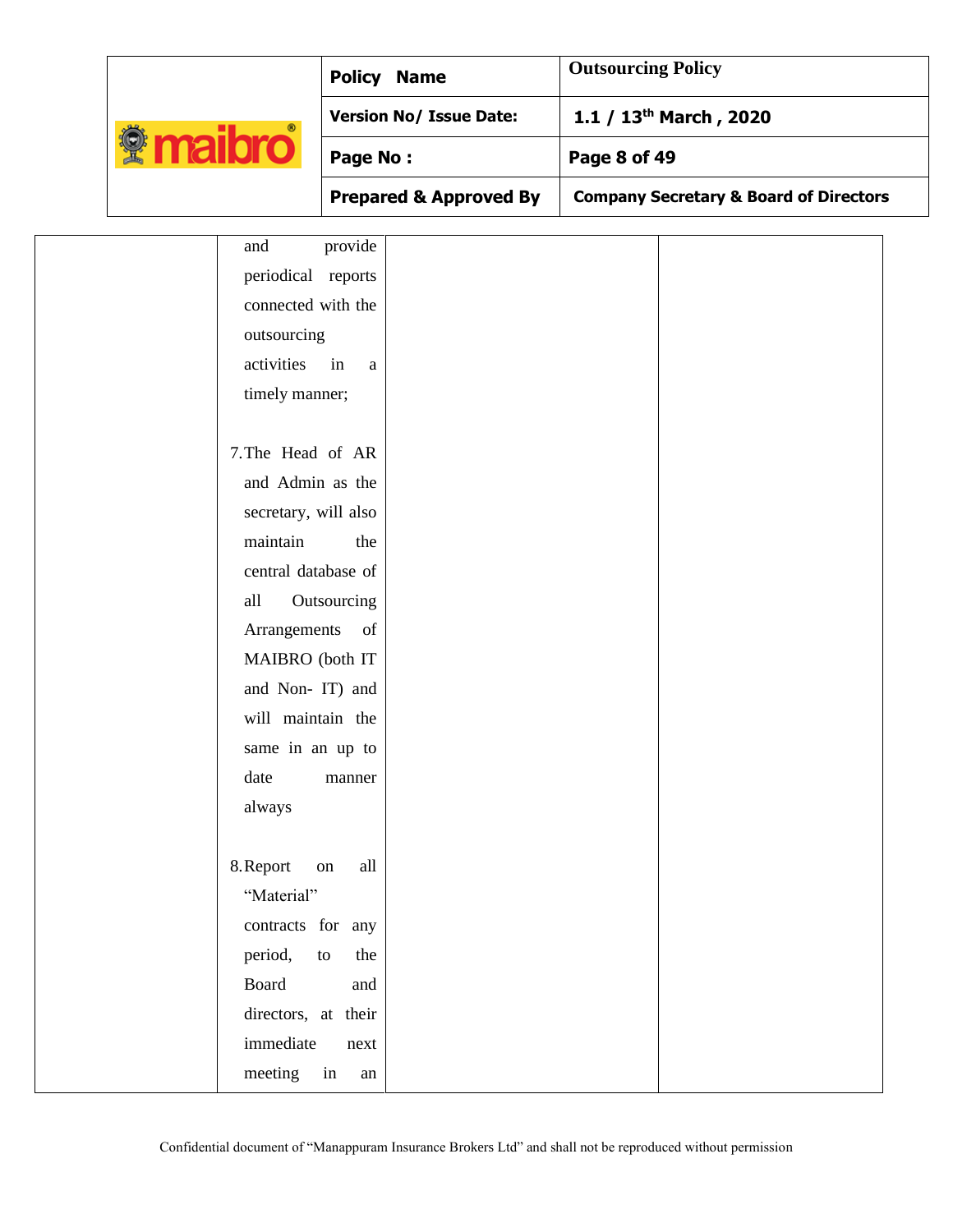|                                    |                                                                                                             | <b>Policy Name</b>                        | <b>Outsourcing Policy</b>                         |  |  |
|------------------------------------|-------------------------------------------------------------------------------------------------------------|-------------------------------------------|---------------------------------------------------|--|--|
|                                    |                                                                                                             | <b>Version No/ Issue Date:</b>            | 1.1 / 13 <sup>th</sup> March, 2020                |  |  |
| <b><i><u><b>Maibro</b></u></i></b> | Page No:                                                                                                    |                                           | Page 9 of 49                                      |  |  |
|                                    |                                                                                                             | <b>Prepared &amp; Approved By</b>         | <b>Company Secretary &amp; Board of Directors</b> |  |  |
|                                    | approved manner                                                                                             |                                           |                                                   |  |  |
| be<br>activities                   | 9. The Responsibility<br>of the Outsourcing<br>Committee<br>shall<br>for<br><b>ALL</b><br>Outsourcing<br>of |                                           |                                                   |  |  |
|                                    | MAIBRO (both IT                                                                                             |                                           |                                                   |  |  |
|                                    | and Non-IT)                                                                                                 |                                           |                                                   |  |  |
|                                    |                                                                                                             | 3. The                                    | Outsourcing                                       |  |  |
|                                    |                                                                                                             | <b>Agreement</b>                          |                                                   |  |  |
|                                    |                                                                                                             | The whole gamut of the outsourcing        |                                                   |  |  |
|                                    |                                                                                                             | arrangements shall be secured by          |                                                   |  |  |
|                                    |                                                                                                             | legally binding written contracts         |                                                   |  |  |
|                                    |                                                                                                             | which shall cover all material aspects    |                                                   |  |  |
|                                    |                                                                                                             | pertaining to the same, including but     |                                                   |  |  |
|                                    |                                                                                                             | not limited to - the rights & liabilities |                                                   |  |  |
|                                    |                                                                                                             | parties, responsibilities,<br>the<br>of   |                                                   |  |  |
|                                    |                                                                                                             | termination procedures, contingency       |                                                   |  |  |
|                                    |                                                                                                             | plans, confidentiality, risk control      |                                                   |  |  |
|                                    |                                                                                                             | and audit.                                |                                                   |  |  |
|                                    |                                                                                                             |                                           |                                                   |  |  |
|                                    |                                                                                                             | All Outsourcing Arrangements are to       |                                                   |  |  |
|                                    |                                                                                                             | be bound by the Legal Agreement as        |                                                   |  |  |
|                                    |                                                                                                             | found in Annexure 4 here. However,        |                                                   |  |  |
|                                    |                                                                                                             | where the vendor is seeking to bring      |                                                   |  |  |
|                                    |                                                                                                             | in their own contract format, the         |                                                   |  |  |
|                                    |                                                                                                             | same can be ONLY subject to the           |                                                   |  |  |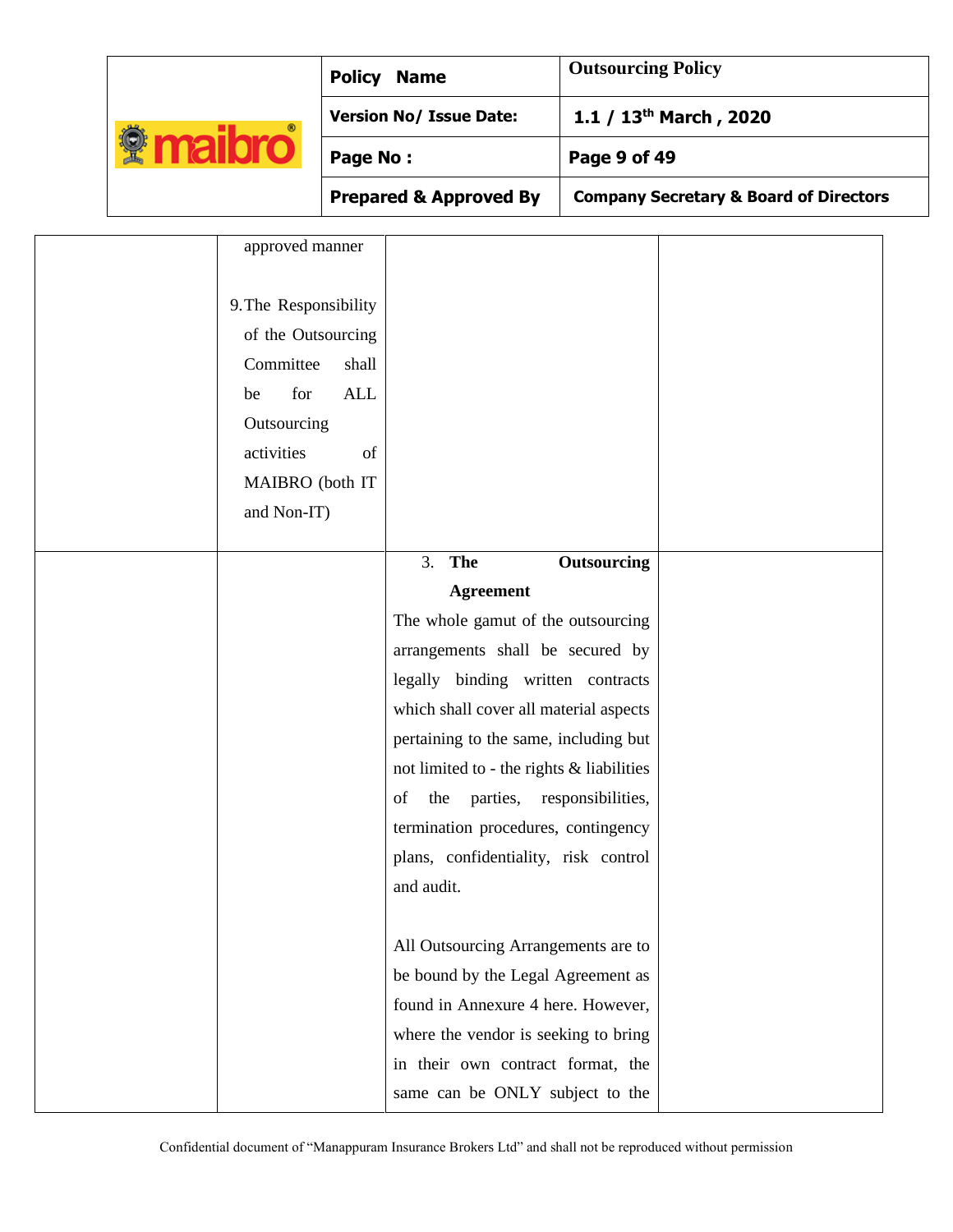|  |                                    |                                   | <b>Policy Name</b>                    | <b>Outsourcing Policy</b> |                                                   |
|--|------------------------------------|-----------------------------------|---------------------------------------|---------------------------|---------------------------------------------------|
|  |                                    |                                   | <b>Version No/ Issue Date:</b>        |                           | 1.1 / 13 <sup>th</sup> March, 2020                |
|  | <b><i><u><b>Maibro</b></u></i></b> | Page No:                          |                                       | Page 10 of 49             |                                                   |
|  |                                    | <b>Prepared &amp; Approved By</b> |                                       |                           | <b>Company Secretary &amp; Board of Directors</b> |
|  |                                    |                                   | condition that such format[s] is/are  |                           |                                                   |
|  |                                    |                                   | vetted by the Company Secretary       |                           |                                                   |
|  |                                    |                                   | and he/she specifically confirms that |                           |                                                   |
|  |                                    |                                   | such adoption of vendor-formats       |                           |                                                   |
|  |                                    |                                   | would not impair the rights and dues  |                           |                                                   |
|  |                                    |                                   | of MAIBRO, in writing. Without this   |                           |                                                   |
|  |                                    |                                   | confirmation, no other format would   |                           |                                                   |
|  |                                    |                                   | be acceptable to us.                  |                           |                                                   |
|  |                                    |                                   |                                       |                           |                                                   |
|  |                                    |                                   | Where                                 | specific                  |                                                   |
|  |                                    |                                   | sections/sentences/words              | of<br>our                 |                                                   |
|  |                                    |                                   | format are also sought to be          |                           |                                                   |
|  |                                    |                                   | amended / changed, etc., the same     |                           |                                                   |
|  |                                    |                                   | principle would apply and all such    |                           |                                                   |
|  |                                    |                                   | have<br>changes<br>would              | be<br>to                  |                                                   |
|  |                                    |                                   | specifically approved, in writing, by |                           |                                                   |
|  |                                    |                                   | Company Secretary.                    |                           |                                                   |
|  |                                    |                                   |                                       |                           |                                                   |
|  |                                    |                                   | Authority to<br>The                   | Sign<br>any               |                                                   |
|  |                                    |                                   | Contractual Arrangements              | will                      |                                                   |
|  |                                    |                                   | normally<br>be<br>${\rm an}$          | Authorized                |                                                   |
|  |                                    |                                   | Signatory, i.e., CEO/Chairman         |                           |                                                   |
|  |                                    |                                   |                                       |                           |                                                   |
|  |                                    |                                   | The Obligatory Clauses of the         |                           |                                                   |
|  |                                    |                                   | <b>Agreement</b>                      |                           |                                                   |
|  |                                    |                                   |                                       |                           |                                                   |
|  |                                    |                                   | The obligatory clauses of our Legal   |                           |                                                   |
|  |                                    |                                   | Agreement are as follows:             |                           |                                                   |
|  |                                    |                                   |                                       |                           |                                                   |
|  |                                    |                                   | a. Clear Definitions of What          |                           |                                                   |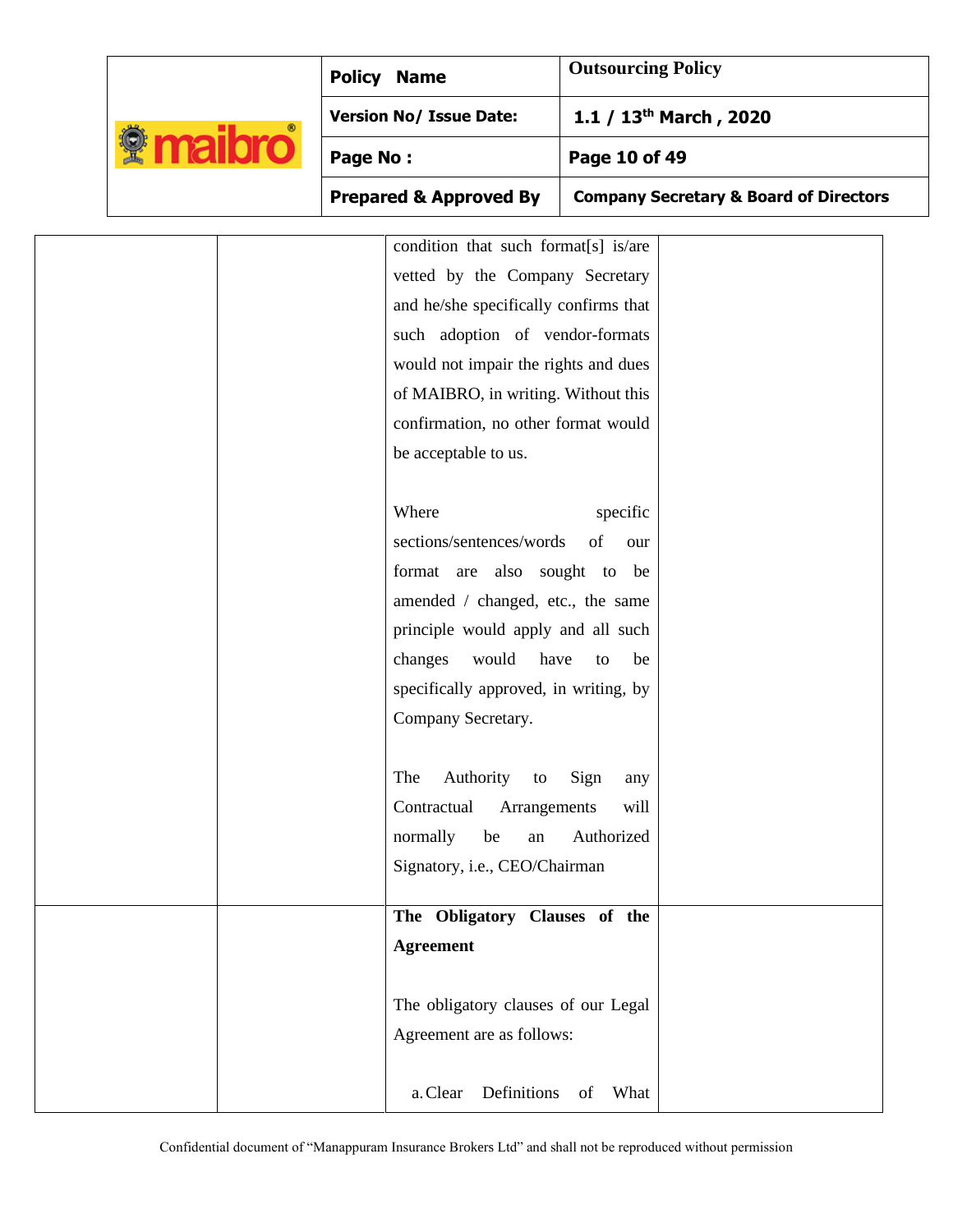|                                    |  | <b>Policy Name</b>                                                                                                                                                                                                                                                              | <b>Outsourcing Policy</b>                                          |  |
|------------------------------------|--|---------------------------------------------------------------------------------------------------------------------------------------------------------------------------------------------------------------------------------------------------------------------------------|--------------------------------------------------------------------|--|
|                                    |  | <b>Version No/ Issue Date:</b>                                                                                                                                                                                                                                                  | 1.1 / 13 <sup>th</sup> March, 2020                                 |  |
| <b><i><u><b>Maibro</b></u></i></b> |  | Page No:                                                                                                                                                                                                                                                                        | Page 11 of 49                                                      |  |
|                                    |  | <b>Prepared &amp; Approved By</b>                                                                                                                                                                                                                                               | <b>Company Secretary &amp; Board of Directors</b>                  |  |
|                                    |  | activities are<br>outsourced,<br>appropriate<br>performance levels;<br>b. Mutual rights, obligations and<br>responsibilities of the parties,<br>including indemnity by them;<br>c. Liability of the third party to<br>MAIBRO for<br>performance/other breach of the<br>contract | going<br>be<br>to<br>including<br>service<br>and<br>unsatisfactory |  |
|                                    |  | d. The services of the third party<br>being continuously assessed and<br>monitored<br>with<br>retaining overall control and<br>having a right to intervene with<br>appropriate measures to meet<br>legal and regulatory obligations;                                            | <b>MAIBRO</b>                                                      |  |
|                                    |  | e.MAIBRO's<br>Grievance<br>Mechanism shall be applicable<br>in full to all grievances arising<br>out of any deficiency in the<br>provided<br>service<br>outsourcing service provider.                                                                                           | Customer<br>Redressal<br>by<br>the                                 |  |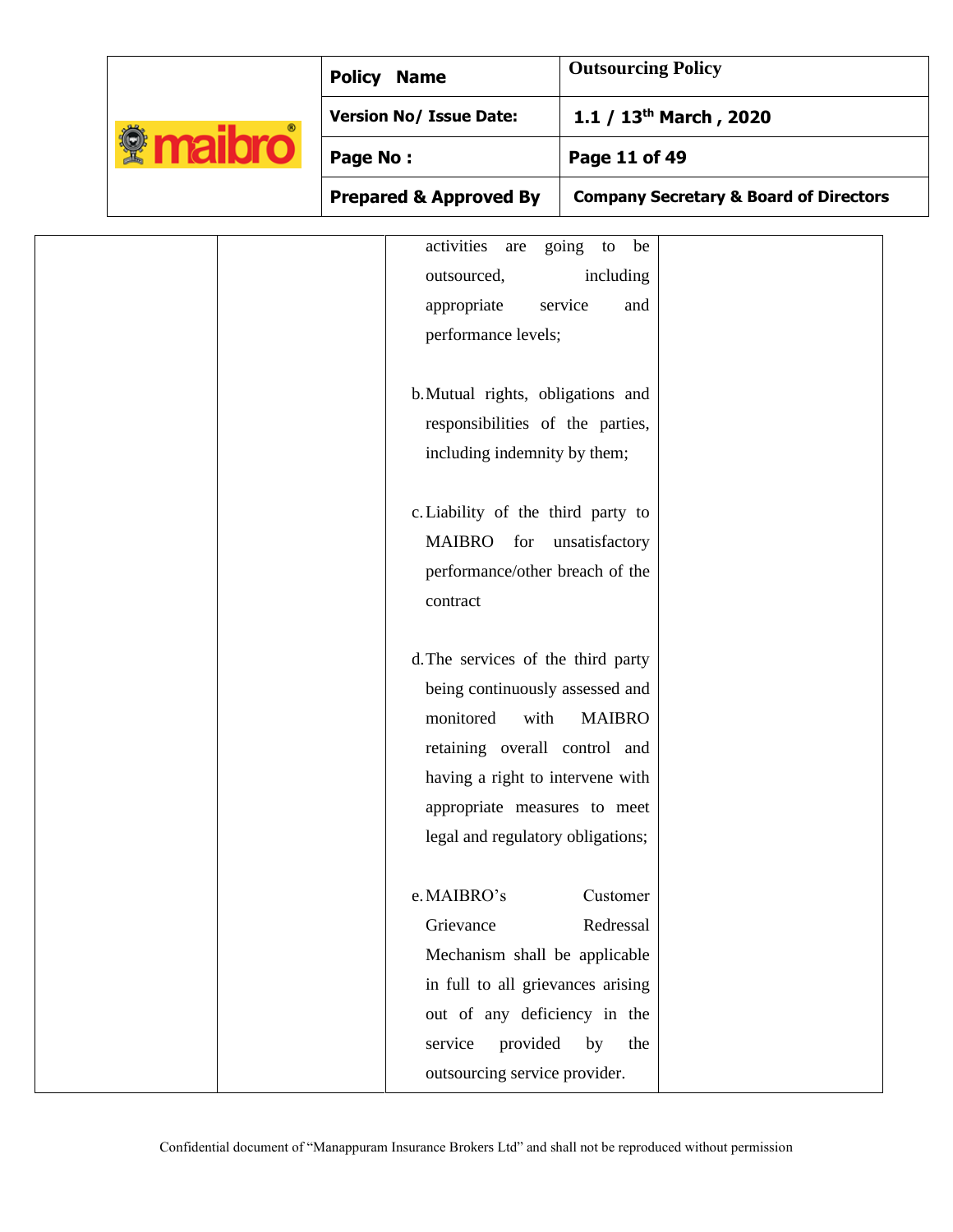|                                    | <b>Policy Name</b>                                                                                                                                                                                                                                                                                            | <b>Outsourcing Policy</b>                                                                                       |
|------------------------------------|---------------------------------------------------------------------------------------------------------------------------------------------------------------------------------------------------------------------------------------------------------------------------------------------------------------|-----------------------------------------------------------------------------------------------------------------|
|                                    | <b>Version No/ Issue Date:</b>                                                                                                                                                                                                                                                                                | 1.1 / 13 <sup>th</sup> March, 2020                                                                              |
| <b><i><u><b>Maibro</b></u></i></b> | Page No:                                                                                                                                                                                                                                                                                                      | Page 12 of 49                                                                                                   |
|                                    | <b>Prepared &amp; Approved By</b>                                                                                                                                                                                                                                                                             | <b>Company Secretary &amp; Board of Directors</b>                                                               |
|                                    | f. Prior<br>approvals/consent<br>MAIBRO and other conditions<br>of sub-contracting by the third-<br>with<br>party,<br>maintaining a similar control<br>over the risks with the sub-<br>contracting party as in the<br>original direct outsourcing;                                                            | by<br><b>MAIBRO</b>                                                                                             |
|                                    | g. Confidentiality clauses to ensure<br>protection of proprietary and<br>customer data during the tenure<br>of the contract and after the<br>expiry of the contract; and the<br>service providers' liability in<br>case of breach of security and<br>leakage of confidential customer<br>related information. |                                                                                                                 |
|                                    | h. The responsibilities of the third<br>party with respect to the<br>i.<br>IT<br>ii.<br>iii.<br>and                                                                                                                                                                                                           | security<br>and<br>contingency plans,<br>insurance cover,<br>business continuity<br>disaster<br>recovery plans, |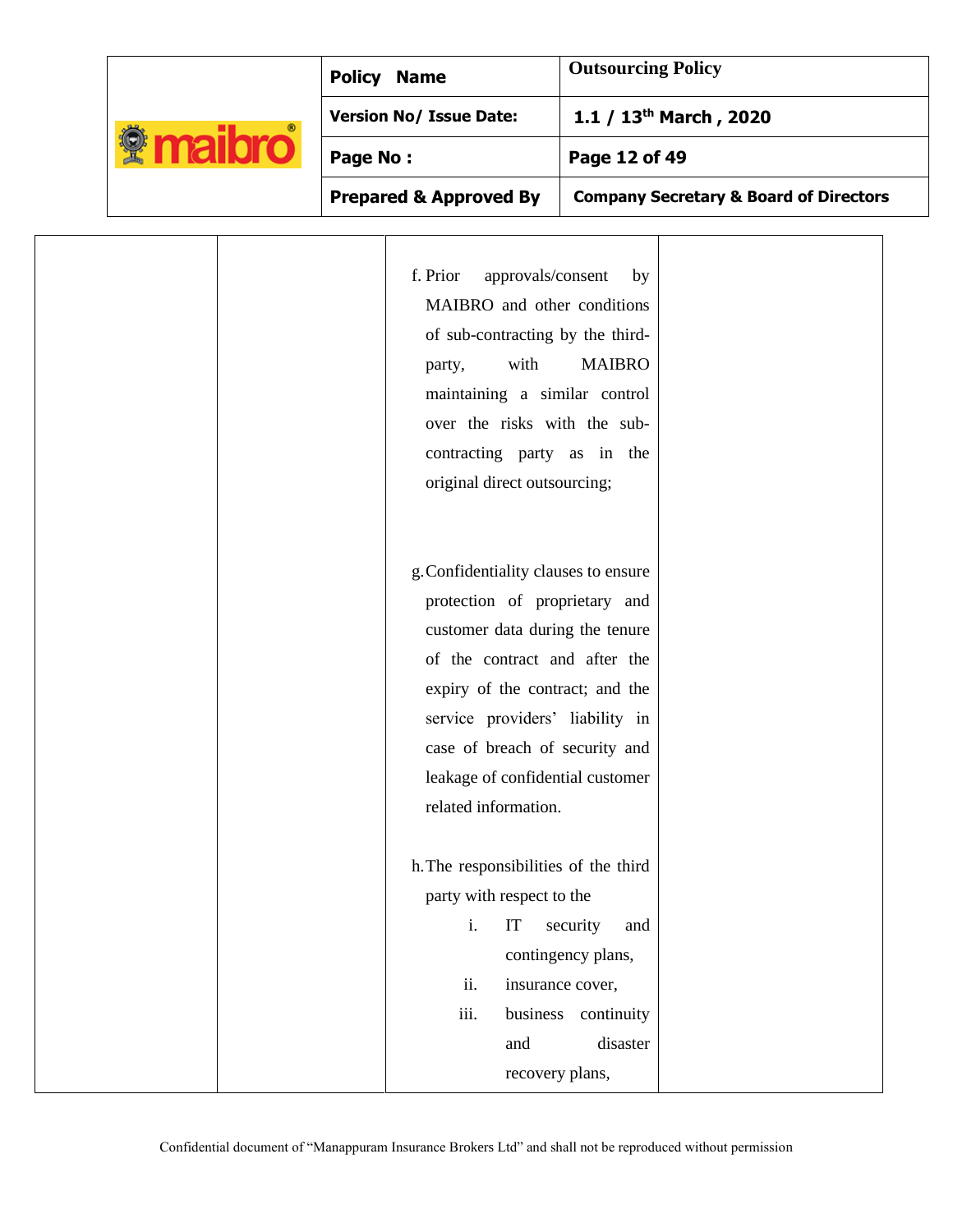|  |                                    |  | <b>Policy Name</b>                                                  | <b>Outsourcing Policy</b>          |                                                   |
|--|------------------------------------|--|---------------------------------------------------------------------|------------------------------------|---------------------------------------------------|
|  | <b><i><u><b>Maibro</b></u></i></b> |  | <b>Version No/ Issue Date:</b>                                      | 1.1 / 13 <sup>th</sup> March, 2020 |                                                   |
|  |                                    |  | Page No:                                                            | Page 13 of 49                      |                                                   |
|  |                                    |  | <b>Prepared &amp; Approved By</b>                                   |                                    | <b>Company Secretary &amp; Board of Directors</b> |
|  |                                    |  | iv.<br>force                                                        | majeure                            |                                                   |
|  |                                    |  | clause, etc.;                                                       |                                    |                                                   |
|  |                                    |  | i. Preservation of the documents                                    |                                    |                                                   |
|  |                                    |  | and data by third party and the                                     |                                    |                                                   |
|  |                                    |  | ability to access all books,                                        |                                    |                                                   |
|  |                                    |  | records and information relevant<br>the<br>outsourced<br>to         | activity                           |                                                   |
|  |                                    |  | available<br>with                                                   | the<br>service                     |                                                   |
|  |                                    |  | provider                                                            |                                    |                                                   |
|  |                                    |  |                                                                     |                                    |                                                   |
|  |                                    |  | j. Mechanisms to resolve disputes<br>arising from implementation of |                                    |                                                   |
|  |                                    |  | the outsourcing contract;                                           |                                    |                                                   |
|  |                                    |  |                                                                     |                                    |                                                   |
|  |                                    |  | k. Termination of the contract,                                     |                                    |                                                   |
|  |                                    |  | minimum period to execute a<br>termination provision if deemed      |                                    |                                                   |
|  |                                    |  | necessary, termination rights,                                      |                                    |                                                   |
|  |                                    |  | transfer of information and exit                                    |                                    |                                                   |
|  |                                    |  | strategies;                                                         |                                    |                                                   |
|  |                                    |  | 1. Addressing issues arising from                                   |                                    |                                                   |
|  |                                    |  | country risks when MAIBRO                                           |                                    |                                                   |
|  |                                    |  | outsources its                                                      | activities<br>to                   |                                                   |
|  |                                    |  | foreign third party; such as;                                       |                                    |                                                   |
|  |                                    |  | choice-of-law provisions                                            | and                                |                                                   |
|  |                                    |  | agreement<br>covenants<br>jurisdictional                            | and<br>that<br>covenants           |                                                   |
|  |                                    |  |                                                                     |                                    |                                                   |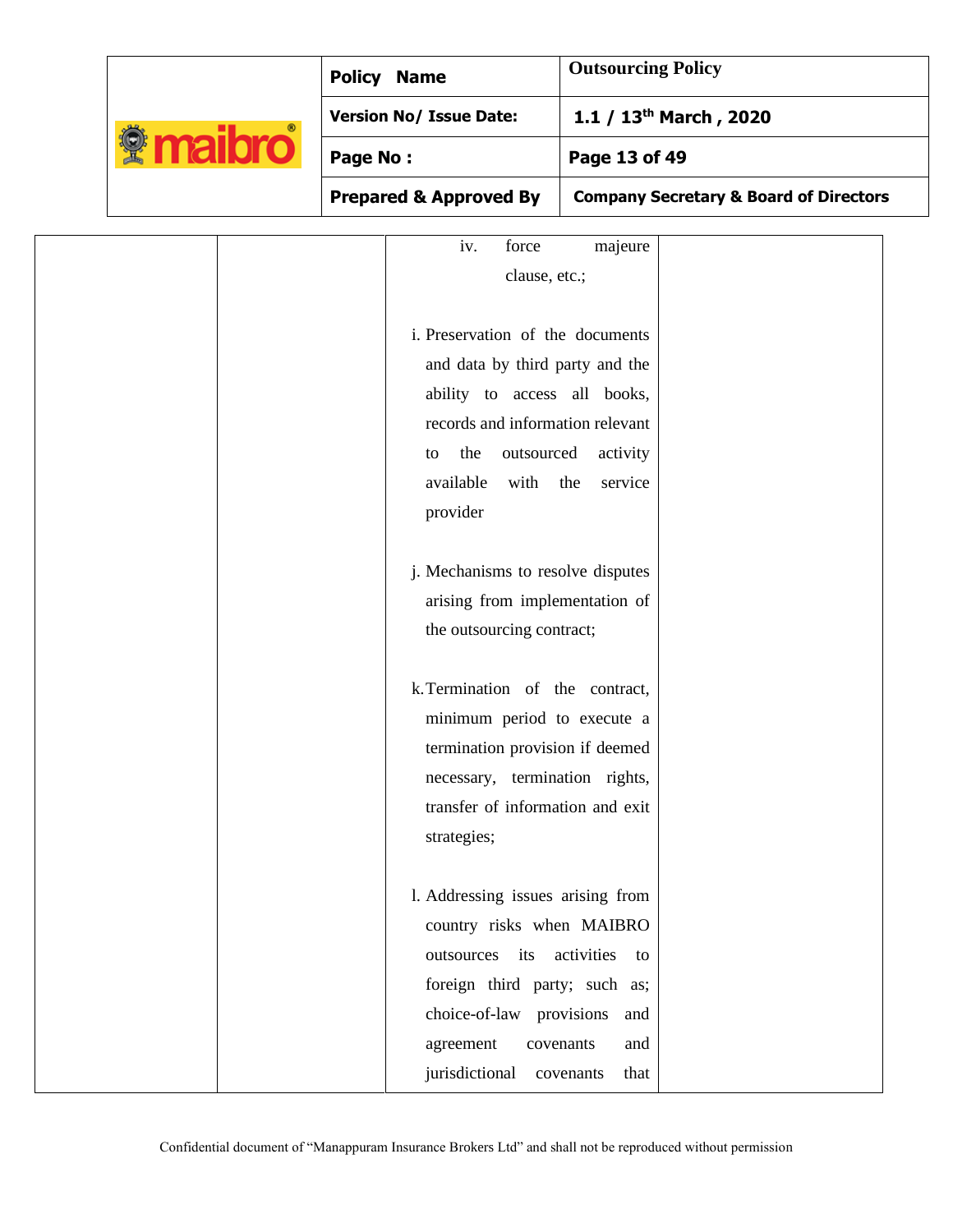|                                     |          | <b>Policy Name</b>                                                                                                                                                                                                                                                                                                                                                                                                                                                                                                                                                           | <b>Outsourcing Policy</b>                         |  |
|-------------------------------------|----------|------------------------------------------------------------------------------------------------------------------------------------------------------------------------------------------------------------------------------------------------------------------------------------------------------------------------------------------------------------------------------------------------------------------------------------------------------------------------------------------------------------------------------------------------------------------------------|---------------------------------------------------|--|
|                                     |          | <b>Version No/ Issue Date:</b>                                                                                                                                                                                                                                                                                                                                                                                                                                                                                                                                               | 1.1 / 13 <sup>th</sup> March, 2020                |  |
| <b><i><u><b></b></u></i></b> maibro | Page No: |                                                                                                                                                                                                                                                                                                                                                                                                                                                                                                                                                                              | Page 14 of 49                                     |  |
|                                     |          | <b>Prepared &amp; Approved By</b>                                                                                                                                                                                                                                                                                                                                                                                                                                                                                                                                            | <b>Company Secretary &amp; Board of Directors</b> |  |
|                                     |          | provide for adjudication of<br>disputes between the parties<br>under the laws of a specific<br>jurisdiction;<br>Ensuring that the contract<br>m.<br>neither prevents nor impedes<br>MAIBRO from meeting its<br>respective<br>obligations, nor the regulator<br>from exercising its regulatory<br>and provides<br>powers;<br>MAIBRO and /or the regulator<br>or the persons authorized by it<br>to have the ability to inspect,<br>access all books, records and<br>information relevant to the<br>outsourced activity with the<br>third party;<br>n.MAIBRO with the right to | regulatory<br>for                                 |  |
|                                     |          | conduct audits in connection<br>with the services provided, on<br>the service provider whether by                                                                                                                                                                                                                                                                                                                                                                                                                                                                            |                                                   |  |
|                                     |          | its internal or external auditors,<br>or by agents appointed to act on<br>its behalf and to obtain copies of                                                                                                                                                                                                                                                                                                                                                                                                                                                                 |                                                   |  |
|                                     |          | any audit or review reports and<br>findings made on the service                                                                                                                                                                                                                                                                                                                                                                                                                                                                                                              |                                                   |  |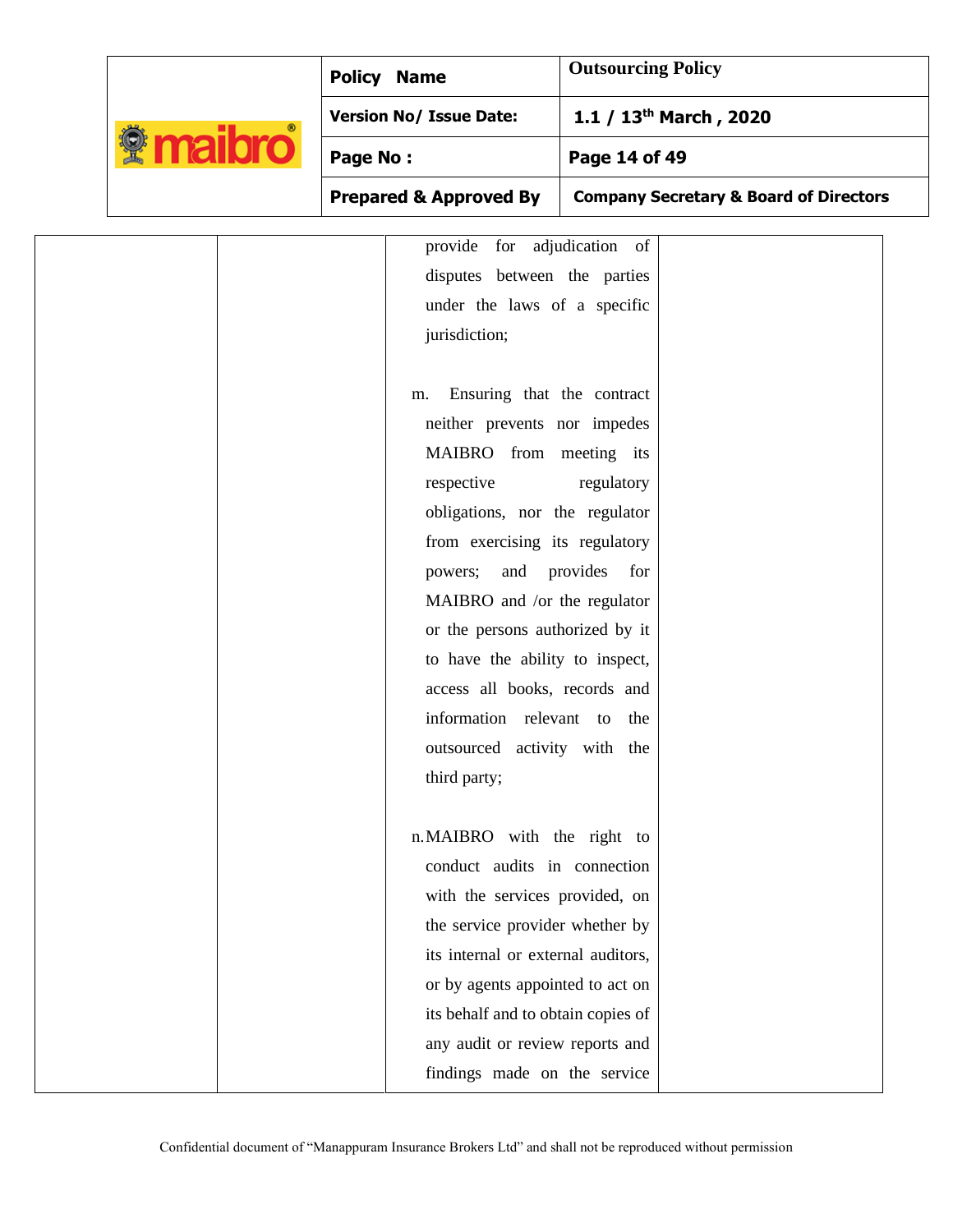|                                    | <b>Policy</b>                                                                   | <b>Name</b>                       | <b>Outsourcing Policy</b>                                                                      |  |
|------------------------------------|---------------------------------------------------------------------------------|-----------------------------------|------------------------------------------------------------------------------------------------|--|
|                                    | <b>Version No/ Issue Date:</b><br>Page No:<br><b>Prepared &amp; Approved By</b> |                                   | 1.1 / $13th$ March, 2020<br>Page 15 of 49<br><b>Company Secretary &amp; Board of Directors</b> |  |
| <b><i><u><b>Maibro</b></u></i></b> |                                                                                 |                                   |                                                                                                |  |
|                                    |                                                                                 |                                   |                                                                                                |  |
|                                    |                                                                                 | provider.                         |                                                                                                |  |
|                                    |                                                                                 | o. Our regulatory body IRDA will  |                                                                                                |  |
|                                    |                                                                                 | have the right to conduct audits, |                                                                                                |  |

|  | suitably authorised nominees    |  |
|--|---------------------------------|--|
|  | /agents, in connection with     |  |
|  | services provided, without any  |  |
|  | disruption, at any time during  |  |
|  | the currency of the contractual |  |
|  | agreements.                     |  |
|  |                                 |  |

### **5. Recording, review and reporting:**

Board of Directors shall annually review summary of all outsourced activities of the Company during the year. Insurance brokers shall report all the outsourcing arrangements where annual payout per outsourcing service provider is ten lakh rupees or more to their Board of Directors for review.

### **6. Generic guidelines:-**

- **1.** Due diligence undertaken during the selection process should be documented and evaluated periodically as part of the monitoring and control process of outsourcing
- **2.** Outsourcing arrangements shall not impair the ability of IRDAI or other Regulators to exercise its regulatory responsibilities such as supervision/inspection/audit of MAIBRO. Suitable clauses will be incorporated in all legal documents to ensure and enable the audit of the service provider by the regulatory Authorities or their Nominees.
- **3.** Outsourcing arrangements shall not affect the rights of a customer against MAIBRO, including the ability of the former to obtain redress as applicable under relevant laws. In cases where customers are required to deal with the service providers in the process of dealing with MAIBRO, it should be ensured that a clause is incorporated in all related product literature /brochures, etc., stating that they may use the services of agents in sales /marketing, etc. of the products. The rule of agents may be indicated in broad terms.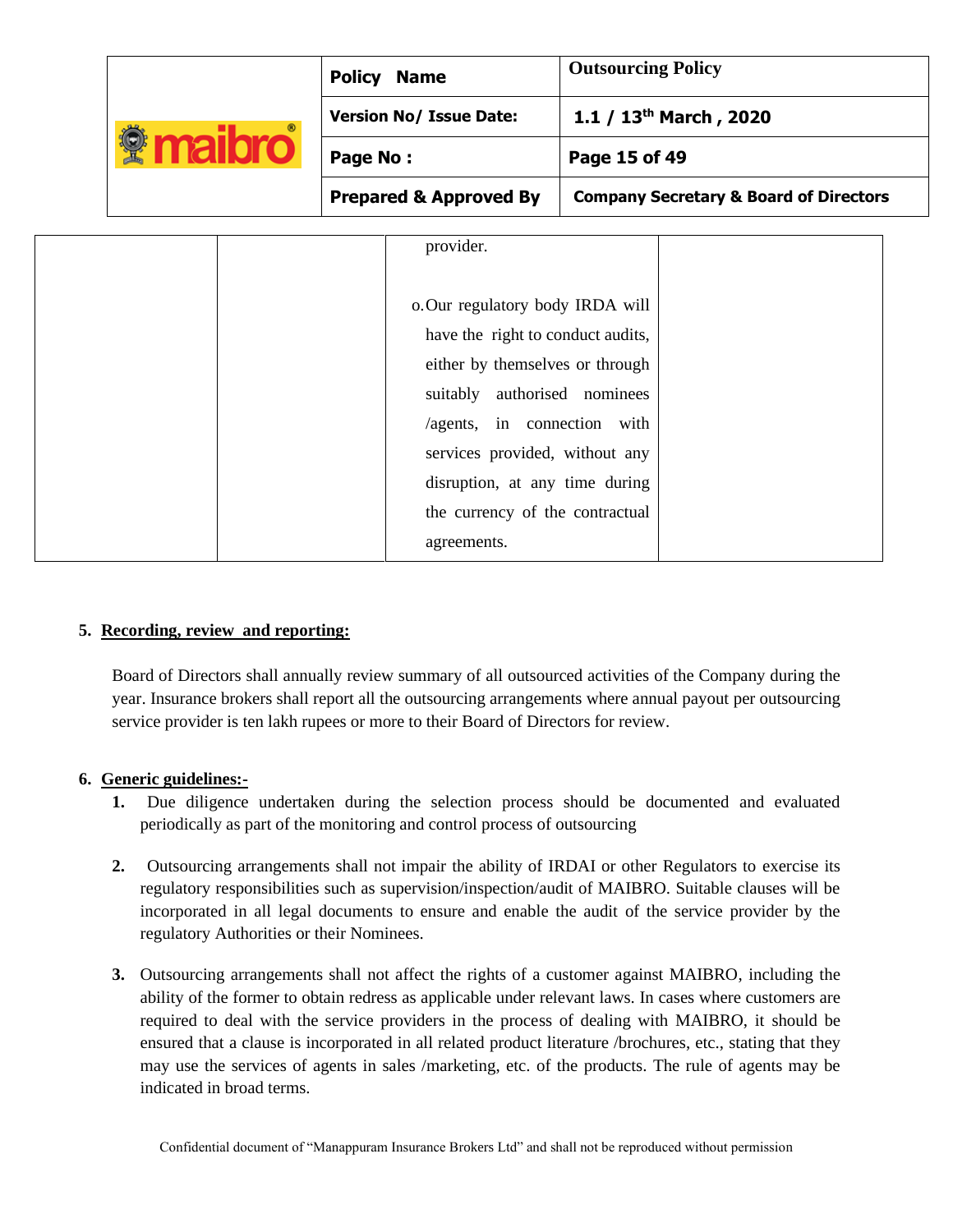| $^{\circ}$ | <b>Policy</b><br><b>Name</b>      | <b>Outsourcing Policy</b>                         |
|------------|-----------------------------------|---------------------------------------------------|
|            | <b>Version No/ Issue Date:</b>    | 1.1 / $13^{th}$ March, 2020                       |
|            | Page No:                          | Page 16 of 49                                     |
|            | <b>Prepared &amp; Approved By</b> | <b>Company Secretary &amp; Board of Directors</b> |

- **4.** The customers shall be specifically informed about the company which is actually offering the product/service, wherever there are multiple group entities involved or any cross selling observed.
- **5.** The management approved 'Vendor Information Security Requirements' shall be applicable to all outsourcing activities.

#### **Annexures**

- **Annexure-1: Risk Management Programme**
- **Annexure-2: Check List for Risks for Outsourcing Arrangements**
- **Annexure-3: Checklist for Materiality of Outsourcing Arrangement**
- **Annexure 4:- Cost Benefit Analysis Parameters**
- **Annexure-5: Vendor Risk Assessment**
- **Annexure-6: Outsourcing Agreement**
- **Annexure-7: Vendor Evaluation Form**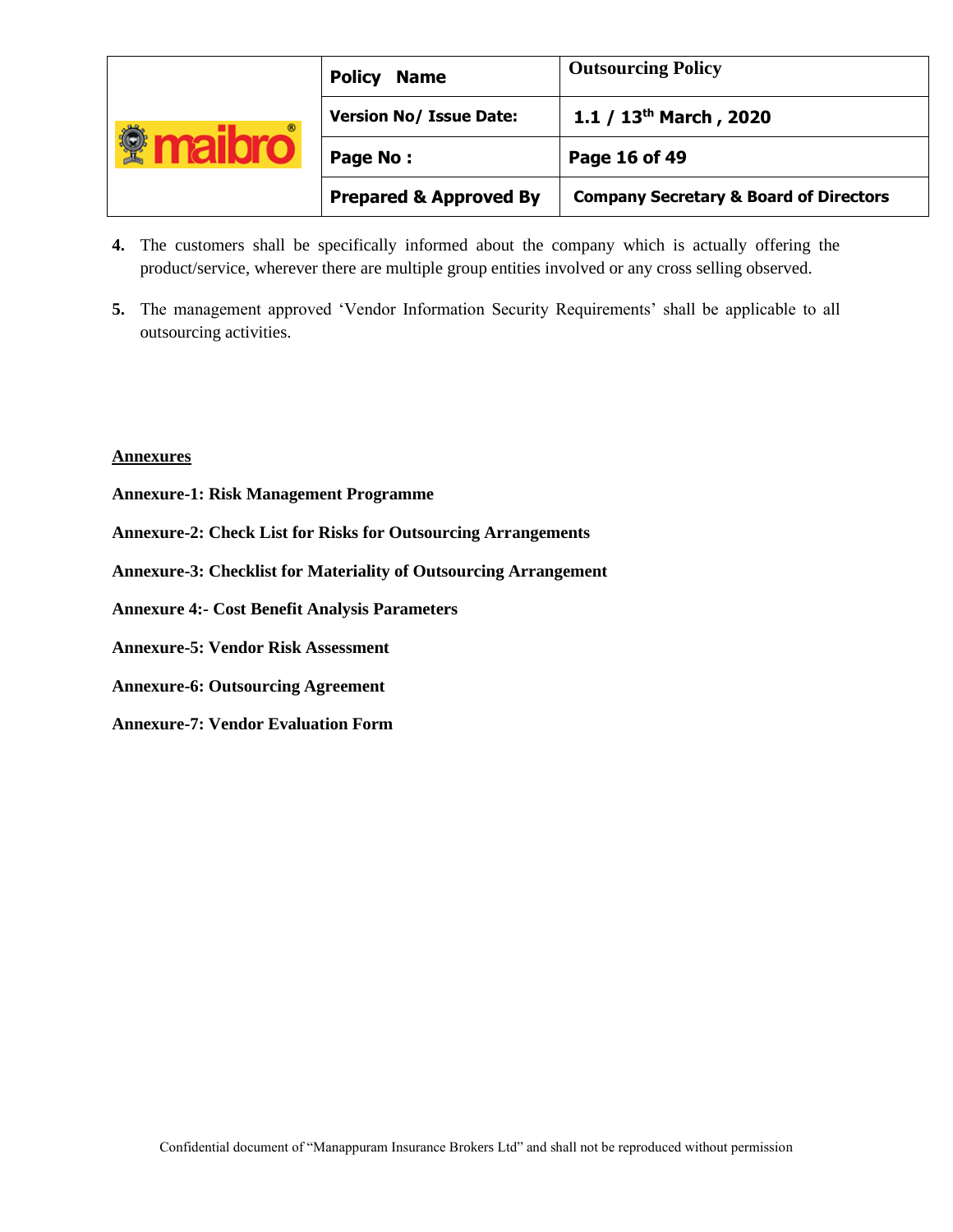| $^{\circ}$ | <b>Policy</b><br><b>Name</b>      | <b>Outsourcing Policy</b>                         |
|------------|-----------------------------------|---------------------------------------------------|
|            | <b>Version No/ Issue Date:</b>    | 1.1 / $13^{th}$ March, 2020                       |
|            | Page No:                          | Page 17 of 49                                     |
|            | <b>Prepared &amp; Approved By</b> | <b>Company Secretary &amp; Board of Directors</b> |

### **Annexure-1: Risk Management Programme**

A risk management programme is conceived herewith, stipulating the performance of a risk assessment, service provider appraisal, evaluation of contingency plans, estimates regarding the preservation of confidentiality and such other items that may be relevant to scope and materiality of the outsourced activity. It shall be the responsibility of the Outsourcing Committee to implement this programme with respect to each activity outsourced and submit periodic reports to the Board which will include among other things, the details of the activities outsourced, performance evaluation reports, major failures and changing risk scenarios.

# **I. The Key Risks from Outsourcing activities**

MAIBRO shall evaluate and guard against the following risks at a minimum, while evaluating an outsourcing proposal:

|               | i. Strategic Risk - Where the service provider conducts business on its own behalf, inconsistent                |
|---------------|-----------------------------------------------------------------------------------------------------------------|
|               | with the overall strategic goals of MAIBRO.                                                                     |
|               | ii. Reputation Risk - Where the service provided is poor and customer interaction is not consistent             |
|               | with the overall standards expected of MAIBRO.                                                                  |
|               | iii. Compliance Risk - Where privacy, consumer and prudential laws are not adequately complied                  |
|               | with by the service provider.                                                                                   |
|               | iv. <b>Operational Risk</b> - Arising out of technology failure, fraud, error, inadequate financial capacity to |
|               | fulfil obligations and/ or to provide remedies.                                                                 |
| v. Legal Risk | - Where the MAIBRO is subjected to fines, penalties, or punitive damages                                        |
|               | resulting from supervisory actions, as well as private settlements due to                                       |
|               | omissions and commissions of the service provider.                                                              |
|               | vi. Exit Strategy Risk - Where MAIBRO is over-reliant on one firm, the loss of relevant skills in               |
|               | MAIBRO itself preventing it from bringing the activity back in-house and                                        |
|               | where MAIBRO has entered into contracts that make speedy exits                                                  |
|               | prohibitively expensive.                                                                                        |
|               |                                                                                                                 |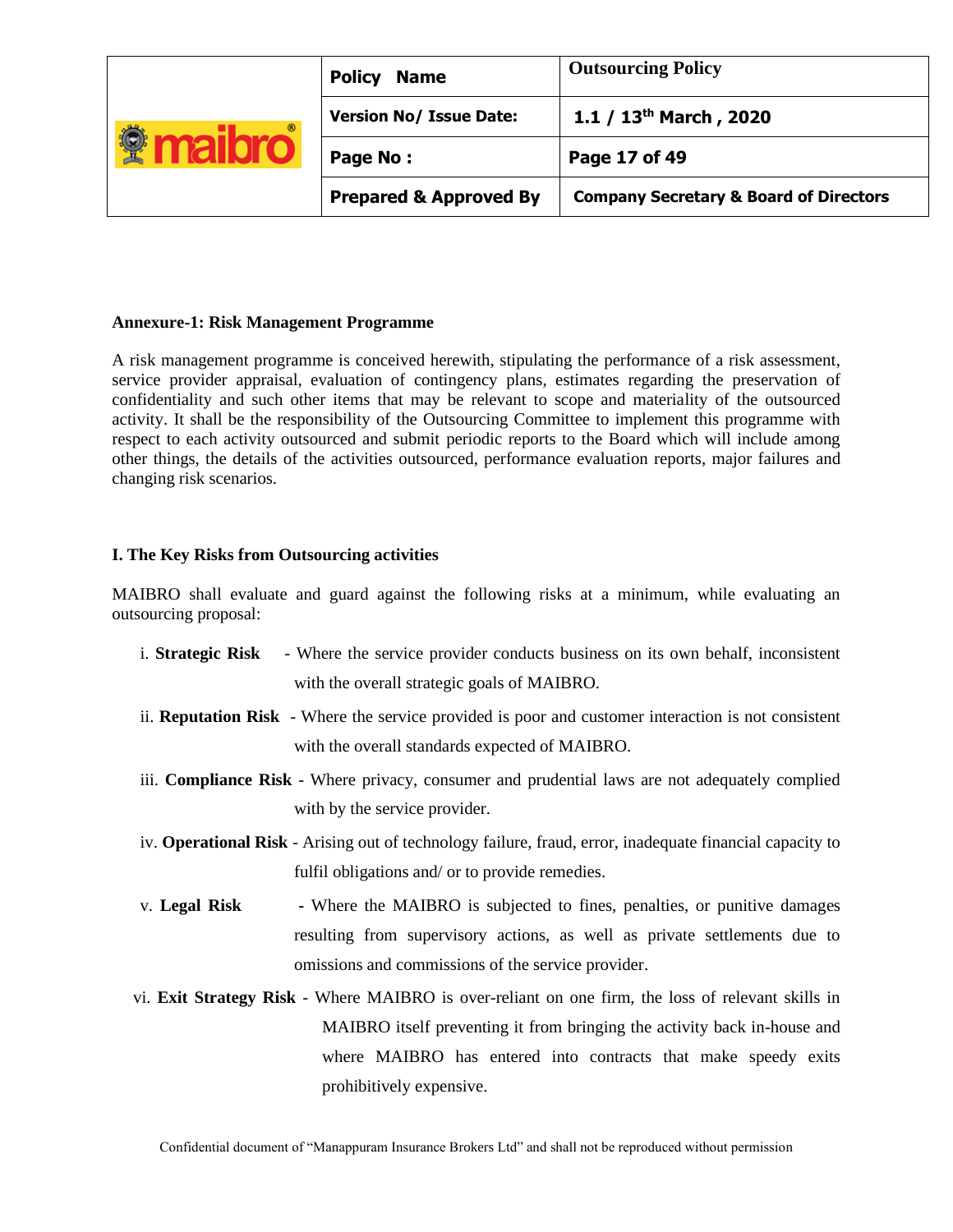| $^{\circ}$ | <b>Policy</b><br><b>Name</b>      | <b>Outsourcing Policy</b>                         |
|------------|-----------------------------------|---------------------------------------------------|
|            | <b>Version No/ Issue Date:</b>    | 1.1 / $13^{th}$ March, 2020                       |
|            | Page No:                          | Page 18 of 49                                     |
|            | <b>Prepared &amp; Approved By</b> | <b>Company Secretary &amp; Board of Directors</b> |

vii. **Counter party Risk** – Where there is inappropriate underwriting or credit assessments.

- viii. **Contractual Risk**  Where MAIBRO may not have the ability to enforce the contract.
- ix. **Concentration and Systemic Risk**  Where the overall industry has considerable exposure to one service provider and hence MAIBRO may lack control over the service provider.
- x. **Country Risk**  Due to the political, social or legal climate creating added risk
- xi. **Access Risk**  Where MAIBRO may not have access to all books, records and information relevant to the outsourced activity available with the service provider

Each outsourced activity may bring within its wake any or all the above risks and such other risks that are not identified by the policy. The management and mitigation of these risks is the responsibility of the Outsourcing Committee.

### **II. Assessment**

The following assessments will have to be performed –

- **(i) Outsourcing Risk Assessment (Annexure-2)**
- **(ii) Cost Benefit Analysis (Annexure -3)**
- **(ii) Materiality Assessment (Annexure - 4)**
- **(iii) Vendor Risk Assessment (as finalization of Vendor) (Annexure - 5)**

Such Risk Assessments should include -

- a. Third party's profile high level appraisal and fitment to this role.
- b. The fall out and consequences of a failure of a third party to adequately perform the activity outsourced on MAIBRO/its clients
- c. MAIBRO's ability to cope up with the work, in case of non-performance or failure by a third party by having suitable back-up arrangements;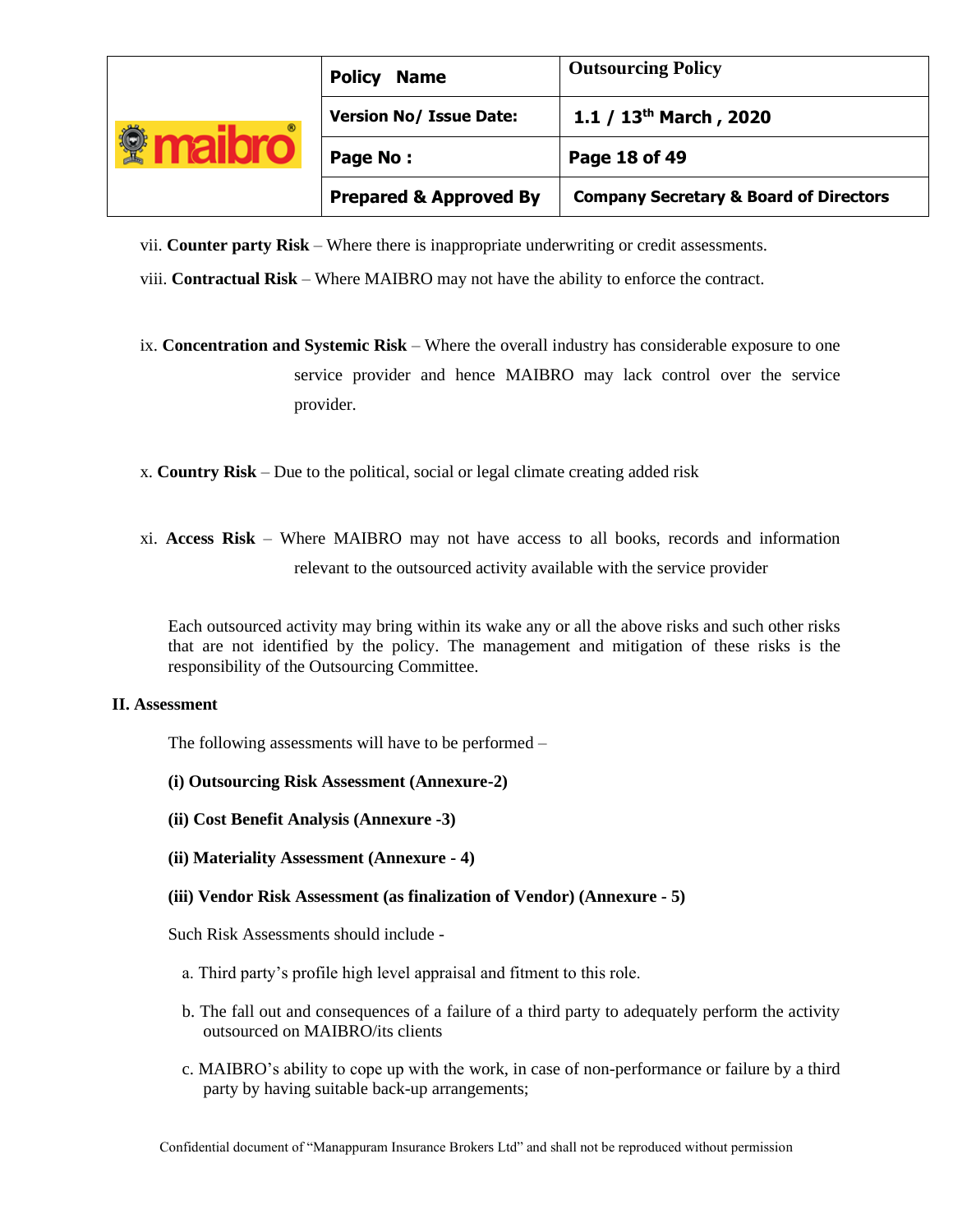| $^{\circ}$ | <b>Policy</b><br><b>Name</b>      | <b>Outsourcing Policy</b>                         |
|------------|-----------------------------------|---------------------------------------------------|
|            | <b>Version No/ Issue Date:</b>    | 1.1 / $13th$ March, 2020                          |
|            | Page No:                          | Page 19 of 49                                     |
|            | <b>Prepared &amp; Approved By</b> | <b>Company Secretary &amp; Board of Directors</b> |

d. Situations involving conflict of interest between MAIBRO and the third party and the measures put in place by MAIBRO to address such potential conflicts, etc.

After performing the risk assessments as above, if the Outsourcing Committee believes the risks can be appropriately managed, it shall record its observations as such, before proceeding with the selection process.

### **III. Evaluation of the capabilities of the service provider**

For each new arrangement or renewal, the Outsourcing Committee shall exercise due care, skill, and diligence in the selection/continuance of the third party to ensure that the latter has the ability and capacity to undertake the provision of the service effectively. Wherever possible this shall be supplemented by independent reviews and market feedback. All applicable laws, rules & regulations, conditions for approval, registration/licensing etc. shall be considered as a part of the due diligence process.

Due Diligence shall involve an evaluation & assessment of all available information about the service provider, including but not limited to –

- a. **Experience and competence** to implement and support the proposed activity over the contract period.
- b. **Third party's resources and capabilities**, including financial soundness, to perform the outsourcing work within the timelines fixed and ability to service commitments even under adverse conditions.
- c. **Compatibility of the practices and systems** of the third party with the MAIBRO's requirements and objectives
- d. **Market feedback** of the prospective third party's business reputation and track record of their services rendered in the past;
- e. **Level of concentration of the outsourced arrangements with a single third party**;
- f. The environment of the foreign country where the third party is located.
- g. **Business reputation and culture**, compliance, complaints and outstanding or potential litigation.
- h. Security and internal control, audit coverage, reporting and monitoring environment, business continuity management.
- i. External factors like political, economic, social and legal environment of the jurisdiction in which the service provider operates and other events that may impact service performance.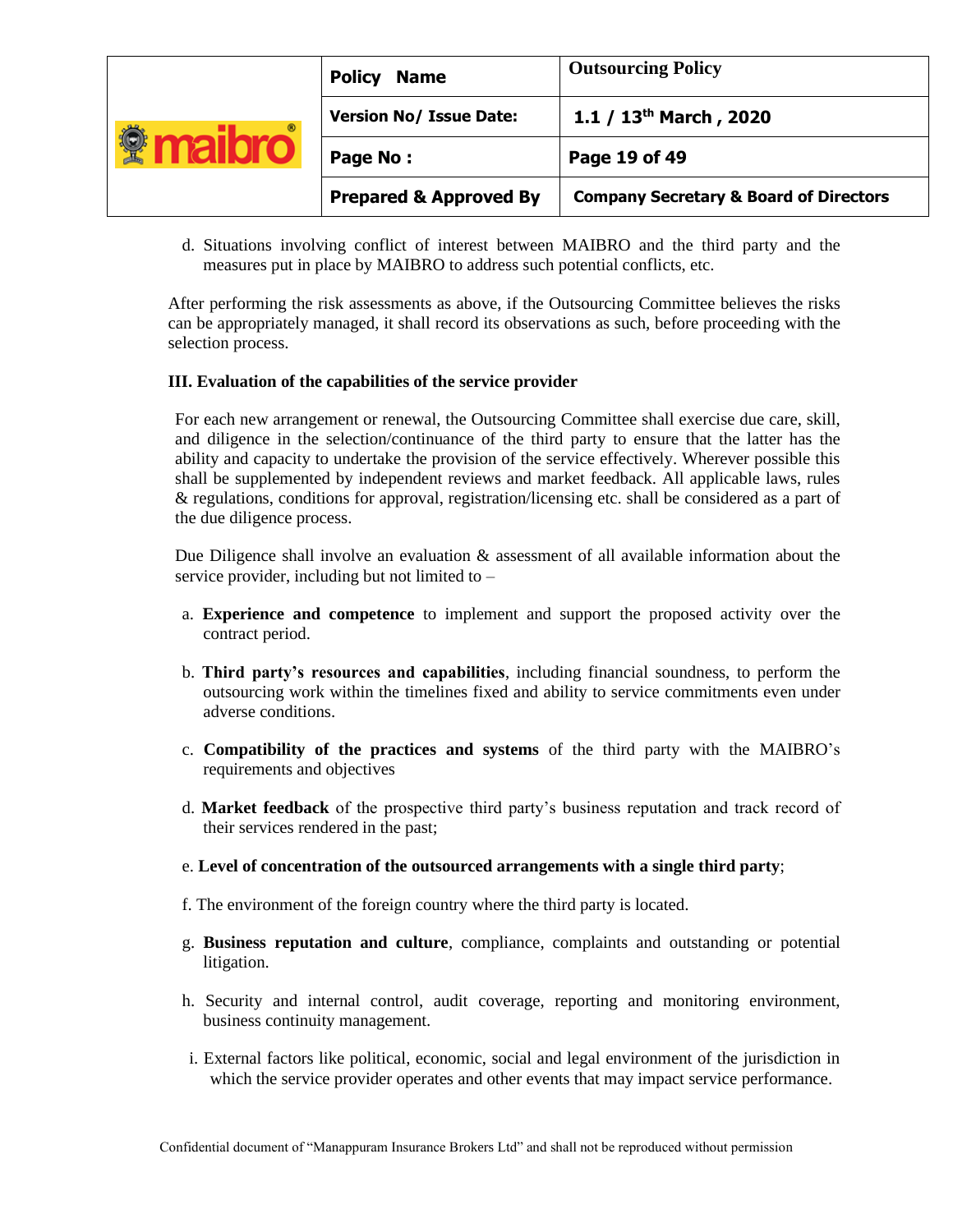| $^{\circ}$ | <b>Policy</b><br><b>Name</b>      | <b>Outsourcing Policy</b>                         |
|------------|-----------------------------------|---------------------------------------------------|
|            | <b>Version No/ Issue Date:</b>    | 1.1 / $13th$ March, 2020                          |
|            | Page No:                          | Page 20 of 49                                     |
|            | <b>Prepared &amp; Approved By</b> | <b>Company Secretary &amp; Board of Directors</b> |

- j. Ensuring due diligence by service provider of its employees.
- k. The service provider, if not a group company\*(for Group companies, please refer Para VII), shall not be owned or controlled by any director of MAIBRO or their relatives; these terms have the same meaning as assigned under Companies Act 2013.

Due diligence should include periodic review of the capabilities of the service provider and should highlight any deterioration or breach in performance standards, confidentiality and security, and in business continuity preparedness of the service provider

# **IV. Establishment and maintenance of contingency plans, including a plan for disaster recovery and periodic testing of backup facilities**.

- a. Appropriate steps shall be taken to assess and address the potential consequence of a business disruption or other problems at the third-party level and to ensure that the third party developed and established a robust framework for documenting, maintaining and testing business continuity and recovery procedures. Specific contingency plans shall be separately developed for each outsourcing arrangement and to consider co-ordination of contingency plans at both MAIBRO and the third party, in the event of non-performance by the third party.
- b. Periodical testing of the BCP and DR plan of the service provider should be ensured. The service provider may also be insisted upon to carry out combined testing and recovery exercises.
- c. To continue the business operations and services to the customers of MAIBRO, the risk of a premature/unforeseen termination of the outsourcing arrangement shall be addressed with proper anticipation and planning on alternative service provider options, resuming the activity by itself, the time/resources/costs involved.
- d. MAIBRO shall ensure that service providers are able to isolate MAIBRO's information, documents and records, and other assets. This is to ensure that in appropriate situations, all documents, records of transactions and information given to the service provider, and assets of the NBFC, can be removed from the possession of the service provider in order to continue its business operations, or deleted, destroyed or rendered unusable.

# **V. Confidentiality, Security & concentration of activities of multiple intermediaries with single service provider**

- a. Appropriate steps shall be taken to protect MAIBRO's proprietary and confidential customer information and ensured that it is not misused or misappropriated.
- b. The third party shall be prevailed upon to ensure that the employees of the third party have limited access to the data handled and only on a "need to know" basis and the third party shall have adequate checks and balances to ensure the same.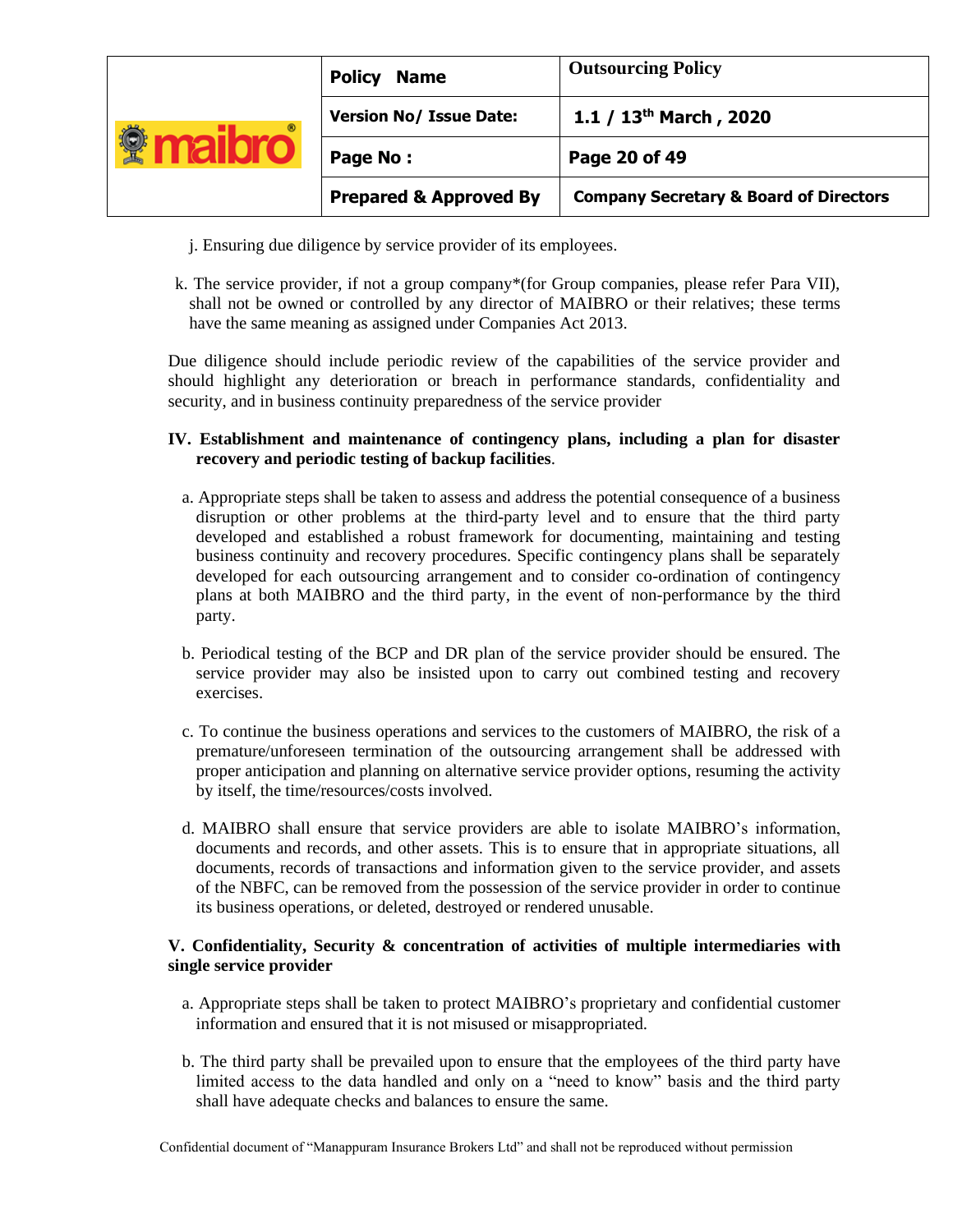| ⊛ | <b>Policy</b><br><b>Name</b>      | <b>Outsourcing Policy</b>                         |
|---|-----------------------------------|---------------------------------------------------|
|   | <b>Version No/ Issue Date:</b>    | 1.1 / $13^{th}$ March, 2020                       |
|   | Page No:                          | Page 21 of 49                                     |
|   | <b>Prepared &amp; Approved By</b> | <b>Company Secretary &amp; Board of Directors</b> |

- c. Where the third party is providing similar services to multiple entities it shall be ensured that strong safeguards are built so that there is no commingling of information/documents, records and assets
- d. MAIBRO shall review and monitor the security practices and control processes of the service provider on a regular basis and require the service provider to disclose security breaches.
- e. Wherever the activity relates to IT services, it shall be ensured that third party maintains appropriate IT security and robust disaster recovery capabilities.

#### **VI. Monitoring and Control of Outsourced Activities**

- a. A record of all outsourcing activities should be centrally maintained and preserved for review by the Board. The records should be updated promptly and half yearly reviews should be placed before the Board, by the Head – HR  $&$  Admin as the Secretary of the Outsourcing Committee.
- b. The adequacy of the risk management practices shall be subject to regular audits by either the internal auditors or external auditors of MAIBRO.
- c. The respective departments who have outsourced activities should review the check points of performance as per contract and report on the status of deviations.
- d. The Compliance Department of MAIBRO shall also periodically obtain confirmations from the other departments on status of Outsourced activities to ensure that no activity is outsourced without it being reviewed by the Outsourcing Committee
- e. In the event of termination of the outsourcing agreement for any reason in cases where the service provider deals with the customers, the same shall be publicized by displaying at a prominent place in the branch, posting it on the web-site, and informing the customers so as to ensure that the customers do not continue to deal with the service provider
- f. MAIBRO shall ensure that reconciliation of transactions between the MAIBRO and the service provider (and/ or its sub-contractor), if any, are carried out in a timely manner. An ageing analysis of entries pending reconciliation with outsourced vendors shall be placed before the Audit Committee of the Board.

#### **VII. Group Entity acting as Third Party**

A group entity / associate of MAIBRO may act as the third party. However, controls shall be put in place to ensure that the transactions/dealings are at arm's length between MAIBRO and Group entity/associate in terms of infrastructure, manpower, decision-making, record keeping subject to the provisions of Companies Act 2013.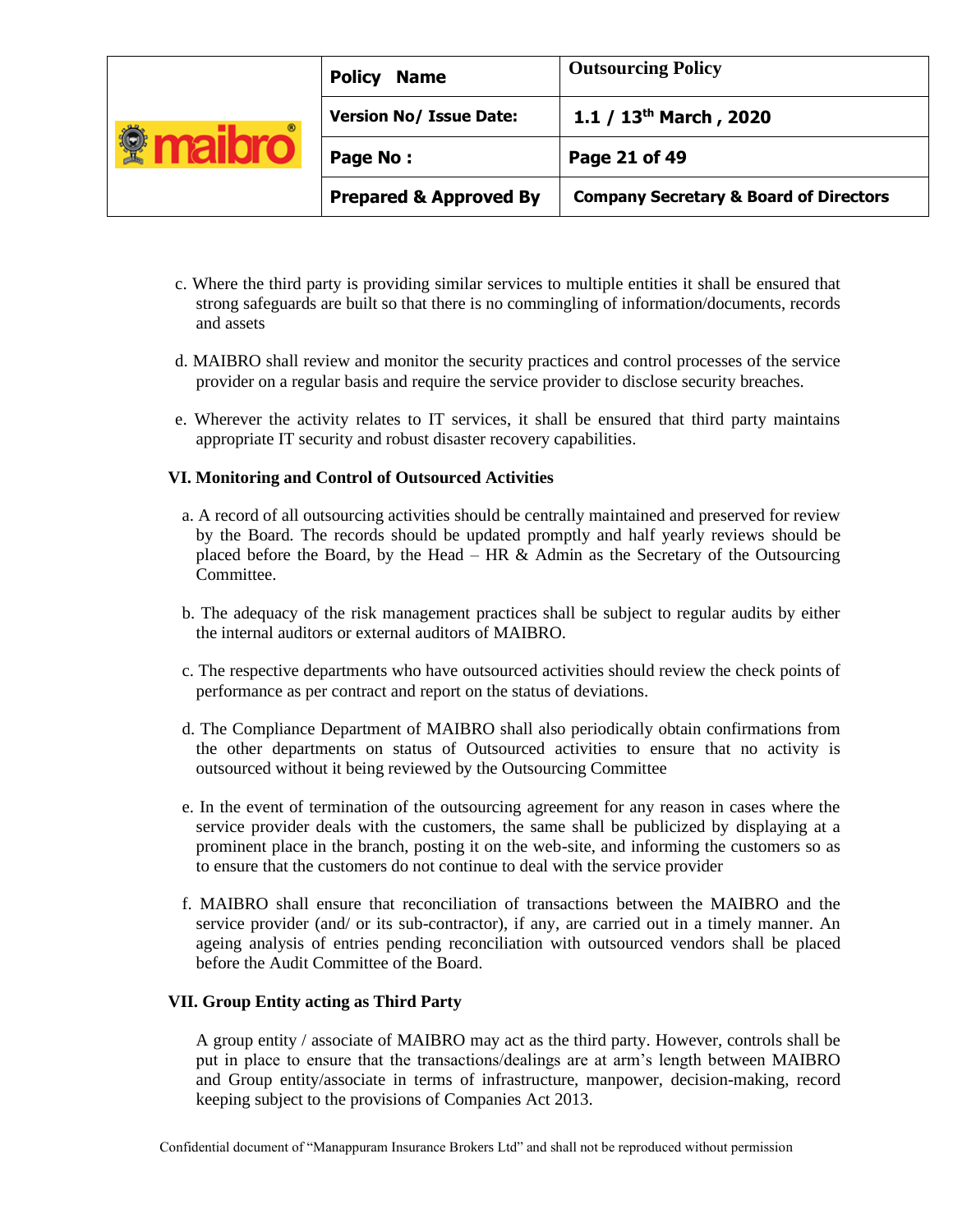| $^{\circ}$ | <b>Policy</b><br><b>Name</b>      | <b>Outsourcing Policy</b>                         |
|------------|-----------------------------------|---------------------------------------------------|
|            | <b>Version No/ Issue Date:</b>    | 1.1 / $13th$ March, 2020                          |
|            | Page No:                          | Page 22 of 49                                     |
|            | <b>Prepared &amp; Approved By</b> | <b>Company Secretary &amp; Board of Directors</b> |

- a. MAIBRO shall have a Board approved policy and Service Level Agreements (SLAs)/ arrangements with their group entities, which shall also cover demarcation of sharing resources i.e. premises, personnel, etc
- b. The customers shall be informed specifically about the company which is actually offering the product/ service, wherever there are multiple group entities involved or any cross selling observed
- c. Do not compromise the ability to identify and manage risk of MAIBRO on a stand-alone basis;
- d. The risk management practices adopted by MAIBRO while outsourcing to a Group entity/associate would be identical to those specified in this Risk Management Programme.

### **X. Sharing of Service with Other Group Entities**

Where the proposal to engage the services of an Outsourced Service Provider for common purpose with other group entities, the same shall be done only where Board approved policies that define and demand creation of SLAs/arrangements, which among other covers the demarcation of sharing resources etc, like as in sharing of premises, Legal and other Professional Services, hardware and software applications etc.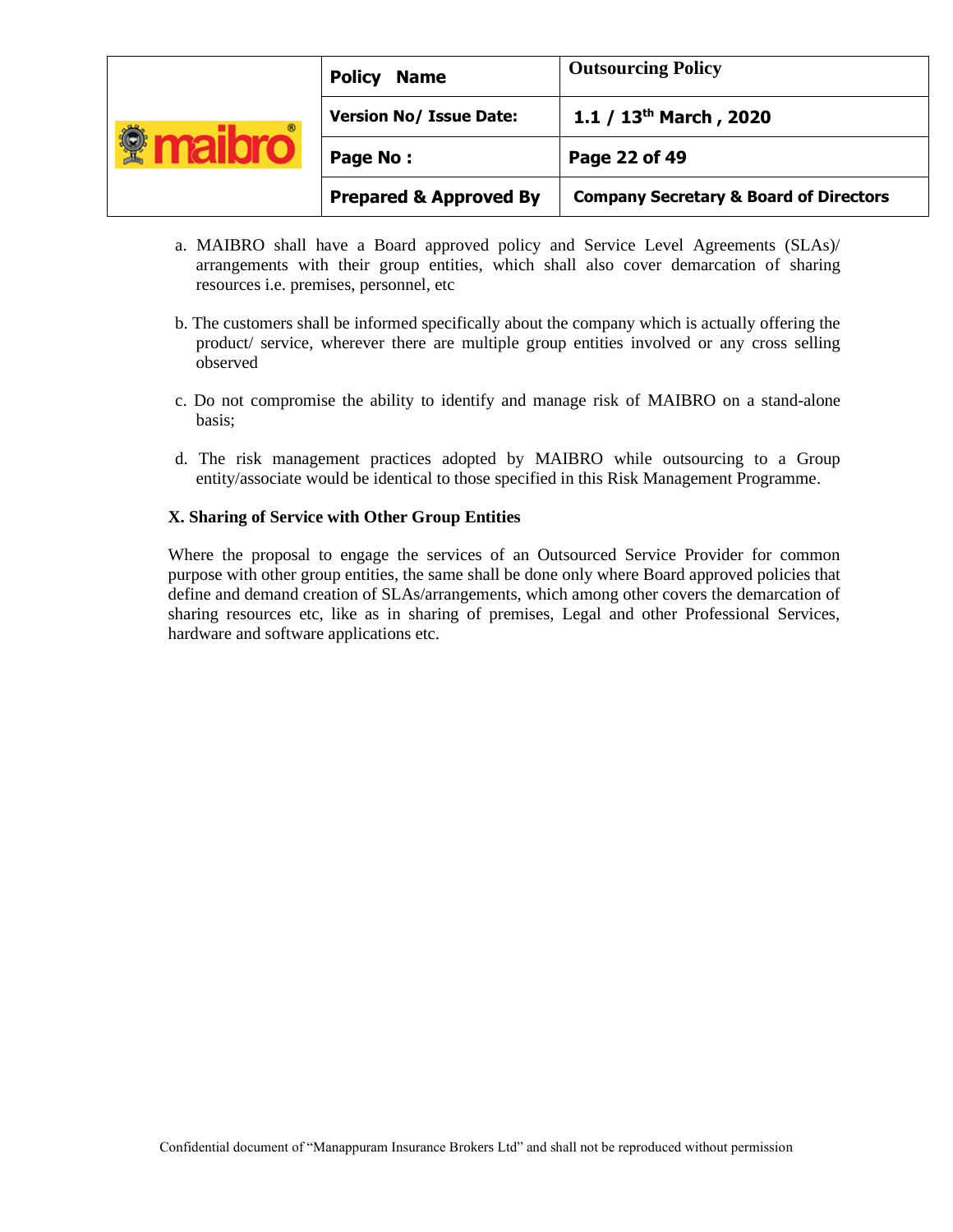| $^{\circ}$ | <b>Policy</b><br><b>Name</b>      | <b>Outsourcing Policy</b>                         |
|------------|-----------------------------------|---------------------------------------------------|
|            | <b>Version No/ Issue Date:</b>    | 1.1 / $13th$ March, 2020                          |
|            | Page No:                          | Page 23 of 49                                     |
|            | <b>Prepared &amp; Approved By</b> | <b>Company Secretary &amp; Board of Directors</b> |

# **Annexure-2: Check List for Risks for Outsourcing Arrangements**

Outsourcing Arrangement with: here fill in the name of the Vendor)

| (S NO) | <b>Risk Type and Description</b> | <b>Mitigative</b><br><b>Actions</b> | Rating $(1-10)$ | of Risk<br><b>Type</b><br>(High/Medium/ |
|--------|----------------------------------|-------------------------------------|-----------------|-----------------------------------------|
|        |                                  | (responses below                    |                 | Low)                                    |
|        |                                  | are<br>just                         |                 |                                         |
|        |                                  | illustrative)                       |                 |                                         |
| 1      | Strategic Risk: The service      | <b>The</b><br><b>MSA</b><br>will    |                 |                                         |
|        | provider<br>conduct<br>may       | define what can                     |                 |                                         |
|        | business on its own behalf,      | activities can be                   |                 |                                         |
|        | which is inconsistent with       | performed by the                    |                 |                                         |
|        | the overall strategic goals of   | Vendor                              |                 |                                         |
|        | MAIBRO.                          | In<br>this                          |                 |                                         |
|        |                                  | arrangement, we                     |                 |                                         |
|        |                                  | have<br>specified                   |                 |                                         |
|        |                                  | that XXX cannot                     |                 |                                         |
|        |                                  | provide<br>any                      |                 |                                         |
|        |                                  | service<br>to<br>$\mathfrak{a}$     |                 |                                         |
|        |                                  | company that is                     |                 |                                         |
|        |                                  | also a MAIBRO,                      |                 |                                         |
|        |                                  | unless a specific                   |                 |                                         |
|        |                                  | sign-off is taken                   |                 |                                         |
|        |                                  | from<br>the                         |                 |                                         |
|        |                                  | MAIBRO, with an                     |                 |                                         |
|        |                                  | approval from its                   |                 |                                         |
|        |                                  | Board.                              |                 |                                         |
|        |                                  | The Compliance                      |                 |                                         |
|        |                                  | Officer of the                      |                 |                                         |
|        |                                  | MAIBRO will be                      |                 |                                         |
|        |                                  | responsible<br>for                  |                 |                                         |
|        |                                  | ensuring                            |                 |                                         |
|        |                                  | compliance<br>with                  |                 |                                         |
|        |                                  | this clause.                        |                 |                                         |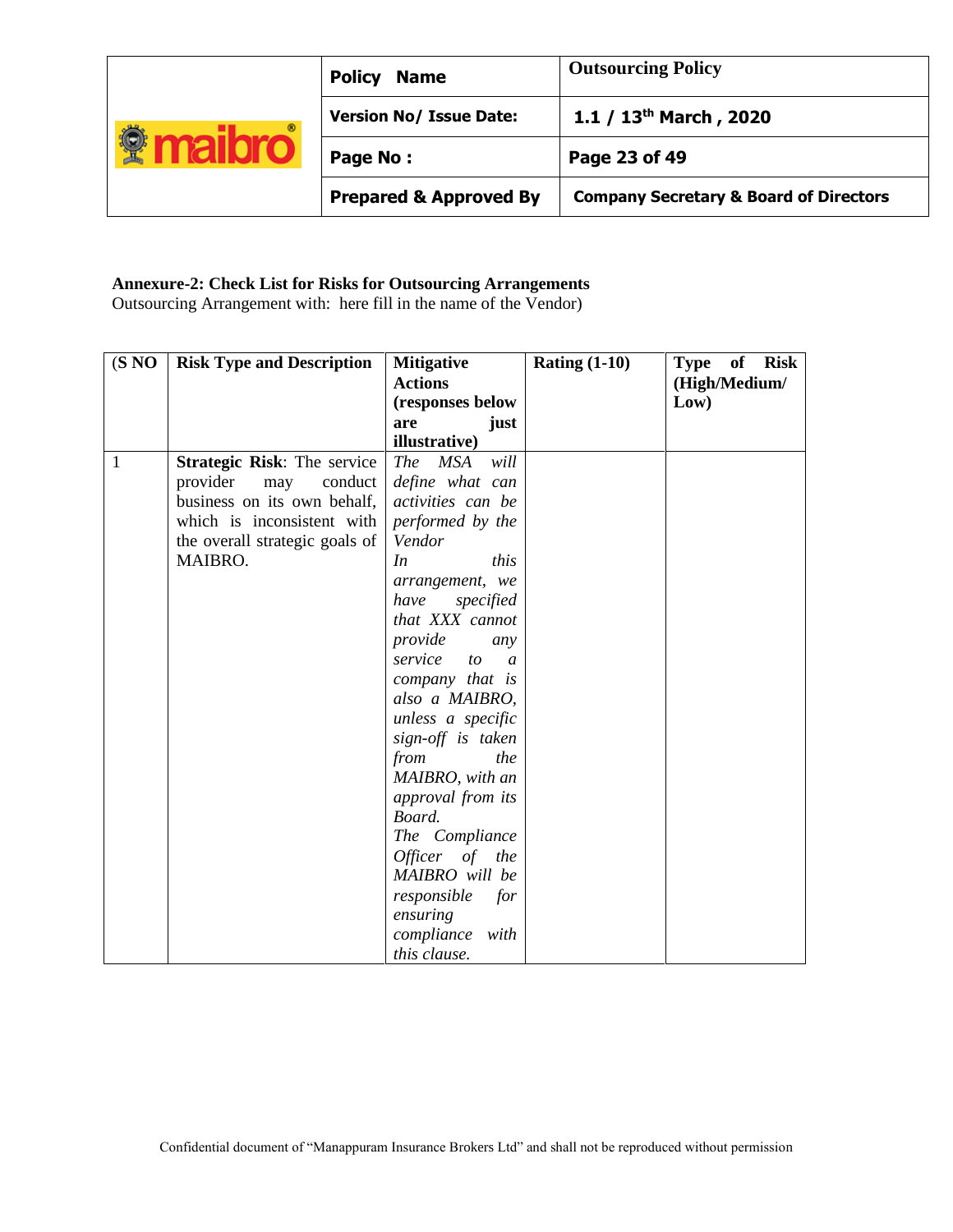|                                                |                                                                                                                                                      | <b>Policy Name</b>                   |                                                                                                                                                                                                                                                                                                                                                                                                                                                                                                                                                                 | <b>Outsourcing Policy</b>          |                                                   |  |
|------------------------------------------------|------------------------------------------------------------------------------------------------------------------------------------------------------|--------------------------------------|-----------------------------------------------------------------------------------------------------------------------------------------------------------------------------------------------------------------------------------------------------------------------------------------------------------------------------------------------------------------------------------------------------------------------------------------------------------------------------------------------------------------------------------------------------------------|------------------------------------|---------------------------------------------------|--|
|                                                |                                                                                                                                                      | <b>Version No/ Issue Date:</b>       |                                                                                                                                                                                                                                                                                                                                                                                                                                                                                                                                                                 | 1.1 / 13 <sup>th</sup> March, 2020 |                                                   |  |
| <b><i><u><b>Maibro</b></u></i></b><br>Page No: |                                                                                                                                                      |                                      | Page 24 of 49                                                                                                                                                                                                                                                                                                                                                                                                                                                                                                                                                   |                                    |                                                   |  |
|                                                |                                                                                                                                                      |                                      | <b>Prepared &amp; Approved By</b>                                                                                                                                                                                                                                                                                                                                                                                                                                                                                                                               |                                    | <b>Company Secretary &amp; Board of Directors</b> |  |
| $\overline{2}$                                 | <b>Risk:</b><br><b>Reputation</b><br>from<br>service<br>provider,<br>its<br>interaction<br>not<br>consistent with the overall<br>standards of MAIBRO | Poor<br>service<br>customer<br>being | <b>Customer Service</b><br>provided by XXX<br>be<br>will<br>$co-$<br>monitored<br>by<br>MAIBRO's<br><b>Outsourcing</b><br>Team for quality<br>and timeliness in<br>responses, at all<br>times.<br><b>The</b><br>MAIBRO's<br><b>Customer Service</b><br><b>Guidelines</b><br>are<br>applicable to all<br>its vendors and<br>so also to XXX<br>MAIBRO's<br><i>The</i><br>Customer<br>Grievance<br>Redressal Policy<br>and<br>its<br>mechanism<br>is<br>also available to<br>the<br>ensure<br>slippages<br>in<br>standards<br>are<br>rectified at the<br>earliest. |                                    |                                                   |  |
| $\overline{3}$                                 | Compliance Risk: Privacy,<br>and<br>consumer<br>laws not adequately<br>compiled with.                                                                | prudential                           | Data Protection /<br>Privacy practices<br>are required to<br>be at the most<br>stringent<br>standards<br>(Clause 8 of the<br>MSA)<br>MAIBRO's<br><b>Outsourcing</b><br>committee<br>will<br>constantly<br>monitor/audit the<br>XXX Systems to<br>ensure<br>compliance<br>in                                                                                                                                                                                                                                                                                     |                                    |                                                   |  |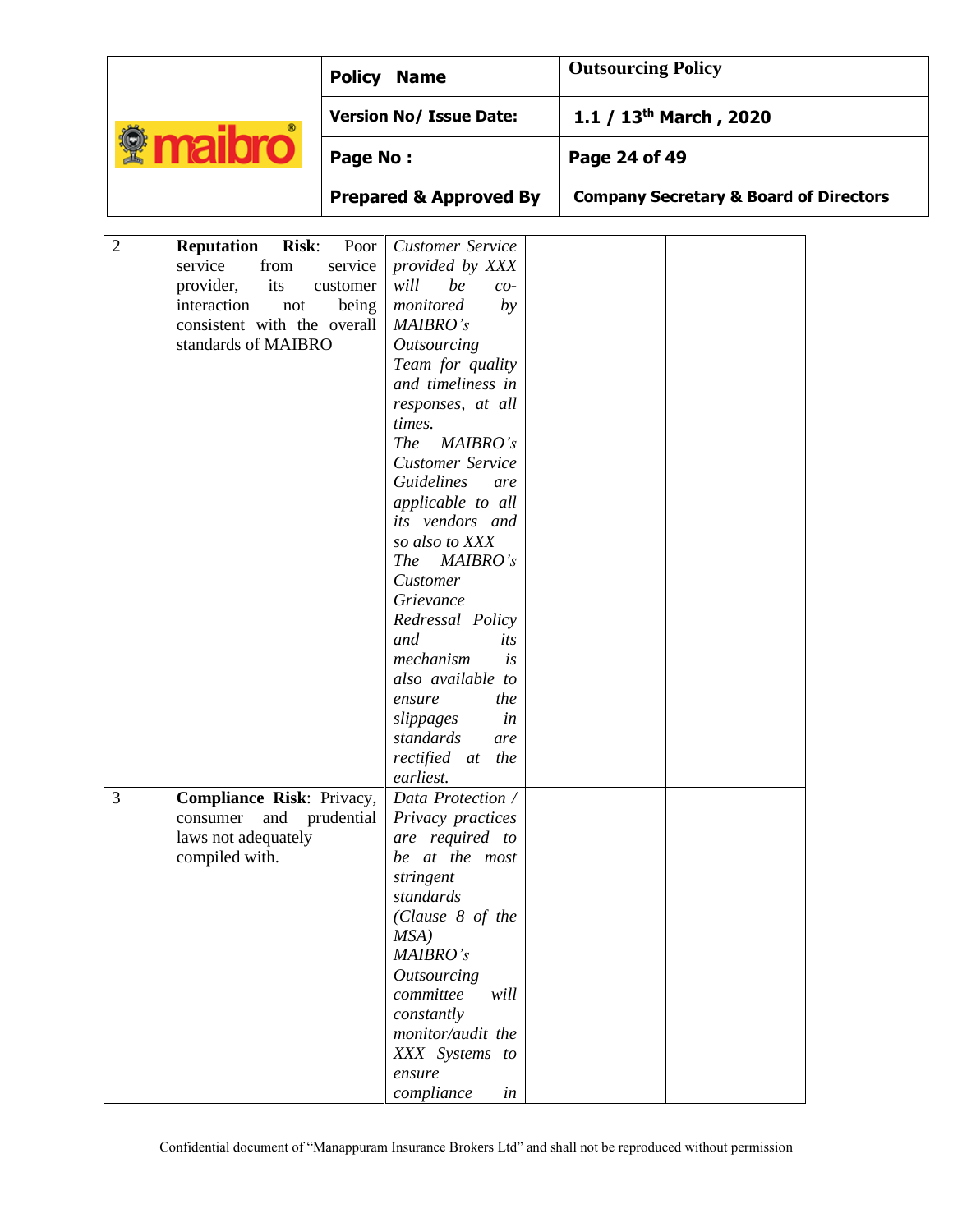|            | <b>Policy Name</b>             | <b>Outsourcing Policy</b>   |
|------------|--------------------------------|-----------------------------|
| $^{\circ}$ | <b>Version No/ Issue Date:</b> | 1.1 / $13^{th}$ March, 2020 |
|            | Page No:                       | Page 25 of 49               |
|            |                                |                             |

**Prepared & Approved By Company Secretary & Board of Directors**

|                                  | proactively                   |  |
|----------------------------------|-------------------------------|--|
|                                  |                               |  |
| <b>Operational Risk: Arising</b> | <b>The</b><br><b>Business</b> |  |
| due to technology failure,       | Continuity                    |  |
| fraud,<br>error, inadequate      | Preparedness on               |  |
| financial capacity to fulfil     | one-hand ensures              |  |
| obligations and/ or provide      | the capacity to               |  |
| remedies                         | fulfil obligations            |  |
|                                  | as planned at all             |  |
|                                  | times (Clause 12              |  |
|                                  | of the MSA)                   |  |
|                                  | XXX is required               |  |
|                                  | to comply with                |  |
|                                  | stringent                     |  |
|                                  | standards on the              |  |
|                                  | provision<br>of               |  |
|                                  | service<br>using              |  |
|                                  | suitable                      |  |
|                                  | personnel                     |  |
|                                  | (Clause 10 of the             |  |
|                                  | MSA) and<br>the               |  |
|                                  | MAIBRO's                      |  |
|                                  | <b>Monitoring</b><br>of       |  |
|                                  | this<br>constantly            |  |
|                                  | would ensure that             |  |
|                                  | Operational                   |  |
|                                  | Risks associated              |  |
|                                  | with<br>Personnel             |  |
|                                  | are obviated to               |  |
|                                  |                               |  |
|                                  | the<br>lowest                 |  |
|                                  | possible levels of            |  |
|                                  | risks.                        |  |
| Legal<br>Risk: Legal<br>risk     | The MAIBRO is                 |  |
| includes but is not limited to   | planning<br>to                |  |
| exposure to fines, penalties,    | monitor the XXX               |  |
| or punitive damages              | <i>activities</i> that        |  |
| resulting from supervisory       | directly<br>expose            |  |
| actions, as well as private      | the MAIBRO to                 |  |
| settlements due to omissions     | such<br>punitive              |  |
| and commissions<br>of the        | actions<br>like               |  |
| service provider.                | Reports                       |  |
|                                  | Generation<br>and             |  |
|                                  | Verification                  |  |
|                                  | well ahead of the             |  |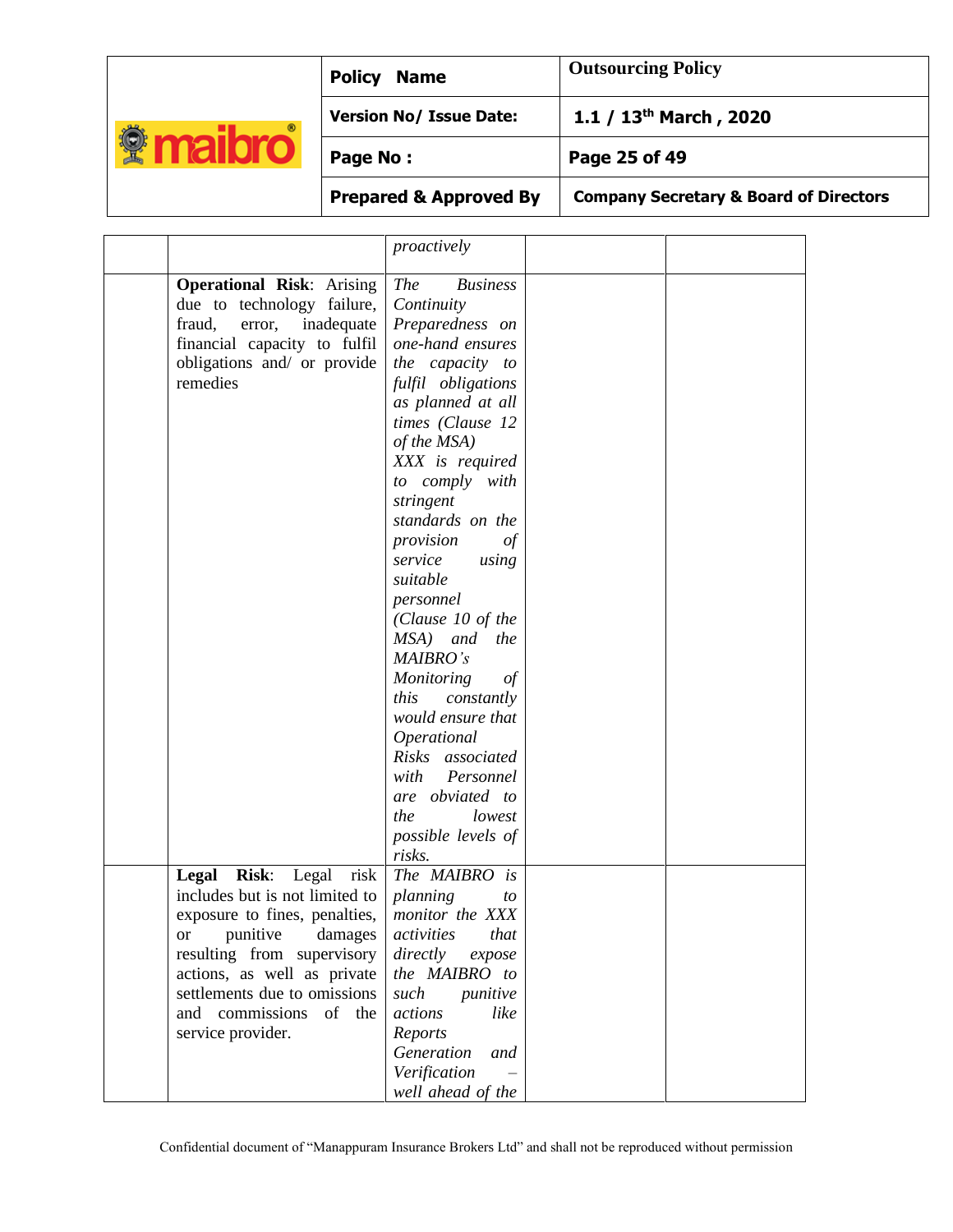|                                                                                                                             | <b>Policy Name</b>                                                                                                                                                                                                                                                                                                                                                                                                 | <b>Outsourcing Policy</b>                         |
|-----------------------------------------------------------------------------------------------------------------------------|--------------------------------------------------------------------------------------------------------------------------------------------------------------------------------------------------------------------------------------------------------------------------------------------------------------------------------------------------------------------------------------------------------------------|---------------------------------------------------|
|                                                                                                                             | <b>Version No/ Issue Date:</b>                                                                                                                                                                                                                                                                                                                                                                                     | 1.1 / 13 <sup>th</sup> March, 2020                |
| <b><i><u><b>A</b></u></i></b> maibro                                                                                        | <b>Page No:</b>                                                                                                                                                                                                                                                                                                                                                                                                    | Page 26 of 49                                     |
|                                                                                                                             | <b>Prepared &amp; Approved By</b>                                                                                                                                                                                                                                                                                                                                                                                  | <b>Company Secretary &amp; Board of Directors</b> |
| Counter party Risk: Due to                                                                                                  | calendar<br>$\sigma f$<br>reporting<br>requirements, so<br>as to be able to<br>submit the same<br>as required.<br>XXX by itself is<br>not authorized to<br>perform<br>any<br>direct interaction<br>with any other<br>stakeholder of the<br>MAIBRO, and as<br>such<br>its<br><i>interactions</i><br>would always be<br>routed<br>only<br>through<br>the<br>MAIBRO's<br>offices.<br><b>DOES</b><br>NOT               |                                                   |
| inappropriate underwriting<br>and credit assessments.                                                                       | <b>ARISE</b><br>this<br>in<br>arrangement                                                                                                                                                                                                                                                                                                                                                                          |                                                   |
| <b>Contractual</b><br>Contractual risk arising from<br>whether or not MAIBRO has<br>the ability to enforce the<br>contract. | <b>Risk:</b><br>The MAIBRO has<br>the capability to<br>enforce<br>the<br>clauses of the<br>MSA,<br>including<br>arranging<br>to<br>provide services<br>through alternate<br>arrangements at<br>the<br>shortest<br>notice.<br>However,<br>through careful<br>management of<br>the Vendor (XXX<br>in this case) the<br>MAIBRO's<br>strategy is<br>$\boldsymbol{\mathit{to}}$<br>avoid any such<br>requirement,<br>in |                                                   |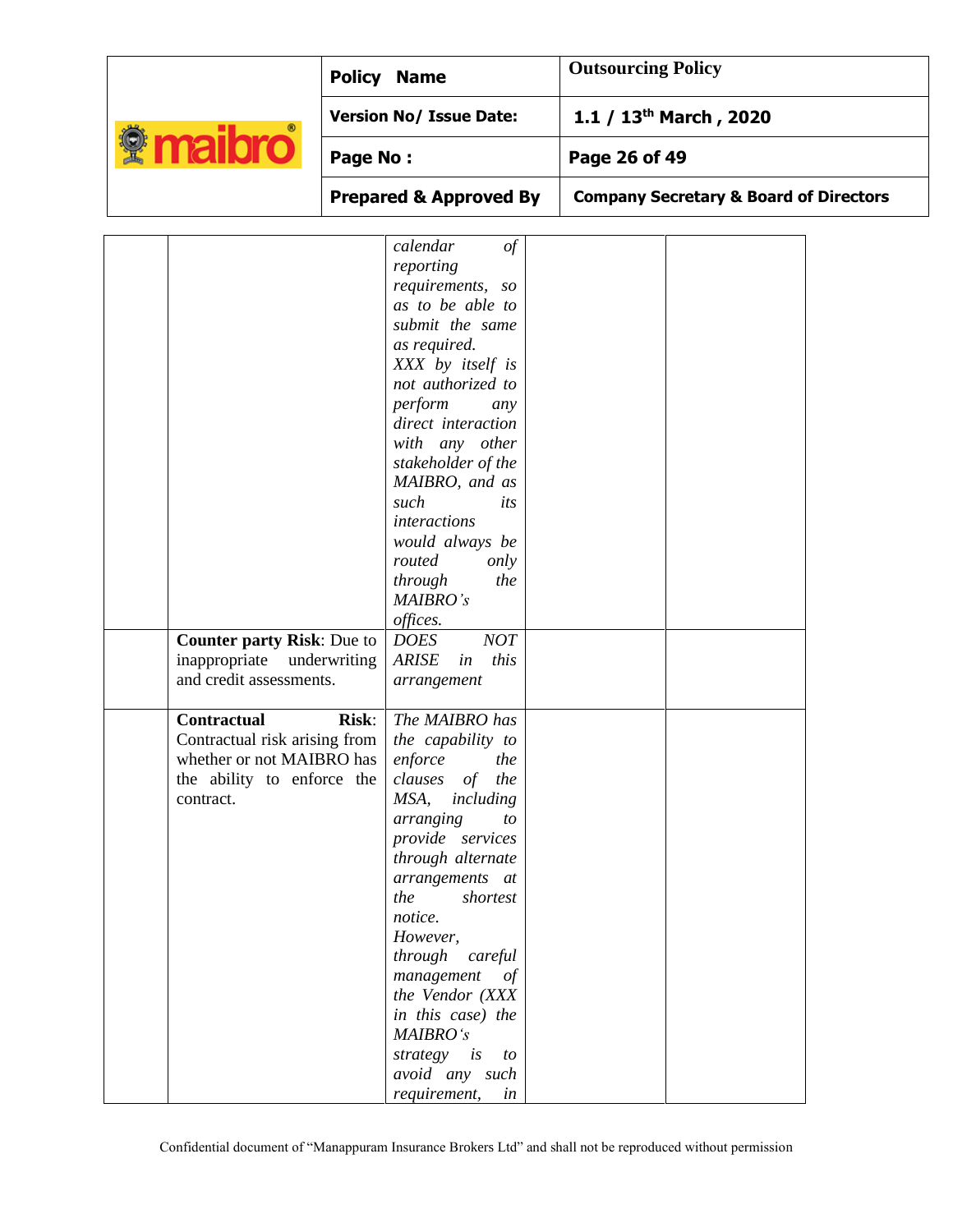| $^{\circ}$ | <b>Policy Name</b>             | <b>Outsourcing Policy</b>   |
|------------|--------------------------------|-----------------------------|
|            | <b>Version No/ Issue Date:</b> | 1.1 / $13^{th}$ March, 2020 |
|            | Page No:                       | Page 27 of 49               |
|            |                                |                             |

**Prepared & Approved By Company Secretary & Board of Directors**

|  | pany Secretary & Board of Direct |  |  |  |  |
|--|----------------------------------|--|--|--|--|
|--|----------------------------------|--|--|--|--|

|                                                                                                                                                                                                                                                                                                      | the first place.                                                                                                                                                                                                                                                                                                                                                                                                                                                             |  |
|------------------------------------------------------------------------------------------------------------------------------------------------------------------------------------------------------------------------------------------------------------------------------------------------------|------------------------------------------------------------------------------------------------------------------------------------------------------------------------------------------------------------------------------------------------------------------------------------------------------------------------------------------------------------------------------------------------------------------------------------------------------------------------------|--|
| <b>Concentration</b><br>and<br><b>Systemic Risk: Due to lack</b><br>of control of individual<br>MAIBRO's over a service<br>provider, more so when<br>overall finance industry has<br>considerable exposure to one<br>service provider.                                                               | <b>The</b><br>Contract<br>with<br><b>XXX</b><br>is<br>structured<br>to<br>they<br>ensure<br>provide<br>cannot<br>similar<br>services<br>to<br>any<br>MAIBRO/similar<br>$company - within$<br>the Group or<br>$otherwise - and$<br>so this risk<br>i <sub>S</sub><br>infructuous<br>in<br>this case.                                                                                                                                                                          |  |
| Exit Strategy Risk: This<br>could<br>arise<br>from<br>over-<br>reliance on one firm, the loss<br>of relevant skills in the<br>MAIBRO itself preventing it<br>from bringing the activity<br>back in house and contracts<br>entered wherein speedy exits<br>would<br>be<br>prohibitively<br>expensive. | While<br>the<br><b>MAIBRO</b><br>is<br>entrusting<br>the<br>back-office<br>functions to XXX,<br>it<br>is<br>also<br>strategizing<br>to<br>help XXX develop<br>its skill-base in<br>such a manner<br>that the reliance<br><i>is mutual on each</i><br>other rather than<br>just exposing the<br><b>MAIBRO</b><br>alone<br>to<br>a<br>concentration<br>risk.<br>Further, the<br>Clauses 16 and<br>17 in the MSA<br>are structured to<br>ensure any<br>possibl <u>e "exit</u> " |  |
|                                                                                                                                                                                                                                                                                                      |                                                                                                                                                                                                                                                                                                                                                                                                                                                                              |  |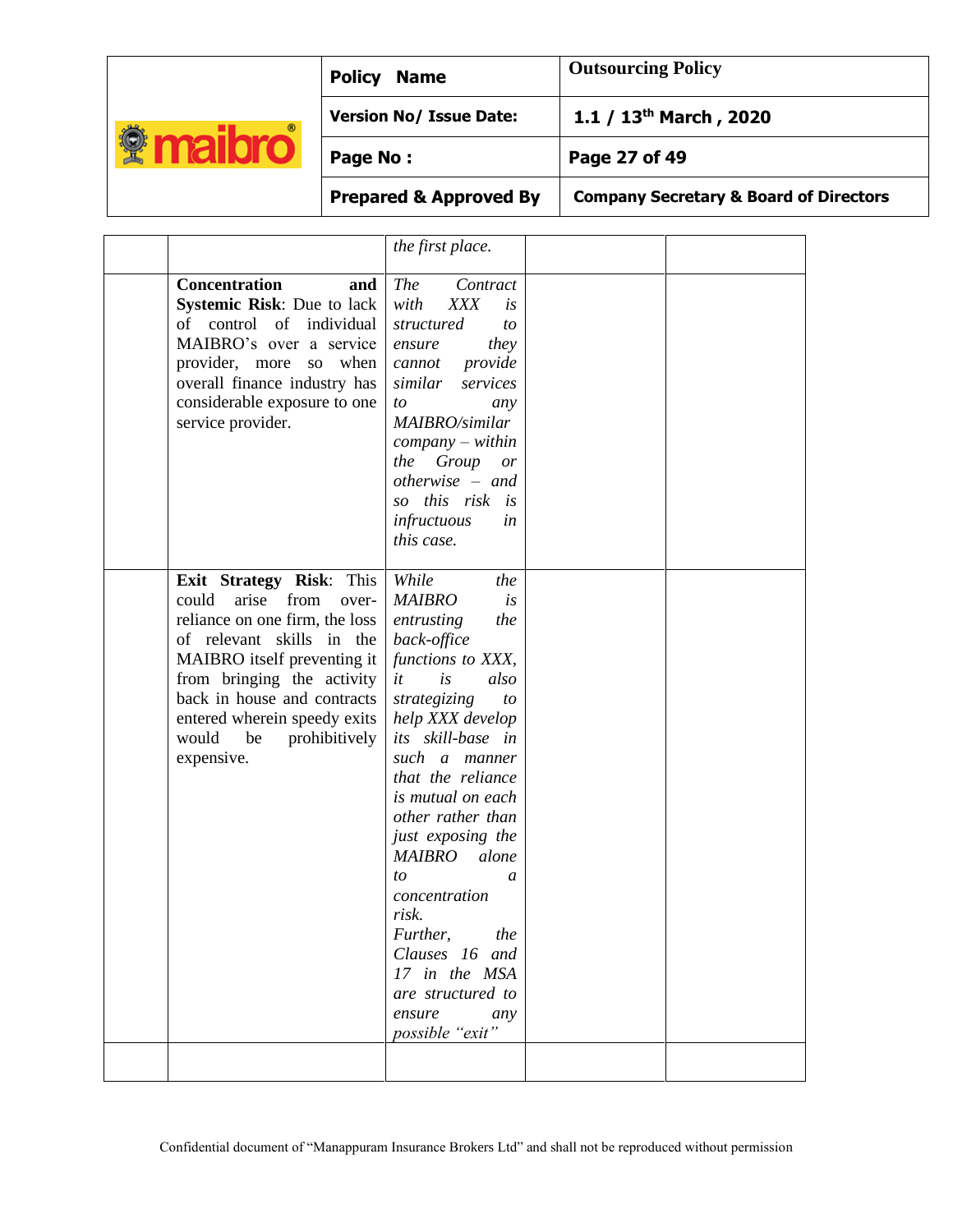| $^{\circ}$ | <b>Policy</b><br><b>Name</b>      | <b>Outsourcing Policy</b>                         |
|------------|-----------------------------------|---------------------------------------------------|
|            | <b>Version No/ Issue Date:</b>    | 1.1 / $13^{th}$ March, 2020                       |
|            | Page No:                          | Page 28 of 49                                     |
|            | <b>Prepared &amp; Approved By</b> | <b>Company Secretary &amp; Board of Directors</b> |

Over All Risk Assessment

| Dielz | ÷⊟         |    | ١И                              |
|-------|------------|----|---------------------------------|
| 'ank  | O-.<br>1 U | —— | - 1<br>$\overline{\phantom{0}}$ |

| Risk Assessment done by: | Risk Assessment Verified by: |
|--------------------------|------------------------------|
| Name:                    | Name:                        |
| Designation:             | Designation:                 |
| Signature:               | Signature:                   |
| Date:                    | Date:                        |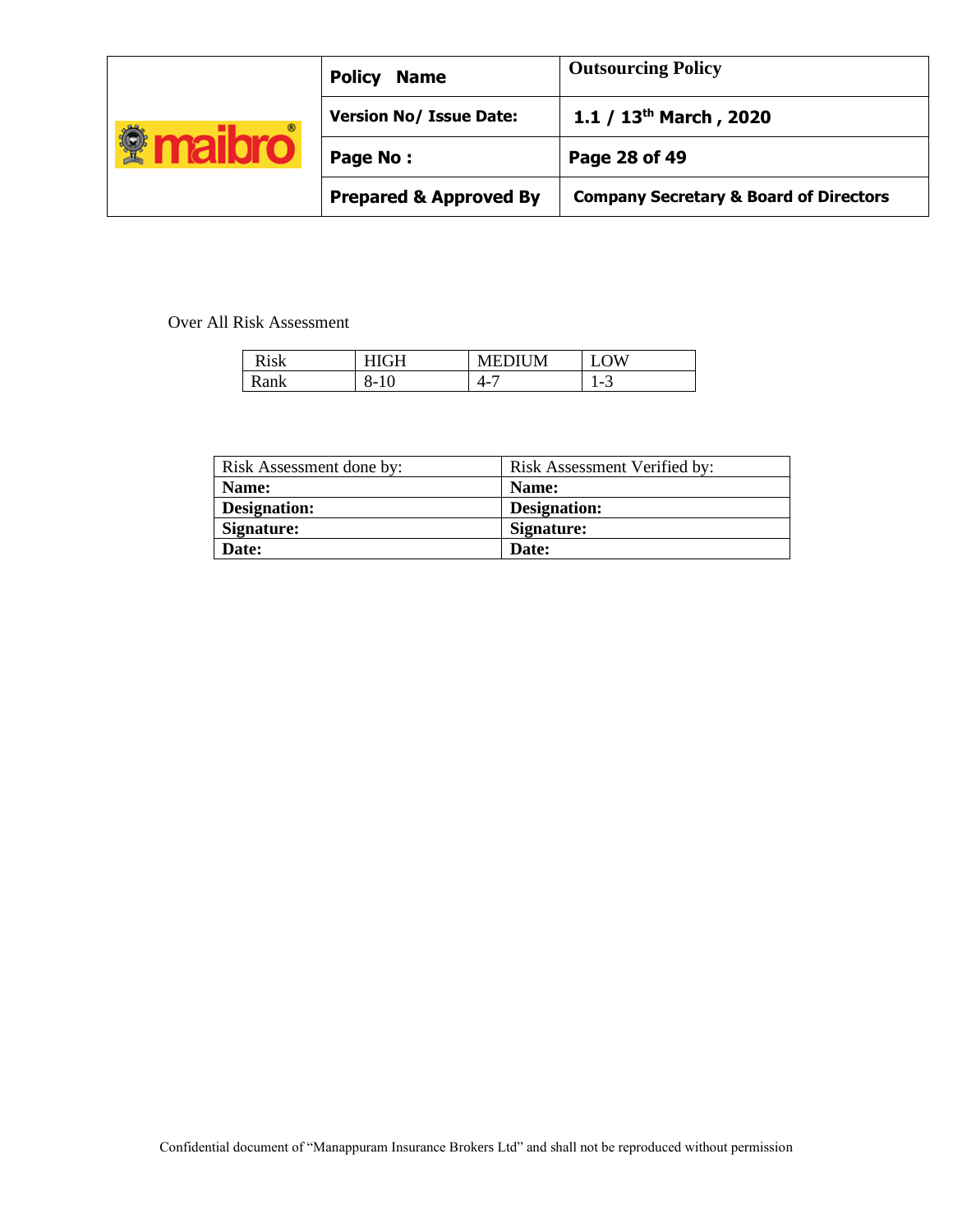|            | <b>Policy</b><br><b>Name</b>      | <b>Outsourcing Policy</b>                         |
|------------|-----------------------------------|---------------------------------------------------|
| $^{\circ}$ | <b>Version No/ Issue Date:</b>    | 1.1 / $13^{th}$ March, 2020                       |
|            | Page No:                          | Page 29 of 49                                     |
|            | <b>Prepared &amp; Approved By</b> | <b>Company Secretary &amp; Board of Directors</b> |

# **Annexure-3: Checklist for Materiality of Outsourcing Arrangement**

Details the Outsourcing Arrangement assessed for Materiality

|                | Name of the Vendor                     |                                                                                                                                                                                                             |
|----------------|----------------------------------------|-------------------------------------------------------------------------------------------------------------------------------------------------------------------------------------------------------------|
| 2              | Details of Service Provided            | (For e.g.) Enterprise Shared Service Provider – the<br>agency that will manage the entire back-office<br>processing of the company's activities as defined in<br>greater detail in the $SOW[s]$ to the MSA. |
| 3              | <b>Materiality Factor</b>              | MATERIAL CONTRACT / NOT MATERIAL                                                                                                                                                                            |
| $\overline{4}$ | <b>Reasons Determining Materiality</b> | See Checklist below                                                                                                                                                                                         |

# **CHECKLIST FOR ASSESSMENT OF MATERIALITY OF ARRANGEMENT:**

| S <sub>NO</sub> | <b>CONDITIONS</b><br>OF               | <b>DETAILS</b>      | OF | <b>MATERIAL</b> | <b>NOT</b> |
|-----------------|---------------------------------------|---------------------|----|-----------------|------------|
|                 | <b>MATERIALITY</b>                    | <b>RESPONSE</b>     | TO | <b>MATERIAL</b> |            |
|                 |                                       | <b>CONDITIONS</b>   | OF |                 |            |
|                 |                                       | <b>MATERIALITY</b>  |    |                 |            |
| 1               | of Importance<br>Levels<br>the<br>to  |                     |    |                 |            |
|                 | Company of the Business Activity      |                     |    |                 |            |
|                 | to be outsourced (H/M/L)              |                     |    |                 |            |
| $2^*$           | Potential Impact of the Outsourcing   | Impact on           |    |                 |            |
|                 | on the earnings, solvency, liquidity, | 1. Earnings:        |    |                 |            |
|                 | funding capital and risk profile of   | 2. Solvency:        |    |                 |            |
|                 | the Company                           | 3. Liquidity:       |    |                 |            |
|                 |                                       | 4. Funding Capital: |    |                 |            |
|                 |                                       | 5. Risk Profile:    |    |                 |            |
|                 |                                       |                     |    |                 |            |
| 3               | Cost of Outsourcing as a proportion   |                     |    |                 |            |
|                 | of total operating costs of the       |                     |    |                 |            |
|                 | Company / Unit (for eg. If proposed   |                     |    |                 |            |
|                 | $cost$ is $>3\%$ of Operating costs)  |                     |    |                 |            |
|                 | (outsource activity to an entity      |                     |    |                 |            |
|                 | (other than an individual) only       |                     |    |                 |            |
|                 | the<br>activity<br>where<br>be<br>to  |                     |    |                 |            |
|                 | outsourced is more than 5% of         |                     |    |                 |            |
|                 | the total outsourcing expenditure     |                     |    |                 |            |
|                 | (Material).)                          |                     |    |                 |            |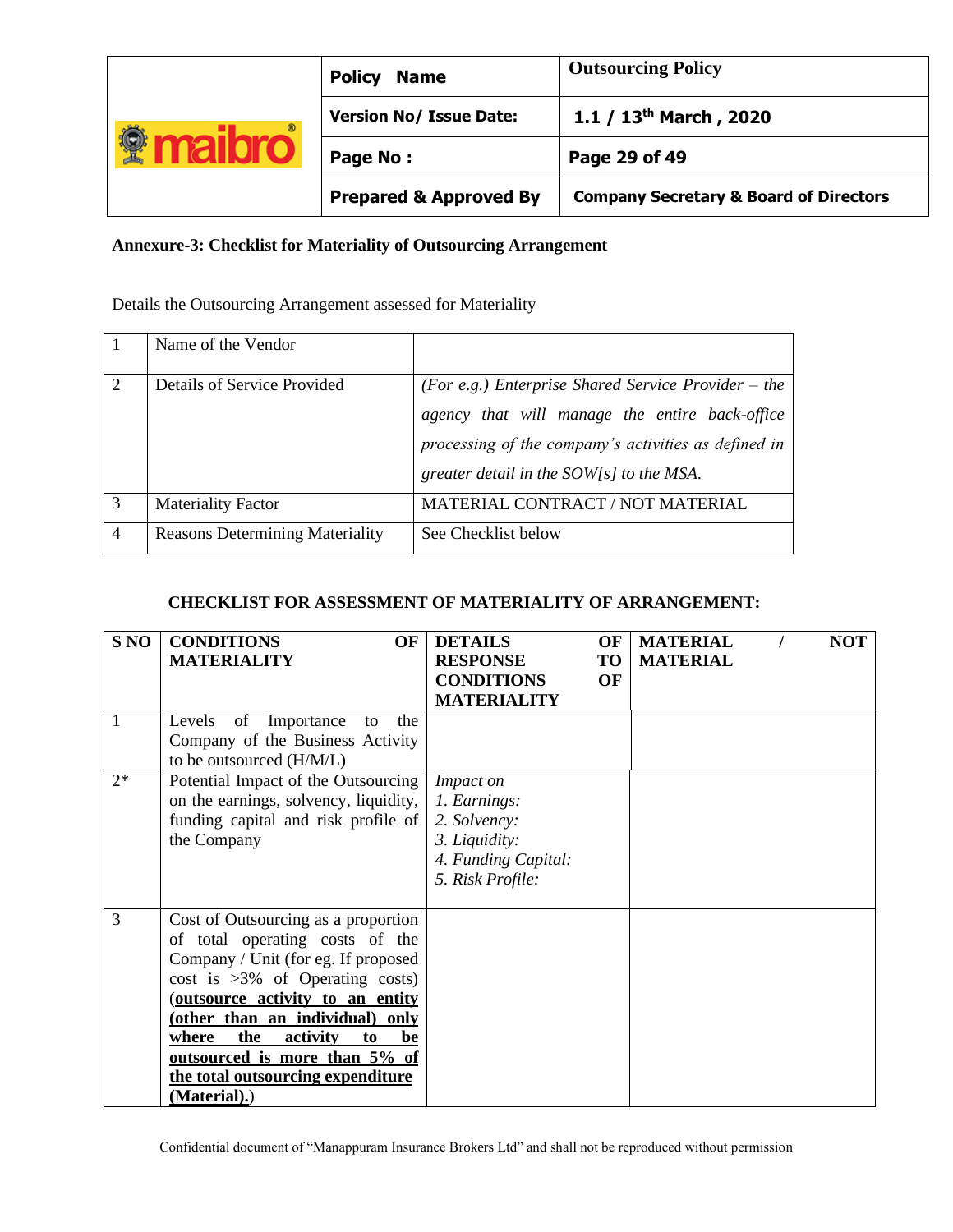|            | <b>Policy</b><br><b>Name</b>      | <b>Outsourcing Policy</b>                         |
|------------|-----------------------------------|---------------------------------------------------|
| $^{\circ}$ | <b>Version No/ Issue Date:</b>    | 1.1 / $13^{th}$ March, 2020                       |
|            | Page No:                          | Page 30 of 49                                     |
|            | <b>Prepared &amp; Approved By</b> | <b>Company Secretary &amp; Board of Directors</b> |

 $\overline{a}$ 

| $\overline{4}$ | Nature and extent of data sharing<br>involved, impact on data privacy<br>and security                                                                                                                                                                                                   |                          |  |
|----------------|-----------------------------------------------------------------------------------------------------------------------------------------------------------------------------------------------------------------------------------------------------------------------------------------|--------------------------|--|
| 5              | Aggregate exposure to a particular<br>service provider, in case where<br>various functions are outsourced to<br>the same service provider. (for eg. If<br>the total payout to the service<br>provider is $>10\%$<br>of<br>total<br>outsourcing cost)                                    |                          |  |
| $6.*$          | If the service provider unable to<br>perform the service over a given<br>period of time<br>- What is the expected impact on<br><b>MAIBRO</b> customers?<br>- What is the likelihood that it<br>would harm MAIBRO reputation?<br>If yes, are we having an alternate<br>service provider? |                          |  |
| 7.             | MAIBRO shall consider, while<br>evaluating the capability of the<br>service provider, issue relating to<br>undue concentration of outsourcing<br>arrangement with a single service<br>provider.                                                                                         |                          |  |
|                | <b>OVERALL</b><br><b>ASSESSMENT</b><br><b>OF</b><br><b>ARRANGEMENT</b>                                                                                                                                                                                                                  | <b>MATERIALITY</b><br>OF |  |

\*(If 2&6 are material then overall =MATERIAL)

| Assessment Done by: | Verified By  |
|---------------------|--------------|
| Name:               | Name:        |
| Designation:        | Designation: |
| Signature:          | Signature:   |
| Date:               | Date:        |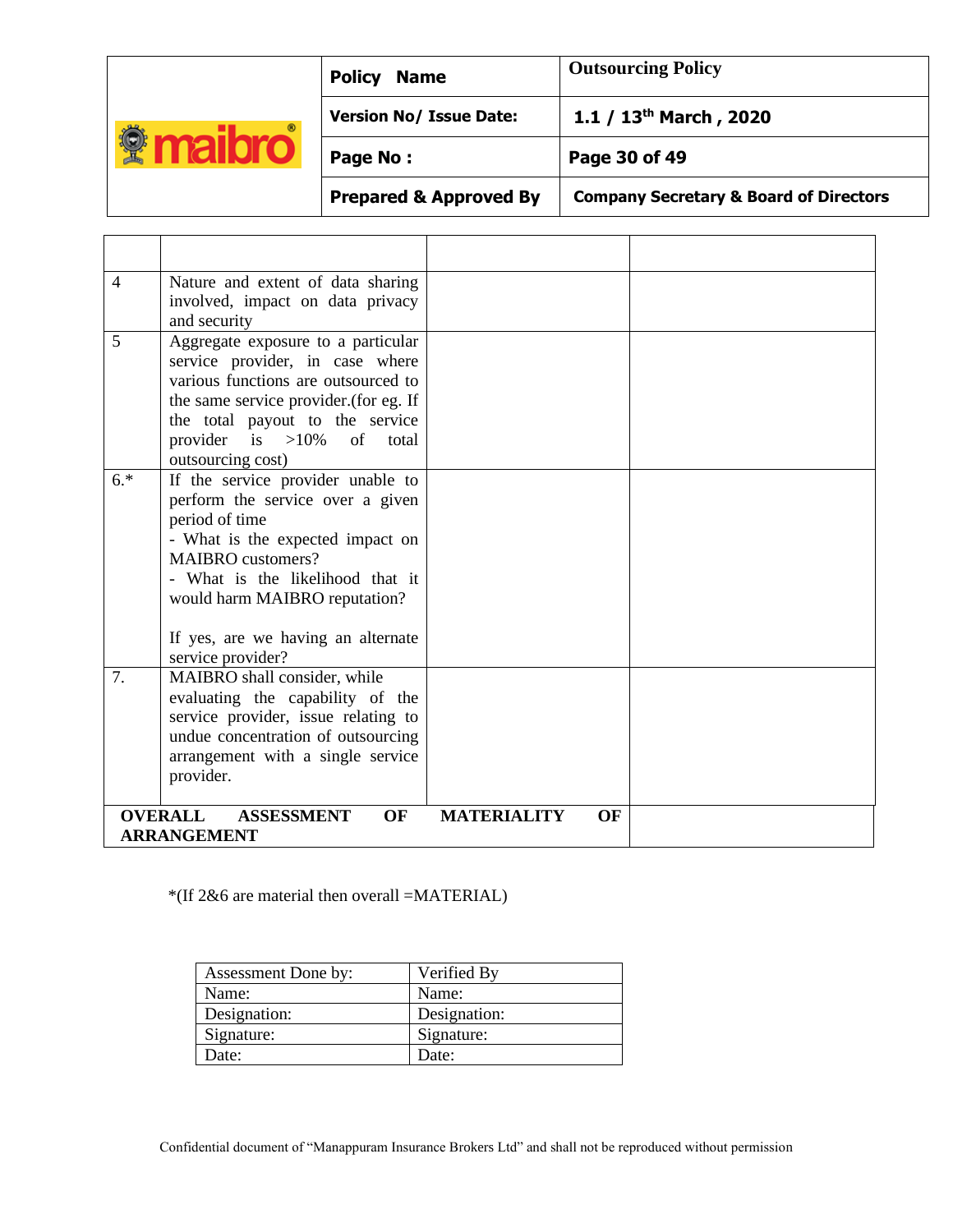|            | <b>Policy</b><br><b>Name</b>      | <b>Outsourcing Policy</b>                         |
|------------|-----------------------------------|---------------------------------------------------|
| $^{\circ}$ | <b>Version No/ Issue Date:</b>    | 1.1 / $13^{th}$ March, 2020                       |
|            | Page No:                          | Page 31 of 49                                     |
|            | <b>Prepared &amp; Approved By</b> | <b>Company Secretary &amp; Board of Directors</b> |

# **ANNEXURE 4:- CHECKLIST FOR COST BENEFIT ANALYSIS**

The analysis can be broken down into four basic steps:

- Step 1: Clearly define the business process your organization would like to outsource.
- Step 2: Calculate the in-house costs that could be avoided by outsourcing.

Step 3: Calculate the total costs of outsourcing.

Step 4: Subtract the costs of outsourcing from in-house costs to determine savings.

### **Step 1: Clearly define the business process your organization to outsource.**

It is critical that the services to be outsourced are clearly defined, and that all workflow steps are identified and understood

#### **Step 2: Determine the in-house costs that could be avoided by outsourcing.**

After the business process is clearly defined, it is time to identify and calculate the costs that would be avoided if outsourced the process. To start, first itemize all the costs related to the process, including direct costs (salaries, equipment, supplies, etc.) and indirect costs (general administration and internal services).

Do not include "sunk costs," which are costs that have already been incurred and cannot be recovered. Decision-making based on a cost analysis should instead focus on avoidable future costs, which in this case are costs that can be eliminated by outsourcing the process.

Next, itemize all the in-house costs that could be avoided if the business process is outsourced.

#### **Step 3: Determine the total costs of outsourcing.**

With in-house costs calculated, next step would be to determine the total costs of outsourcing the business process.

#### **Step 4: Subtract the costs of outsourcing from in-house costs to determine savings.**

The final step of the cost analysis, will be to calculate the cost savings that outsourcing is expected to deliver. If the numbers show that outsourcing can significantly reduce the cost of the business process, then the next step for outsourcing would be initiated.

While conducting Cost benefit analysis, technical person/departments/external/expert advise will be considered for fair and authentic analysis.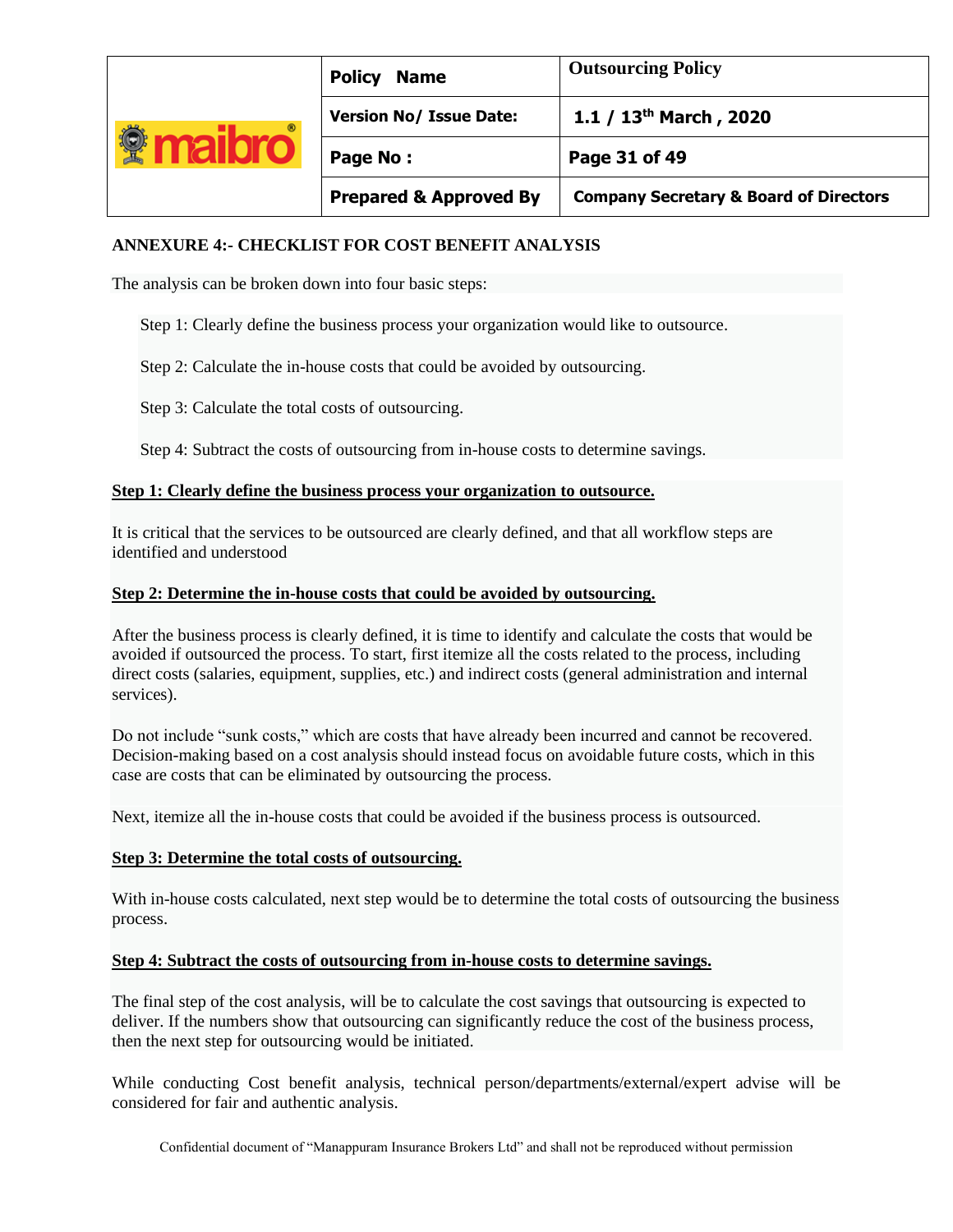|            | <b>Policy</b><br><b>Name</b>      | <b>Outsourcing Policy</b>                         |
|------------|-----------------------------------|---------------------------------------------------|
| $^{\circ}$ | <b>Version No/ Issue Date:</b>    | 1.1 / $13^{th}$ March, 2020                       |
|            | Page No:                          | Page 32 of 49                                     |
|            | <b>Prepared &amp; Approved By</b> | <b>Company Secretary &amp; Board of Directors</b> |

# **Annexure-5: Vendor Risk Assessment**

| Name of the Vendor          |                     |
|-----------------------------|---------------------|
| Details of Service Provided |                     |
| Reasons for Selection       | See Checklist below |

| SN           | Parameters                                                                                               | Yes/No | Score<br>$(Y=1, N=0)$ | Weight | Wt. Score |
|--------------|----------------------------------------------------------------------------------------------------------|--------|-----------------------|--------|-----------|
| $\mathbf{1}$ | <b>SELECTION</b><br>OF<br><b>SERVICE PROVIDER-</b><br><b>DUE DILIGENCE</b>                               |        |                       |        |           |
| 1.1          | Were<br>other<br>service<br>providers considered?                                                        |        |                       |        |           |
|              | -If No, approvals to be<br>attached.                                                                     |        |                       |        |           |
| 1.2          | Is the selected Service<br>Provider,<br>the<br>optimal<br>Service Provider?                              |        |                       |        |           |
|              | If yes, please provide<br>criterion<br>used,<br>as<br>a<br>separate document.                            |        |                       |        |           |
| 1.3          | Business background- For<br>how many years they are<br>in this business? (Tick one<br>box as applicable) |        |                       |        |           |
|              | -Below 3 Years                                                                                           |        |                       |        |           |
|              | -Above 3 Years                                                                                           |        |                       | 20%    |           |
| 1.4          | Whether<br>the<br>service<br>provider has appropriate                                                    |        |                       |        |           |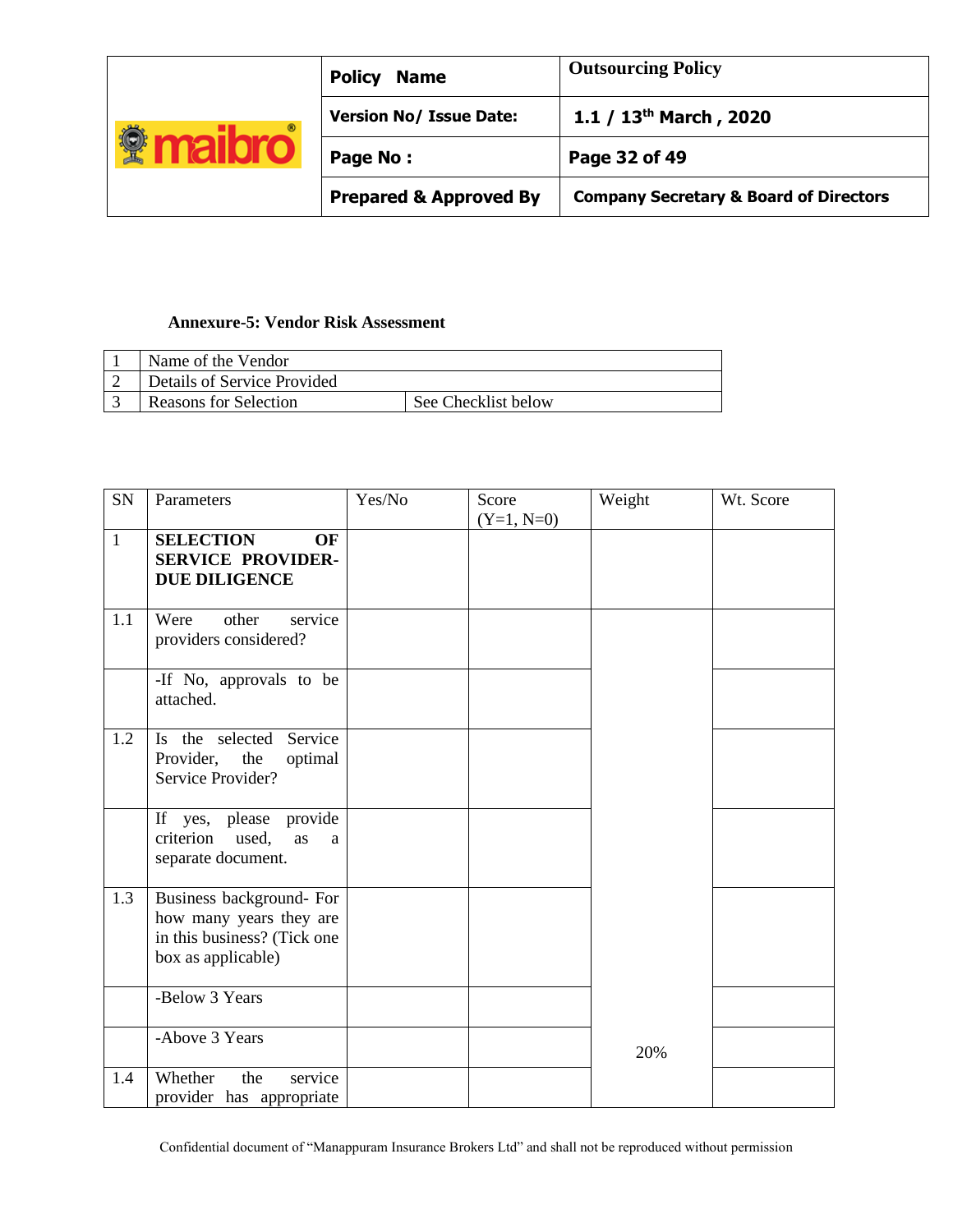|            | <b>Policy</b><br><b>Name</b>      | <b>Outsourcing Policy</b>                         |
|------------|-----------------------------------|---------------------------------------------------|
| $^{\circ}$ | <b>Version No/ Issue Date:</b>    | 1.1 / $13^{th}$ March, 2020                       |
| ğ          | Page No:                          | Page 33 of 49                                     |
|            | <b>Prepared &amp; Approved By</b> | <b>Company Secretary &amp; Board of Directors</b> |

|     | background verification of<br>its employees?                                                                                |  |     |  |
|-----|-----------------------------------------------------------------------------------------------------------------------------|--|-----|--|
| 1.5 | Any current issues facing<br>by service provider which<br>may affect the future<br>financial<br>operational<br>performance? |  |     |  |
|     | -If yes, supporting to be<br>attached.                                                                                      |  |     |  |
| 1.6 | Under adverse condition-                                                                                                    |  |     |  |
|     | the<br>Service<br>-Does<br>Provider have<br>financial<br>soundness?                                                         |  |     |  |
|     | Service<br>-Does<br>the<br>Provider have ability to<br>service commitments?                                                 |  |     |  |
| 1.7 | Whether independent<br>reviews<br>and<br>market<br>feedback on the service<br>provider has been taken?                      |  |     |  |
|     | -If yes, supporting to be<br>attached.                                                                                      |  |     |  |
|     |                                                                                                                             |  |     |  |
|     |                                                                                                                             |  |     |  |
|     |                                                                                                                             |  |     |  |
|     | 2. SERVICE PROVIDER CONTRACT                                                                                                |  |     |  |
| 2.1 | Does MAIBRO have a<br>signed contract with the                                                                              |  | 20% |  |
|     |                                                                                                                             |  |     |  |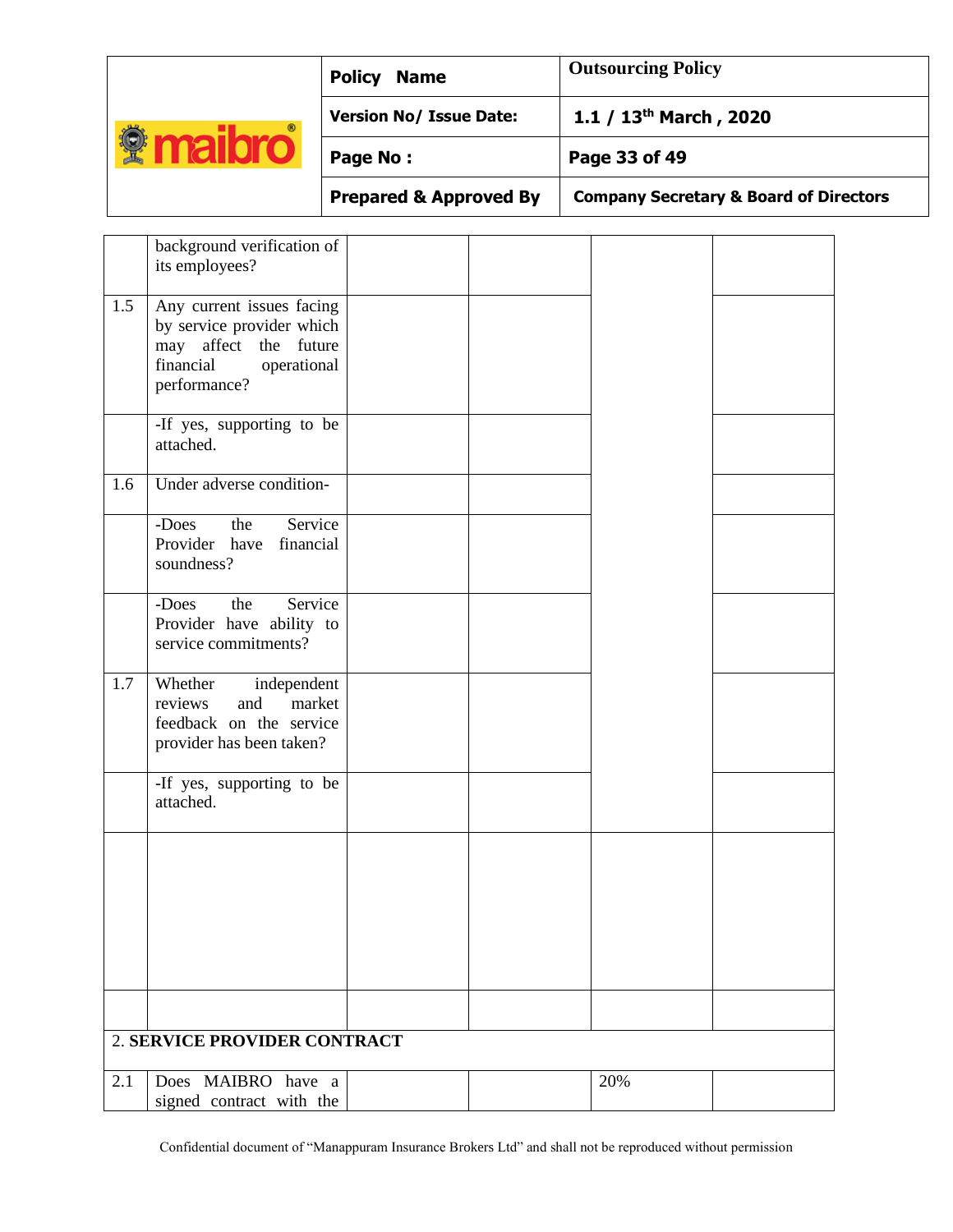| $^{\circ}$<br>$\mathbb{R}$ | <b>Policy</b><br><b>Name</b>      | <b>Outsourcing Policy</b>                         |
|----------------------------|-----------------------------------|---------------------------------------------------|
|                            | <b>Version No/ Issue Date:</b>    | 1.1 / $13^{th}$ March, 2020                       |
|                            | Page No:                          | Page 34 of 49                                     |
|                            | <b>Prepared &amp; Approved By</b> | <b>Company Secretary &amp; Board of Directors</b> |

|      | Service Provider?                                                                                                                                                                                                                          |  |  |
|------|--------------------------------------------------------------------------------------------------------------------------------------------------------------------------------------------------------------------------------------------|--|--|
| 2.2. | Does the contract ensure<br>that the Service Provider<br>must take all reasonable<br>steps to safeguard and<br>keep private any sensitive<br>information provided by<br>MAIBRO, specifically<br>information regarding<br>MAIBRO's clients? |  |  |
| 2.3  | Does the contract ensure<br>that the Service Provider<br>will notify MAIBRO of<br>any material change in its<br>organization within<br>$\mathbf{a}$<br>reasonable period of time?                                                          |  |  |
| 2.4  | Does the contract clearly<br>specify the roles<br>and<br>responsibilities<br>of<br>the<br>Service Provider?                                                                                                                                |  |  |
|      | -Specifically,<br>does<br>the<br>have<br>contract<br>a<br>termination clause?                                                                                                                                                              |  |  |
|      | -Is there a time period to<br>rectify any failure?                                                                                                                                                                                         |  |  |
| 2.5  | Are there representations<br>the<br>in<br>contract<br>that<br>confirm the financial and<br>legal viability of the<br>Service Provider?                                                                                                     |  |  |
|      | -Does<br>the<br>Service<br>Provider<br>have<br>liability<br>insurance?                                                                                                                                                                     |  |  |
|      | -If yes, What $\lim$ its? -<br>Supporting to be attached.                                                                                                                                                                                  |  |  |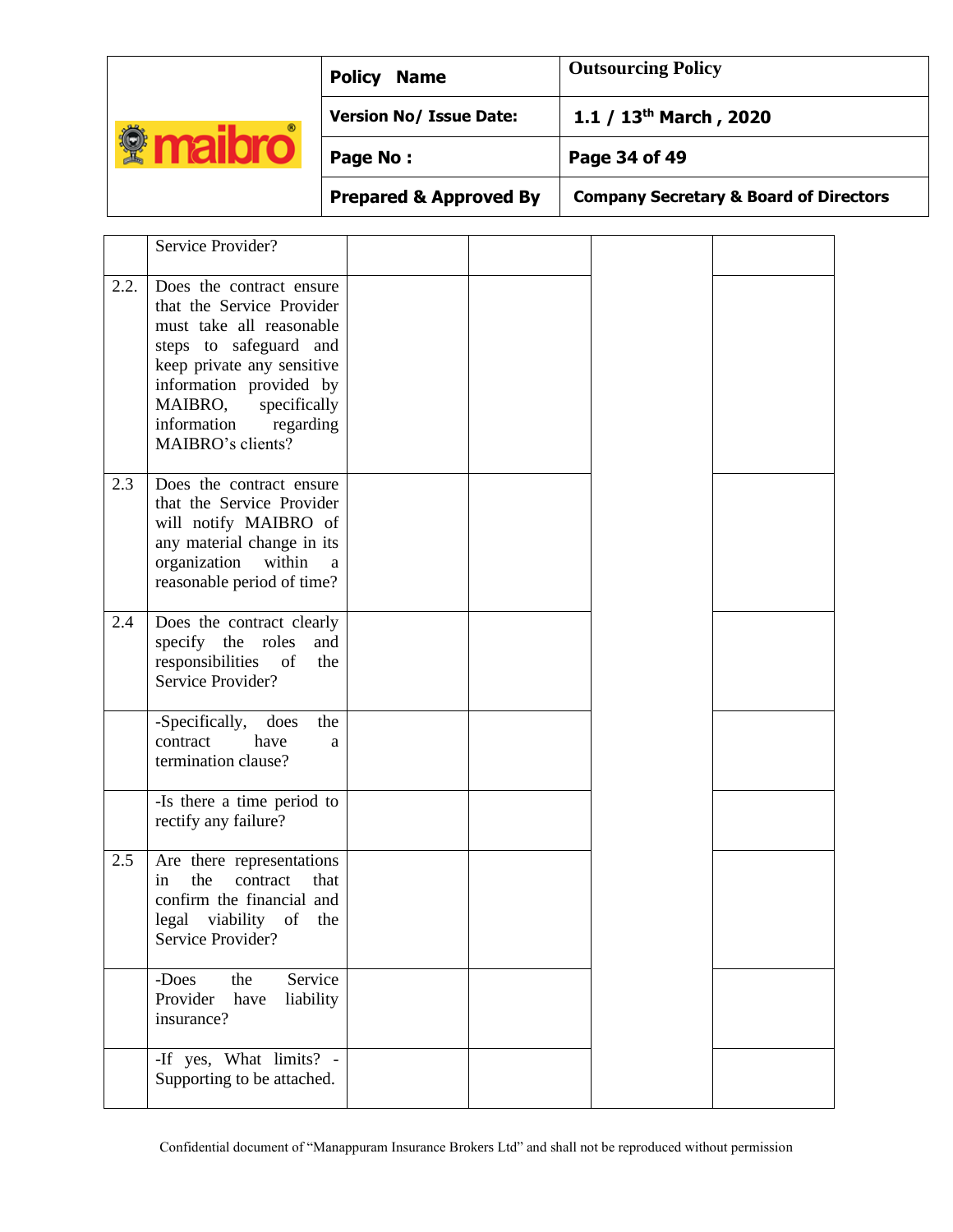|     |                                                                                                                                                                                             | <b>Policy Name</b>                |  | <b>Outsourcing Policy</b> |                                                   |  |
|-----|---------------------------------------------------------------------------------------------------------------------------------------------------------------------------------------------|-----------------------------------|--|---------------------------|---------------------------------------------------|--|
|     |                                                                                                                                                                                             | <b>Version No/ Issue Date:</b>    |  | 1.1 / $13th$ March, 2020  |                                                   |  |
|     | <b><i><u><b>Maibro</b></u></i></b>                                                                                                                                                          | Page No:                          |  | Page 35 of 49             |                                                   |  |
|     |                                                                                                                                                                                             | <b>Prepared &amp; Approved By</b> |  |                           | <b>Company Secretary &amp; Board of Directors</b> |  |
| 2.6 | Does the contract clearly<br>set out MAIBRO's right<br>to conduct oversight of<br>the Service Provider?                                                                                     |                                   |  |                           |                                                   |  |
|     | $\mathbf{H}$<br>the<br>service<br>provider is unable to<br>perform the service<br>over a given period<br>of time, will there be<br>any expected impact<br><b>MAIBRO</b><br>on<br>customers? |                                   |  |                           |                                                   |  |
|     | There will not be any<br>expected<br>impact<br>MAIBRO customers.                                                                                                                            | on                                |  |                           |                                                   |  |
|     | - Is there the likelihood it<br>would harm<br><b>MAIBRO</b><br>reputation?                                                                                                                  |                                   |  |                           |                                                   |  |
| 2.7 | - If yes, do we are we<br>having an alternate service<br>provider?                                                                                                                          |                                   |  |                           |                                                   |  |
| 2.8 | Whether the Agreement<br>vetted<br>been<br>has<br><b>MAIBRO</b><br>legal<br>Dept.<br>/counsel on their legal<br>effect and enforceability?                                                  | by                                |  |                           |                                                   |  |
|     | 3. CONFIDENTIALITY AND SECURITY OF OPERATIONS                                                                                                                                               |                                   |  |                           |                                                   |  |
| 3.1 | Do we encrypt/password<br>protects the data while<br>sharing the same?                                                                                                                      |                                   |  | 10%                       |                                                   |  |
| 3.2 | Whether Type of Storage<br>of data includes the any of<br>the following                                                                                                                     |                                   |  |                           |                                                   |  |
|     | (magnetic tape; magnetic<br>disks; optical discs, such                                                                                                                                      |                                   |  |                           |                                                   |  |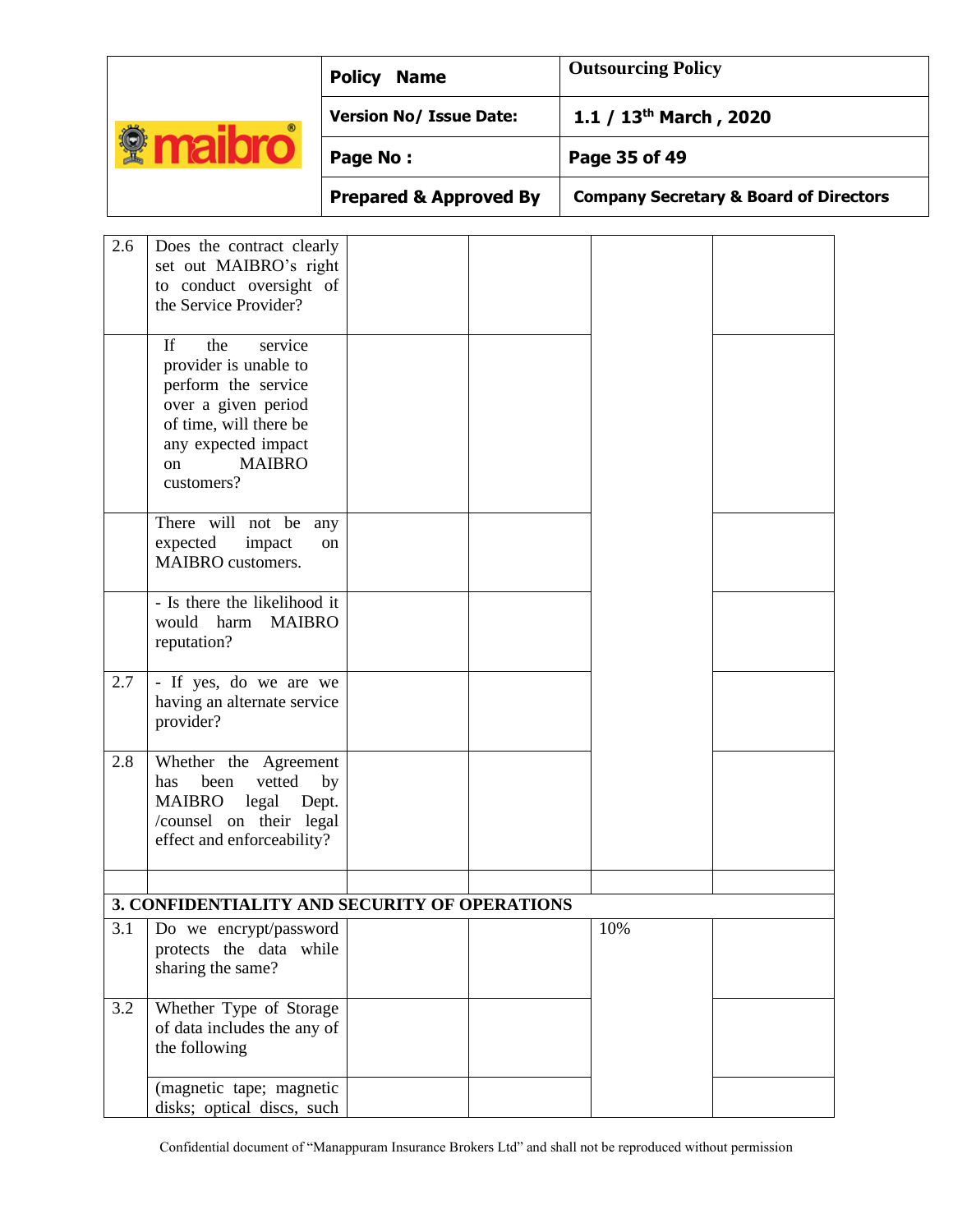| $^{\circ}$<br>¥ | <b>Policy</b><br><b>Name</b>      | <b>Outsourcing Policy</b>                         |
|-----------------|-----------------------------------|---------------------------------------------------|
|                 | <b>Version No/ Issue Date:</b>    | 1.1 / $13^{th}$ March, 2020                       |
|                 | Page No:                          | Page 36 of 49                                     |
|                 | <b>Prepared &amp; Approved By</b> | <b>Company Secretary &amp; Board of Directors</b> |

|     | as CDs, DVDs and Blu-<br>ray disks; flash memory;<br>main memory (dynamic<br>RAM);<br>and<br>cache<br>memory.)                              |  |     |  |
|-----|---------------------------------------------------------------------------------------------------------------------------------------------|--|-----|--|
| 3.3 | Location of Data                                                                                                                            |  |     |  |
|     | - Offshore $(Y/N)$ -- $(Y-0,$<br>$N-1)$                                                                                                     |  |     |  |
|     | - Onshore $(Y/N)$ -- $(Y-1)$ ,<br>$N-0$                                                                                                     |  |     |  |
|     | -Onsite $(Y/N)$ ) -- $(Y-0, N-$<br>1)                                                                                                       |  |     |  |
|     | -Offsite $(Y/N)$ -- $(Y-1, N-$<br>$\left( 0\right)$                                                                                         |  |     |  |
| 3.4 | Have we signed a Non-<br>disclosure agreement with<br>service provider?                                                                     |  |     |  |
| 3.5 | Whether<br>Service<br>the<br>provider<br>systems<br>are<br>compatible<br>with<br><b>MAIBRO</b> System?                                      |  |     |  |
|     | If No, what are the steps<br>make<br>taken<br>to<br>it<br>compatible<br>(Attach<br>Annexures)                                               |  |     |  |
|     | <b>4. REGULATORY INFORMATION</b>                                                                                                            |  |     |  |
| 4.1 | Does the Service Provider<br>or any of its employees or<br>officers been subject to a<br>regulatory<br>action,<br>investigation or warning? |  | 10% |  |
|     | -If yes, supporting to be<br>attached.                                                                                                      |  |     |  |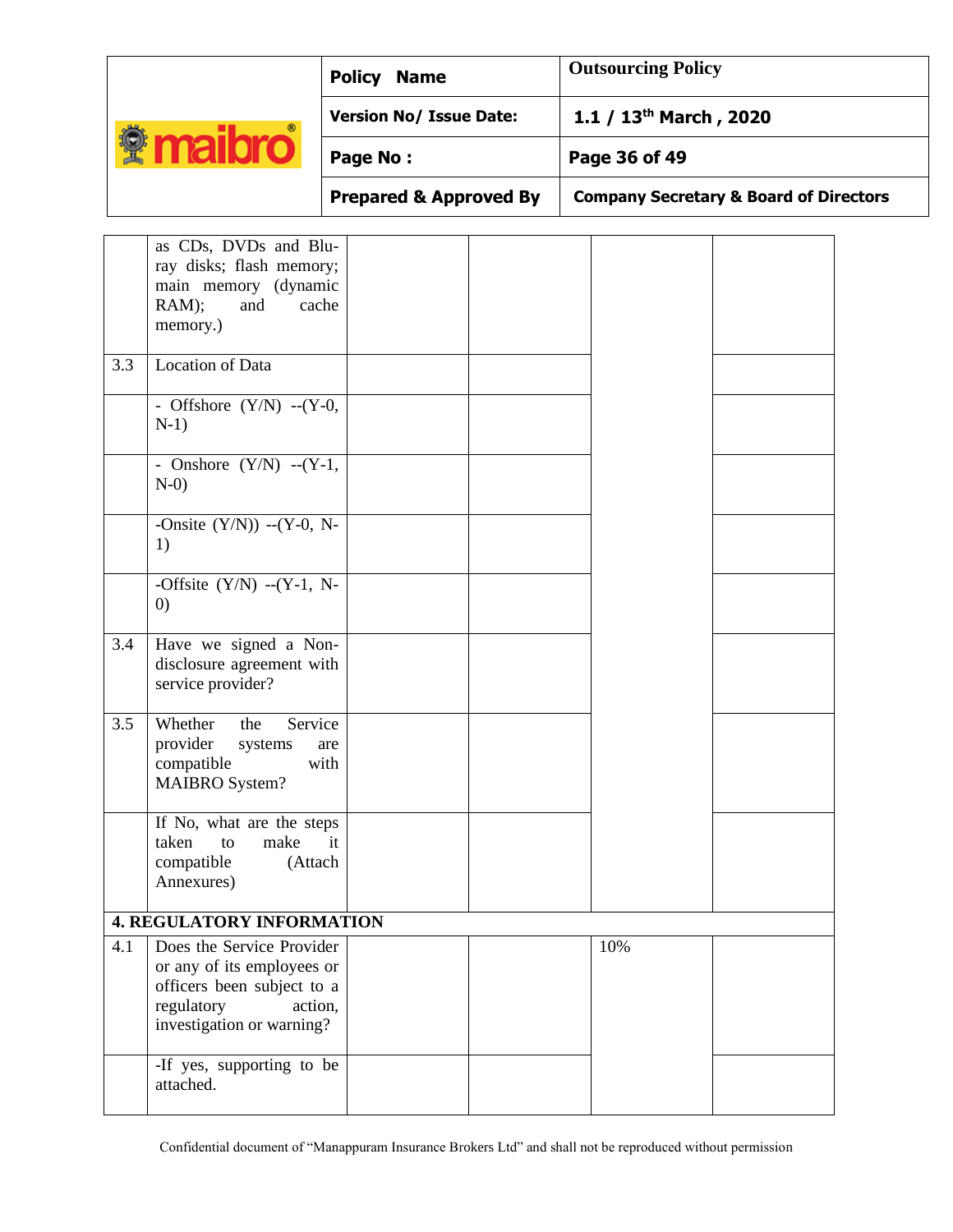| $^{\circ}$ | <b>Policy</b><br><b>Name</b>      | <b>Outsourcing Policy</b>                         |
|------------|-----------------------------------|---------------------------------------------------|
|            | <b>Version No/ Issue Date:</b>    | 1.1 / $13th$ March, 2020                          |
|            | Page No:                          | Page 37 of 49                                     |
|            | <b>Prepared &amp; Approved By</b> | <b>Company Secretary &amp; Board of Directors</b> |

|     | <b>5. OUTSOURCED FUNCTIONS</b>                                                                                                                                                   |     |  |
|-----|----------------------------------------------------------------------------------------------------------------------------------------------------------------------------------|-----|--|
| 5.1 | Does the Service Provider<br>further outsource any of<br>its functions to third party<br>service providers?                                                                      | 10% |  |
| 5.2 | If yes, does the Service<br>Provider conduct ongoing<br>reviews of the quality of<br>the outsourced services?                                                                    |     |  |
|     | <b>6. COMPLIANCE</b>                                                                                                                                                             |     |  |
| 6.1 | Whether<br>Service<br>the<br>Provider<br>has<br>anti-<br>an<br>money laundering policy?                                                                                          | 10% |  |
| 6.2 | Whether<br>Service<br>the<br>Provider has a privacy<br>policy?                                                                                                                   |     |  |
|     | 7. LEGAL PROCEEDINGS                                                                                                                                                             |     |  |
| 7.1 | Are there, or has there<br>been, any criminal or civil<br>proceedings taken against<br>the Service Provider or<br>any of its current or<br>former key employees or<br>directors? | 5%  |  |
|     | If so, provide details.                                                                                                                                                          |     |  |
|     | 8. INSURANCE                                                                                                                                                                     |     |  |
| 8.1 | Whether<br>Service<br>the<br>Provider<br>maintain<br>bonding and insurance, as<br>required, by applicable<br>regulatory<br>bodies<br><sub>or</sub><br>legislation?               | 10% |  |
|     | 9. BUSINESS CONTINUITY                                                                                                                                                           |     |  |
| 9.1 | Does the Service Provider<br>have a business continuity<br>plan?                                                                                                                 | 5%  |  |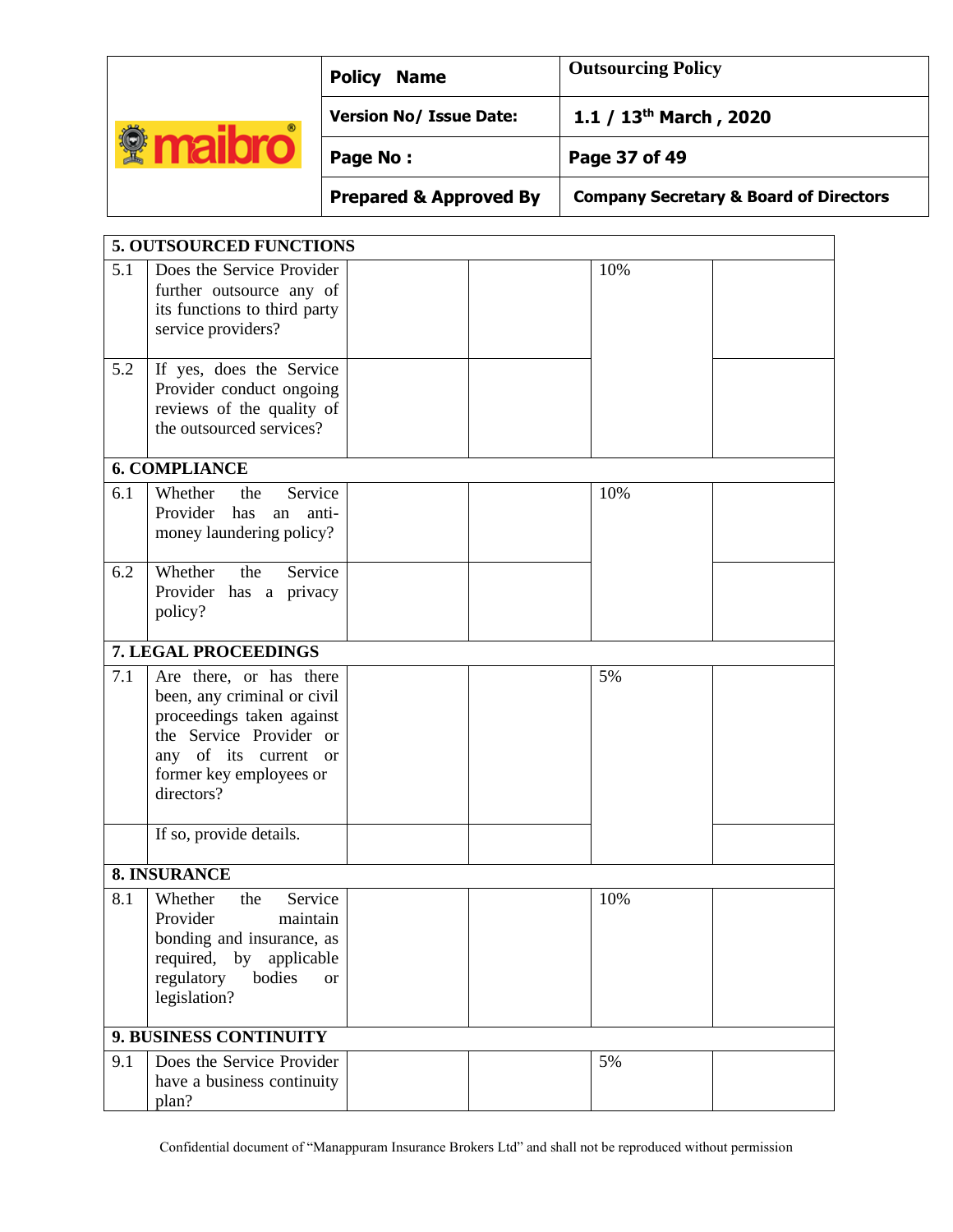| $^{\circ}$ | <b>Policy</b><br><b>Name</b>      | <b>Outsourcing Policy</b>                         |
|------------|-----------------------------------|---------------------------------------------------|
|            | <b>Version No/ Issue Date:</b>    | 1.1 / $13^{th}$ March, 2020                       |
|            | Page No:                          | Page 38 of 49                                     |
|            | <b>Prepared &amp; Approved By</b> | <b>Company Secretary &amp; Board of Directors</b> |

| 9.2 | When the BCP was last<br>tested. |  |      |  |
|-----|----------------------------------|--|------|--|
|     |                                  |  |      |  |
|     | -Within 6 Months                 |  |      |  |
|     | -Above 6 Months                  |  |      |  |
|     | <b>Total</b>                     |  | 100% |  |

NOTES:

1. Vendor Risk Assessments should specify the Minimum Score set for the selection of the Vendor – this is particularly important where multiple vendors have been considered for selection

2. Any deviation to this policy needs to be highlighted to a level above the approving authority for acceptance or otherwise.

| Assessment Done by: | Verified By  |
|---------------------|--------------|
| Name:               | Name:        |
| Designation:        | Designation: |
| Signature:          | Signature:   |
| Date:               | Date:        |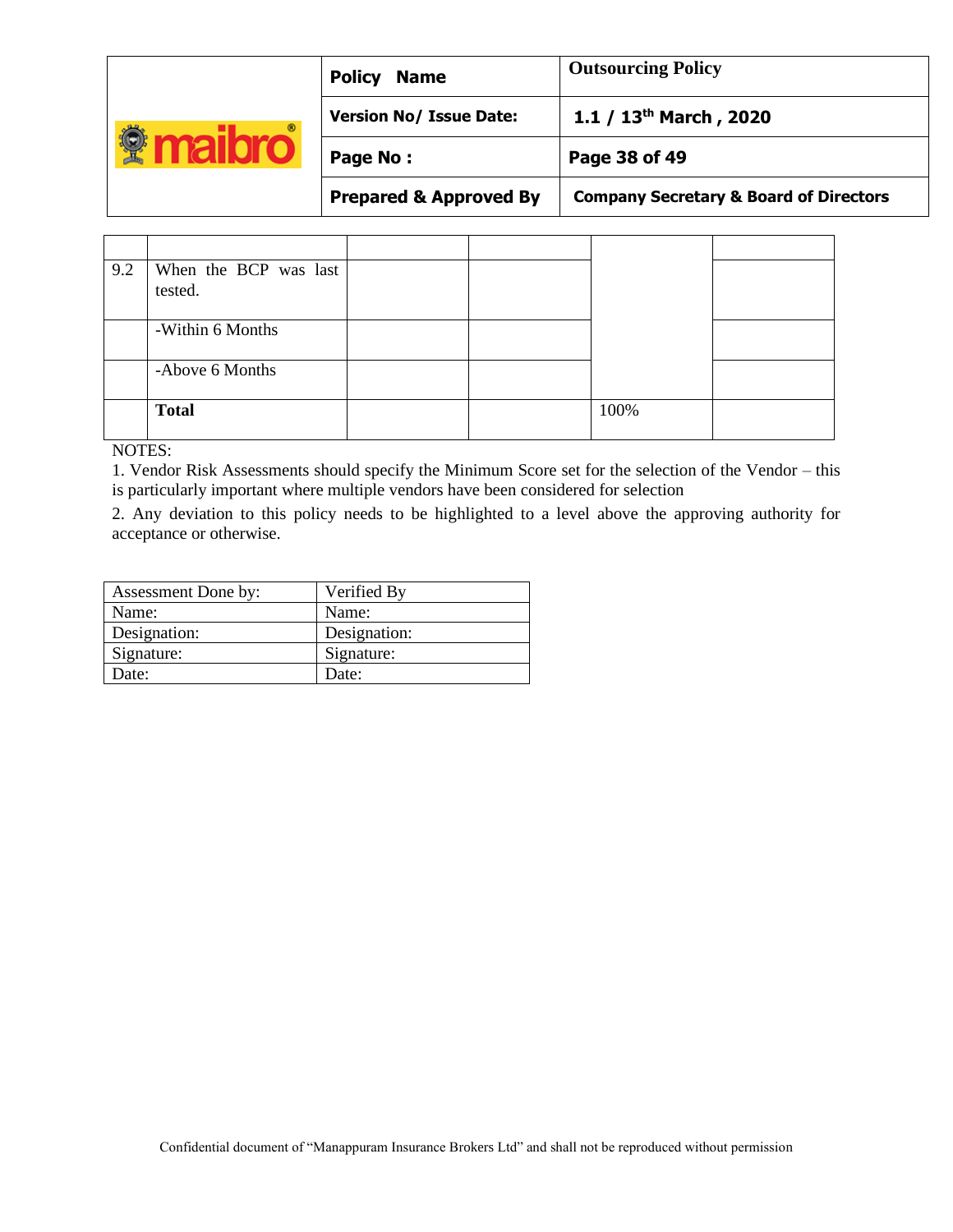| $^{\circ}$ | <b>Policy</b><br><b>Name</b>      | <b>Outsourcing Policy</b>                         |
|------------|-----------------------------------|---------------------------------------------------|
|            | <b>Version No/ Issue Date:</b>    | 1.1 / $13th$ March, 2020                          |
|            | Page No:                          | Page 39 of 49                                     |
|            | <b>Prepared &amp; Approved By</b> | <b>Company Secretary &amp; Board of Directors</b> |

#### **Annexure-6: Outsourcing Agreement**

#### **…………………………AGREEMENT**

This Agreement executed on ………………………………. at ………………. Between **Manappuram Insurance Brokers Limited,** a company incorporated under the Companies Act, 1956 and having its registered office at 2<sup>nd</sup> Floor, Manappuram House (Old Building), Valapad, Thrissur, Kerala- 680567 (hereinafter referred to as the "MAIBRO"), which expression, unless repugnant to the context or meaning hereof, shall include its group companies, associates, subsidiaries, divisions, successors, administrators or permitted assignees) of the FIRST PART;

**………………………………………….,** a company incorporated under the Companies Act, 1956 and having registered office at ………………………………………………….., (hereinafter referred to as the "Service Provider"), which expression shall unless repugnant to the meaning of context thereof be deemed to mean and include herein its successors in business and permitted assigns of the OTHER PART.

MAIBRO and the Service provider are collectively referred to as "Parties" and individually referred to as "Party".

### **RECITALS**

MAIBRO is an Insurance Broking Company, inter alia engaged in the business of Insurance broking desirous of engaging the Service Provider to provide ……………………………………….

The Service provider is inter alia engaged in the business of ……………………………………………

The Service Provider offered its service to MAIBRO for ……………………………………………………………………...and MAIBRO accepted such service from the Service Provider.

NOW THEREFORE, in consideration of the mutual covenants and obligations between the parties it is agreed as follows

### **1. Definition and interpretations**

*(to be defined depending on type of Service)* 

#### **2. Scope of Services:**

*(to be defined in Schedule)*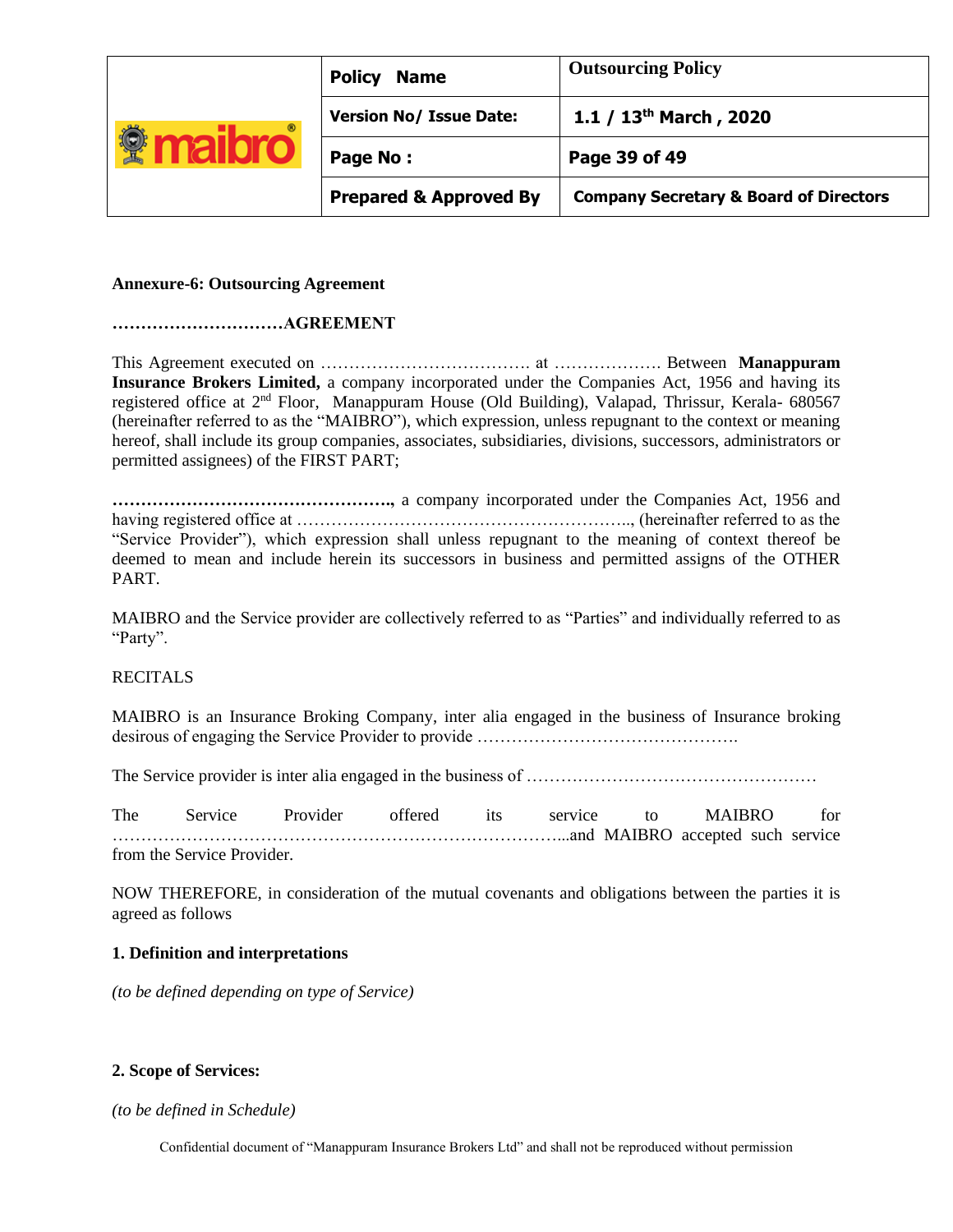|            | <b>Policy</b><br><b>Name</b>      | <b>Outsourcing Policy</b>                         |
|------------|-----------------------------------|---------------------------------------------------|
| $^{\circ}$ | <b>Version No/ Issue Date:</b>    | 1.1 / $13^{th}$ March, 2020                       |
|            | Page No:                          | Page 40 of 49                                     |
|            | <b>Prepared &amp; Approved By</b> | <b>Company Secretary &amp; Board of Directors</b> |

# **3. Obligations of the Parties**

*(to be defined depending on type of Service)*

# **4. Tenure of the Contract**

*(to be defined depending on type of Service)* 

# **5. Fee and Terms of payment**

*(to be defined depending on type of Service)* 

# **6. Representation and Warranties.**

The Service Provider represents and warrants that:

- a. The services to be provided are in compliance with all applicable laws, statutes, regulations and other legal provisions applicable to this agreement.
- b. It has the requisite experience, license, expertise, qualified manpower and other requisite resources to provide the Services and hereby represents and warrants that all Services provided shall at all times strictly conform to the requirements of this Agreement as set out herein.
- c. The execution, delivery or performance by the Service Provider shall not contravene constitutional documents of the Service Provider.
- d. It warrants that there are no legal proceedings instituted or threatened against the Service Provider before any court or administrative body or arbitral tribunal which might adversely affect the ability of the Service provider to perform its obligations under this Agreement.
- e. It has full power and authority to enter into this agreement and to take action and execute any documents required by the terms hereof and this agreement is enforceable in accordance with the terms hereof and the person(s) executing this Agreement on behalf of the Service provider is/are duly empowered and authorized to execute this Agreement and perform all its obligations in accordance with the terms herein.
- f. Each of the representations is true and correct in all material respect as of the date of signing and that none of them omits to state any matter which makes any of such representations misleading in any material respect.

### **7. Statutory Compliances:**

a. The Service Provider shall observe and comply with all applicable provisions and requirements of the Contract Labour (Regulation and Abolition) Act, 1970, The Employees Provident Fund and Family Pension Fund Act, 1952, the Payment of Wages Act, 1926, the Minimum Wages Act, 1948, the Payment of Bonus Act, 1965, and all applicable statutes, regulations and provisions having the force of law as also all rules, by-laws and other provisions framed there under in pursuance thereof, in so far as they are attracted by reason of obligations and rights conferred on the Service Provider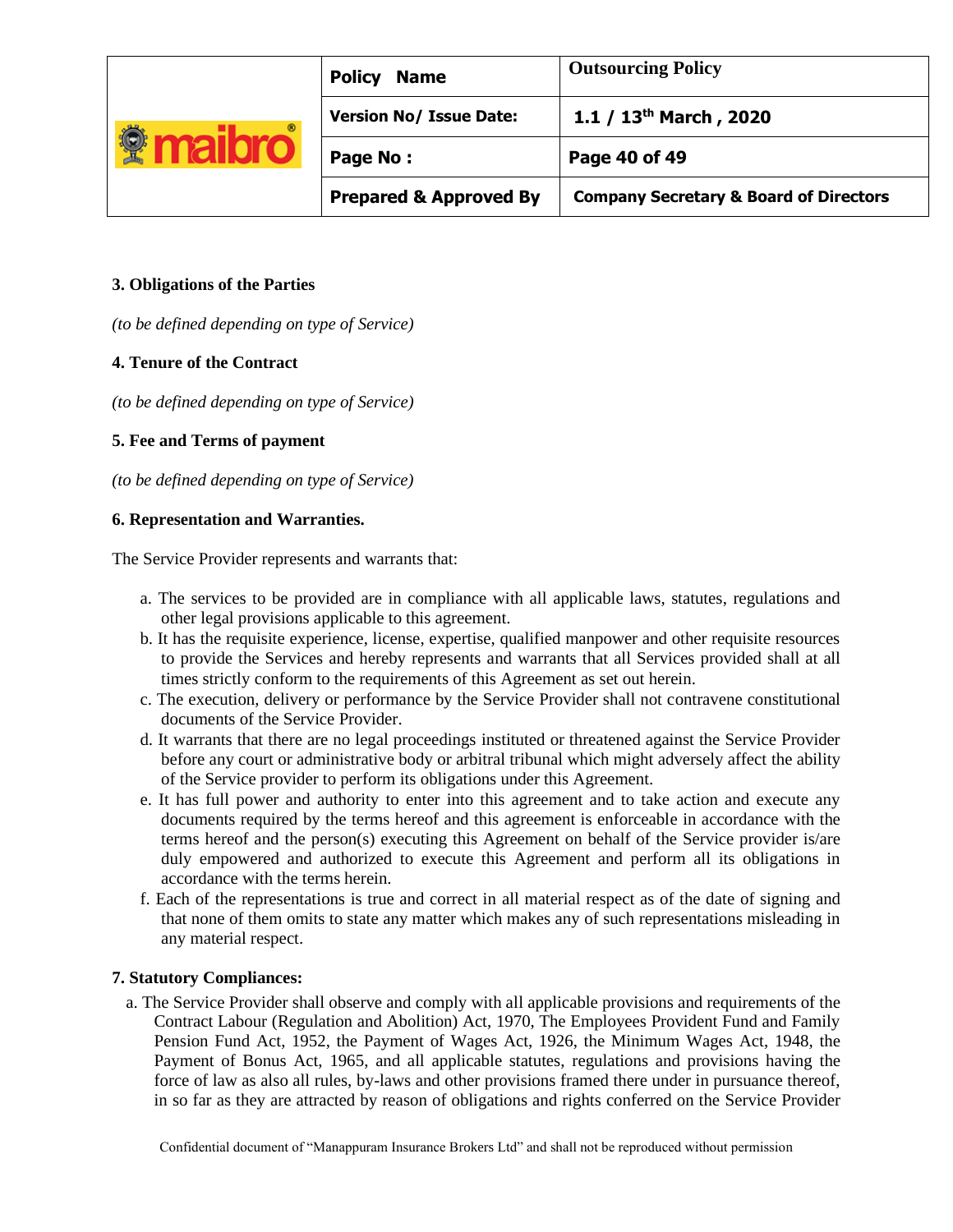| $^{\circ}$ | <b>Policy</b><br><b>Name</b>      | <b>Outsourcing Policy</b>                         |
|------------|-----------------------------------|---------------------------------------------------|
|            | <b>Version No/ Issue Date:</b>    | 1.1 / $13^{th}$ March, 2020                       |
|            | Page No:                          | Page 41 of 49                                     |
|            | <b>Prepared &amp; Approved By</b> | <b>Company Secretary &amp; Board of Directors</b> |

by this Agreement or by reason of duties or responsibilities imposed on the Service Provider by reason of this Agreement or by reason of the activities or functions discharged by the Service Provider in pursuance of this agreement and in particular, by reason of the employed or engaging by the Service Provider of the persons employed or engaged in or connection with rendering of various services at the said establishment. The service provider shall on demand produce the documents to MAIBRO for legal compliances.

- b. It is hereby expressly agreed and understood between the parties hereto that the Service Provider is an independent Service Provider and shall be solely responsible as employer/master of the employees and/or persons engaged by it for the purpose of providing the Services. Further there is no master and servant relationship between the MAIBRO and the Service Provider or between MAIBRO and the employees and/or persons engaged by the Service Provider.
- c. The Service Provider, being the employer in relation to the persons engaged/employed by it to provide the services under this agreement shall alone be responsible and liable to pay wages and salary and all emoluments to such persons and meet the statutory payments /requirements relating to his employees. In the event of the Service Provider failing in complying with any statutory payments even after demand, MAIBRO shall be entitled to pay the same to the concerned Department and the same shall be adjusted against the payments to be made to the Service Provider by MAIBRO.

# **8. Discipline**

- a. Service Provider shall issue identity cards, on its own name and trading style, to its personnel deputed for rendering the said services, which at MAIBRO 's option, would be subject to verification at any time. MAIBRO may refuse the entry into the premises to any personnel of the Service Provider not bearing such identity card or not being tidily dressed.
- b. No personnel of the Service Provider shall leave the demised premises where they have been deployed without permission of MAIBRO.
- c. MAIBRO shall always have the right and liberty to do surprise inspection at its sites.
- d. Service Provider shall ensure that no personnel engaged by them will engage in any type of activities prejudicial to the interest of MAIBRO. It is specifically provided that in case any personnel engaged by the Service Provider for the purpose of security and safety of the properties of MAIBRO as provided in this agreement, acts or indulges in any activity prejudicial to the interests or safety of its properties , MAIBRO shall have the right to direct the Service Provider to immediately substitute him with another personnel and on such direction being given, the Service Provider shall implement the direction without any objection whatsoever forthwith.
- e. It is understood between the parties hereto that the Service Provider alone shall have the right to take disciplinary action against any person(s) engaged /employed by it, while no right whatsoever shall vest in such person(s) to raise any dispute and/or claim whatsoever against MAIBRO. MAIBRO shall under no circumstances be deemed or treated as the employer in respect of any person(s) engaged/employed by the Service Provider for any purpose whatsoever, nor would MAIBRO be liable for any claim(s) whatsoever, of any such person(s).
- f. That this agreement does not give any right of license to the Service Provider, save and in respect, to enter the premises of MAIBRO for the purpose of this agreement as long as this agreement subsists and also subject to the rules and security procedures of MAIBRO.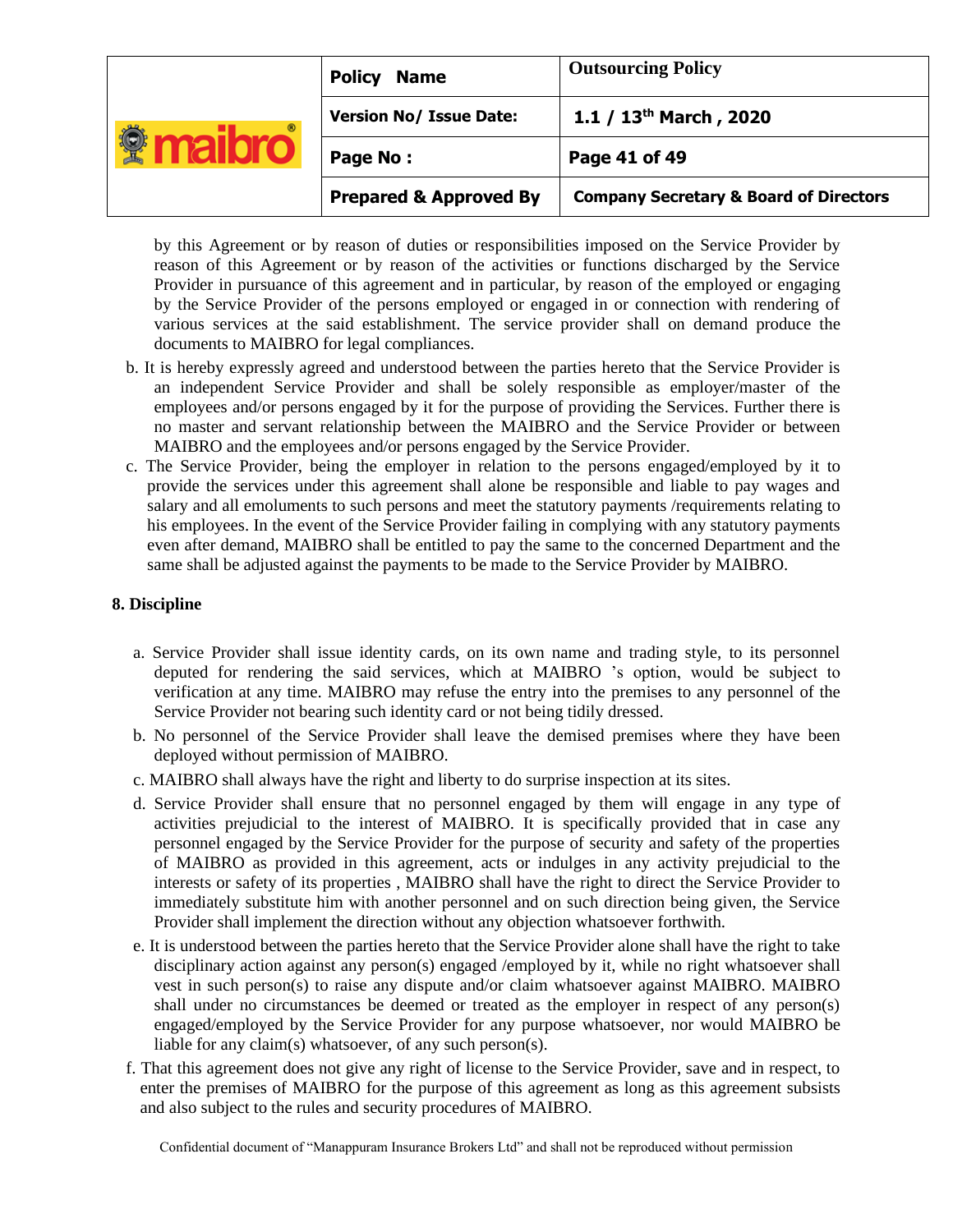| $^{\circ}$ | <b>Policy</b><br><b>Name</b>      | <b>Outsourcing Policy</b>                         |
|------------|-----------------------------------|---------------------------------------------------|
|            | <b>Version No/ Issue Date:</b>    | 1.1 / $13^{th}$ March, 2020                       |
|            | Page No:                          | Page 42 of 49                                     |
|            | <b>Prepared &amp; Approved By</b> | <b>Company Secretary &amp; Board of Directors</b> |

## **9. Termination of the agreement:**

- a. In case of non-observance and non-performance of any of the provisions of this agreement by the Service Provider, MAIBRO shall be at liberty forthwith or at any time thereafter to terminate this Agreement without notice.
- b. During the tenure of this Agreement, MAIBRO reserves its right to terminate the Agreement, without any obligation monetary or otherwise, and / or without assigning any reason thereof, by giving one Month's notice. If the Service Provider wants to terminate the Agreement, the Service Provider will have to give Three Months' notice to MAIBRO.
- c. On termination of this Agreement, the Service Provider shall withdraw his personnel with immediate effect and forthwith deliver vacant and peaceful possession of the said establishment and handover fixtures, fitting, furniture, articles and other items if provided by MAIBRO under or in pursuance or for the purpose of this agreement in the same good order and condition in which they were at the time of commencement of this agreement or of handling over or installation thereof (reasonable wear and tear expected) and shall be liable to Company and make good any losses caused in this behalf on account of any damage, injury of otherwise however.

# **10. Indemnification:**

- a. The Service Provider hereby undertakes to perform its obligations and indemnifies and agrees to keep MAIBRO, its Directors, employees harmless and indemnified against any loss or damage caused to MAIBRO in any event and make good any loss, damage, suffered or incurred by MAIBRO due to any theft, pilferage by the employees of the Service Provider in the performance of their duties in the premises of MAIBRO. MAIBRO further retains the right to deduct such payment from the consideration payable to the Service Provider for the loss, damage, suffered or incurred by MAIBRO due to any theft, pilferage by the employees of the Service Provider. MAIBRO further retains the right to deduct such payment from the consideration payable to the Service Provider for the loss, damage, suffered or incurred by MAIBRO due to any theft, pilferage by the employees of the Service Provider.
- b. The Service Provider agrees to indemnify and keep indemnified MAIBRO from time to time and at all times against any loss, damage, claim and liability that may arise as a result of any act or omission or commission, error on the part of Service Provider in respect of non-payment or non-observance of any statutory dues, third party liability or statutory compliances of any nature whatsoever in respect of its employees or any claims made by, through or under its employees against MAIBRO or any of its officers, directors, employees, Service Providers, agents etc. during the continuance of this agreement or after termination hereof. The Service Provider undertakes to take care of any such legal action initiated against MAIBRO or otherwise and shall defend the same at its own cost and expense. Without prejudice to any other rights and remedies, MAIBRO further retains the right to claim liquidated damages from the Service Provider.
- c. The Service Provider shall at all times indemnify and keep indemnified MAIBRO against any claim by any third party for any injury, damage to the property or person of the third party or for any other claims whatsoever for any acts of commission or omission of its employees or personnel during the hours of providing the services at MAIBRO's premises or before and after that.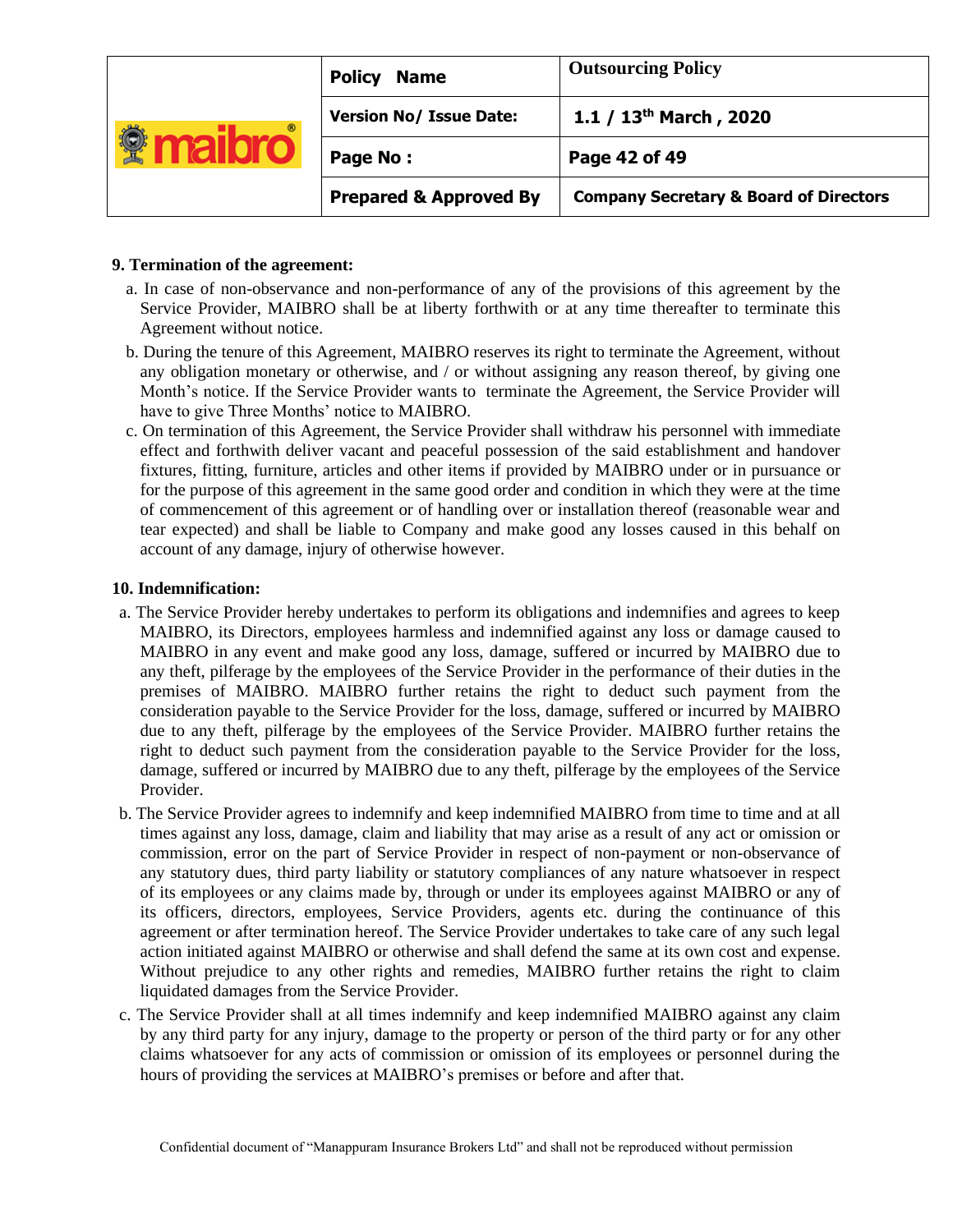| $^{\circ}$ | <b>Policy</b><br><b>Name</b>      | <b>Outsourcing Policy</b>                         |
|------------|-----------------------------------|---------------------------------------------------|
|            | <b>Version No/ Issue Date:</b>    | 1.1 / $13th$ March, 2020                          |
|            | Page No:                          | Page 43 of 49                                     |
|            | <b>Prepared &amp; Approved By</b> | <b>Company Secretary &amp; Board of Directors</b> |

- d. The Service Provider shall at all times indemnify and keep indemnified MAIBRO against any claim lodged by the personnel of the Service Provider for employment or compensation of any sort financial or otherwise.
- e. That, if at any time, during the operation of this Agreement or thereafter MAIBRO is made liable in any manner whatsoever by any order ,direction or otherwise of any Court ,Authority or Tribunal, to pay any amounts whatsoever in respect of or to any of the present or ex-personnel of the Service Provider or to any third party in any event, the Service Provider shall immediately pay to MAIBRO all such amounts and costs also and in all such cases /events the opinion of MAIBRO shall be final binding upon the Service Provider. MAIBRO shall be entitled to deduct any such amounts as aforesaid, from the security deposit and /or from any pending bills of the Service Provider.

**11. Nature of the agreement:** The parties hereto have considered agreed to and have a clear understanding on the following aspects:

- a. This agreement is for providing the aforementioned services and is not an Agreement for supply of contract labour. It is clearly understood by the Service Provider that the persons employed by the Service Provider for providing services as mentioned herein, shall be the employees of the Service Provider only and not MAIBRO. The number of persons to be employed and individual person to be employed for providing the said services shall be decided by the Service Provider who shall be liable to make payments to its said employees towards their monthly wages/salaries and other statutory dues.
- b. MAIBRO shall not liable for any obligations/responsibilities, contractual, legal or otherwise, towards the Service Provider's employees /agents or to the said employees/agents directly and /or indirectly in any manner whatsoever.
- c. The employees /personnel of the Service Provider rendering the services under this Agreement shall never be deemed to be the employees of MAIBRO in any manner whatsoever and shall not be entitled for employment, salary/ wages, damages, compensation or anything arising from their deployment by the Service Provider for rendering the said services.

### **12. Dispute resolution:**

In the event of difference or dispute arising out or in connection with this agreement, over the rights or obligation of parties, the dispute would first be attempted to be resolved by consultations between the parties. Upon failure of such mutual consultations, the dispute or difference would be referred to Arbitration of a Sole Arbitrator, to be appointed by MAIBRO and the provisions of the Arbitration and Conciliation Act, 1996 shall be applicable to such Arbitration. In the event of incapacity or resignation or death of the sole arbitrator so appointed, MAIBRO shall be entitled to appoint another arbitrator in place of the earlier arbitrator, and the proceedings shall continue from the stage at which the predecessor had left. The venue of arbitration shall be at Thrissur.

#### **13. Governing law /jurisdiction**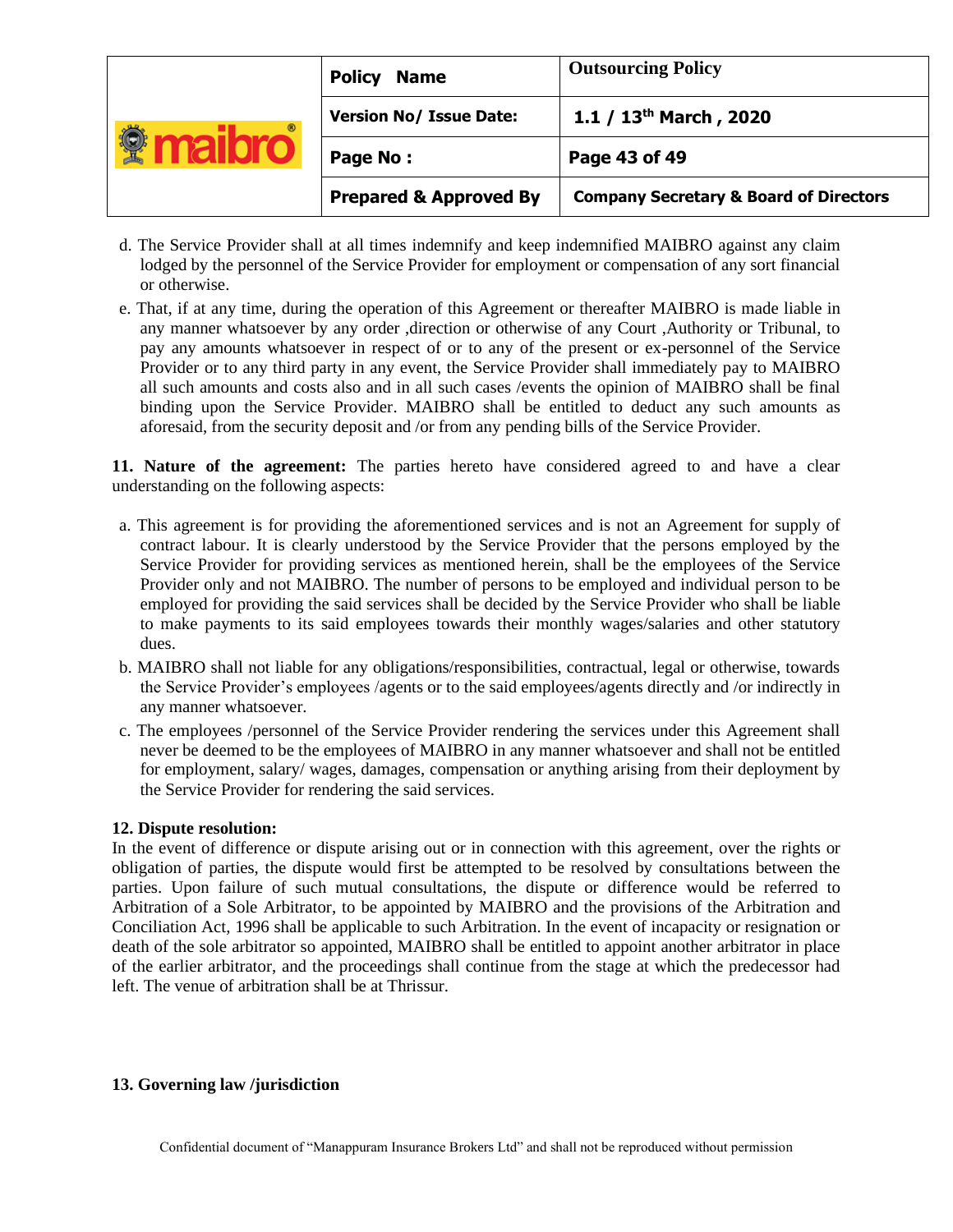| $^{\circ}$ | <b>Policy</b><br><b>Name</b>      | <b>Outsourcing Policy</b>                         |
|------------|-----------------------------------|---------------------------------------------------|
|            | <b>Version No/ Issue Date:</b>    | 1.1 / $13^{th}$ March, 2020                       |
|            | Page No:                          | Page 44 of 49                                     |
|            | <b>Prepared &amp; Approved By</b> | <b>Company Secretary &amp; Board of Directors</b> |

The applicable law governing this agreement shall be the laws of India and the courts having jurisdiction over the place of business of MAIBRO where this Agreement is entered into shall have the exclusive jurisdiction to try any dispute with respect to this Agreement.

# **14. Confidentiality**

- a. The Service Provider and its personnel including but not limited to their sub agents, contractor etc. will at all times comply with Information Security Requirements policy of MAIBRO as mentioned therein.
- b. The Service Provider acknowledges that all material and information supplied by MAIBRO which has or will come into Service Provider's possession or knowledge of Service Provider in connection with its performance hereunder, is to be considered MAIBRO's confidential and proprietary information (the "Confidential Information"). By way of illustration, but not as a limitation, Confidential Information includes the Software, trade secrets, processes, data, knowhow, program codes, documentation, flowcharts, algorithms, marketing plans, forecasts, unpublished financial statements, budgets, licenses, prices, costs, and employee and customer lists. Service Provider's undertakings and obligations under this Section will not apply, however, to any Confidential Information which: (I) is or becomes generally known to the public through no action on Developer's part, (ii) is generally disclosed to third parties by MAIBRO without restriction on such third parties, or (iii) is approved for release by written authorization of MAIBRO. Upon termination of this Agreement or at any other time upon request, Service Provider will promptly deliver to MAIBRO all notes, memoranda, notebooks, drawings, records, reports, files, documented source codes and other documents (and all copies or reproductions of such materials) in its possession or under its control, whether prepared by Service Provider or others, which contain Confidential Information. Service Provider acknowledges that Confidential Information is the sole property of MAIBRO. Service Provider agrees that disclosure of such information to, or use by, third parties, either during or after this Agreement, will cause MAIBRO irreparable damage. Service Provider agrees to use best efforts to hold Confidential Information in the strictest confidence, not to make use of it other than for the performance of its obligations hereunder, to release it only to the Service Provider's employees or contractors with a need to know such information and not to release or disclose it to any other party.
- c. Service Provider further agrees not to release such information to any employee or contractor who has not signed a written agreement between Service Provider and the employee expressly binding the employee not to use or disclose the Confidential Information, except as expressly permitted herein. MAIBRO shall be listed as a third-party beneficiary of any such agreement. Service Provider will notify MAIBRO in writing of any circumstances within its knowledge relating to any unauthorized possession, use, or knowledge of such Confidential Information. At any time, upon request, Service Provider will return any such information within its possession to MAIBRO.
- d. Service Provider shall (and shall ensure that all persons who are its servants or agents, acting thereunder, as the case may be) comply with any applicable laws, statutes, regulations and codes relating to data protection (including without limitation to the foregoing, the Information Technology Act, 2000, and rules framed thereunder (the "IT Laws")) as amended, re-enacted, modified or supplemented and in particular comply with the confidentiality, Data Protection Principles set out in the IT Law in connection with personal data processed as a consequence of this Non-Disclosure Agreement or any agreements referenced herein. . Service Provider shall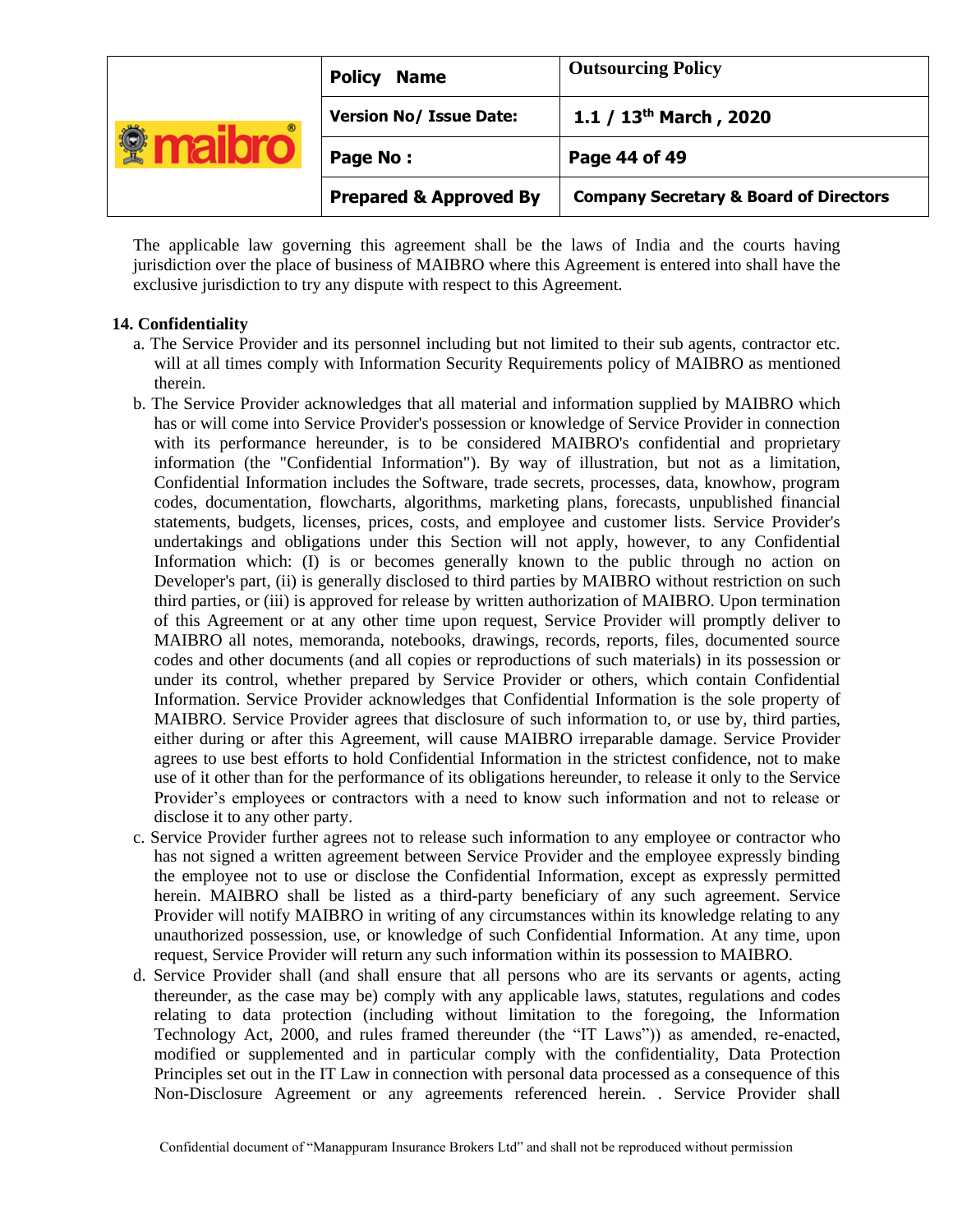| $^{\circ}$ | <b>Policy</b><br><b>Name</b>      | <b>Outsourcing Policy</b>                         |
|------------|-----------------------------------|---------------------------------------------------|
|            | <b>Version No/ Issue Date:</b>    | 1.1 / $13th$ March, 2020                          |
|            | Page No:                          | Page 45 of 49                                     |
|            | <b>Prepared &amp; Approved By</b> | <b>Company Secretary &amp; Board of Directors</b> |

implement and follow the rules as laid down in the Information Technology (Reasonable Security Practices and Procedures and Sensitive Personal Data or Information) Rules, 2011 ['the Rules'] and the Information Technology Act, 2000.

e. Return or Destruction of Confidential Information: Upon completion of the Business Purpose or upon the written request of MAIBRO owning Confidential Information, Service Provider shall return all copies of Confidential Information to MAIBRO or certify, if so requested by the directing party, in writing that all copies of Confidential Information have been destroyed permanently within the time stipulated by such requesting party. A party may return Confidential Information, or any part thereof, to the other party at any time. However, MAIBRO may retain a minimum of one copy of all work product and relevant project documentation for archival and audit purposes

### **15. Audit**

MAIBRO may, at its discretion, audit the software, books and services/System/DC of the Contractor by its external / internal / IRDA / auditors. Contractor will facilitate the same without any demur. Service Provider shall, whenever required, furnish all relevant information, records, and data to inspecting officials of MAIBRO and the external / internal / IRDA / auditors. MAIBRO reserves the right to call for any relevant material information/report. MAIBRO will provide the information in advance to the Service Provider for the same. Service Provider should get the activities and or functions audited from time to time as per the requirements of MAIBRO, Reserve bank of India or any other statutory body, where ever applicable. Audits will be at MAIBRO sole expense. In case any violations in reported by such Auditors, Service Provider shall be liable to reimburse the expenses of such auditing to MAIBRO.

### **16. Intellectual Property**

Each Party agree, warrant and undertake that it shall take steps aimed at ensuring that other party's Intellectual Property Rights or other party's Products, Services and software are not infringed, passed off, diluted, reverse-engineered, hacked into, misappropriated, tampered with and/or copied by a party, its directors, officers, employees, agents, consultants, representatives, subsidiaries, associates, etc. MAIBRO grants a limited, non-exclusive and limited license in the Mobile Subscriber's data as provided by MAIBRO for the sole purpose of provision by ACL of Push SMS Services to MAIBRO. No other Licenses are being granted by either party, other than those mentioned in this Agreement.

Trade marks & trade names

Neither Party shall be entitled to use other Party's Trade Mark/Logo, unless agreed to in writing by the other party, setting out, inter alia, the terms and conditions, which shall govern such usage.

# **17. Notice**

Unless otherwise provided herein or agreed to in writing by the parties all notices, requests or other communications shall be served or given to either party by sending it by registered post or facsimile transmission or shall be personally delivered to the other party at its address specified below: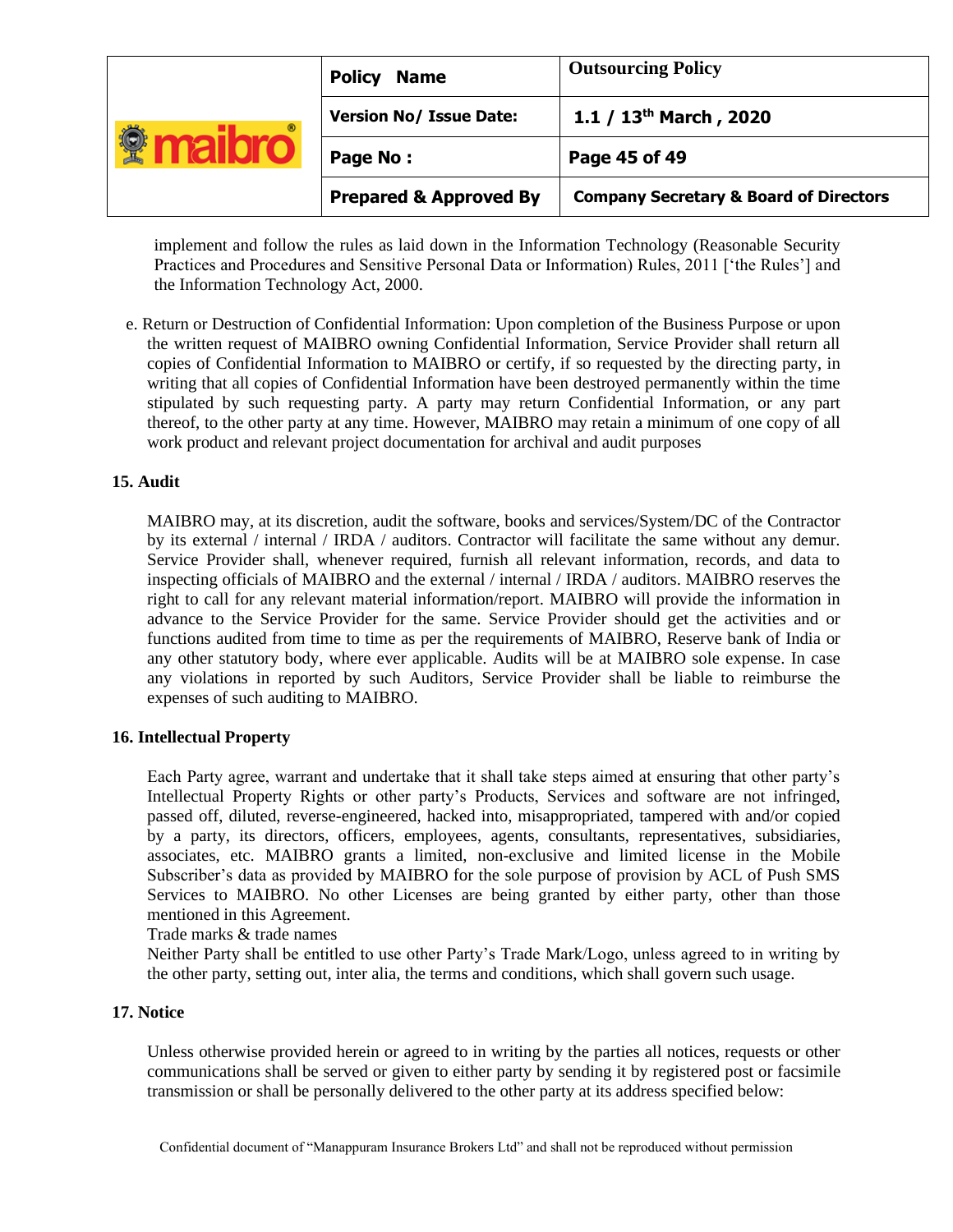|            | <b>Policy</b><br><b>Name</b>      | <b>Outsourcing Policy</b>                         |
|------------|-----------------------------------|---------------------------------------------------|
| $^{\circ}$ | <b>Version No/ Issue Date:</b>    | 1.1 / $13th$ March, 2020                          |
|            | Page No:                          | Page 46 of 49                                     |
|            | <b>Prepared &amp; Approved By</b> | <b>Company Secretary &amp; Board of Directors</b> |

## **18. Non-Exclusivity**

This Agreement does not prevent MAIBRO from entering into a similar agreement with any other party. This Agreement is on a non-exclusive basis.

### **19. Relationship**

Nothing contained in this Agreement shall constitute a partnership or joint venture between the Parties nor shall any relationship of employer and employee be deemed to be created between MAIBRO and any employee of the Service provider or between the Service Provider and any employee of MAIBRO.

This Agreement is on a principal to principal basis and the Service Provider is not an agent of MAIBRO and no party shall have the authority to bind or shall be deemed to be agent of the other party in any way.

#### **20. Prevalence of agreement**

- a. This Agreement along with its Annexure constitutes the whole Agreement between the parties with regard to the subject matter hereof, and the parties herein confirm that this Agreement supersedes any and all other prior understanding and commitments between the parties herein, express or implied.
- b. In the event of any inconsistency between the provisions of this Agreement and any other document or writing between the parties hereto, the provisions of this Agreement shall prevail.

#### **21. Entire Agreement**

This Agreement, including schedules or annexure attached hereto and all cross references referred to herein, constitute the entire agreement between the parties hereto, and supersede any and all prior agreements or understandings between the parties with respect to the subject matter hereof. No party hereto shall be bound by, and each party hereto specifically objects to, any term, condition or other provision or other condition which is different from or in addition to the provisions of the Agreement (whether or not it would materially alter the Agreement) and which is preferred by any other party hereto in any correspondence or other document, unless the party to be bound thereby specifically and knowingly agrees to such provision in writing.

#### **22. Amendments and waivers**

No amendment to this Agreement shall be valid or binding unless set forth in writing and duly executed by all parties to this Agreement. No waiver of any breach of any provision of this Agreement shall be effective or binding unless made in writing and signed by the party purporting to give the same and, unless otherwise provided in the written waiver, shall be limited to the specific breach waived.

#### **23. Assignment:**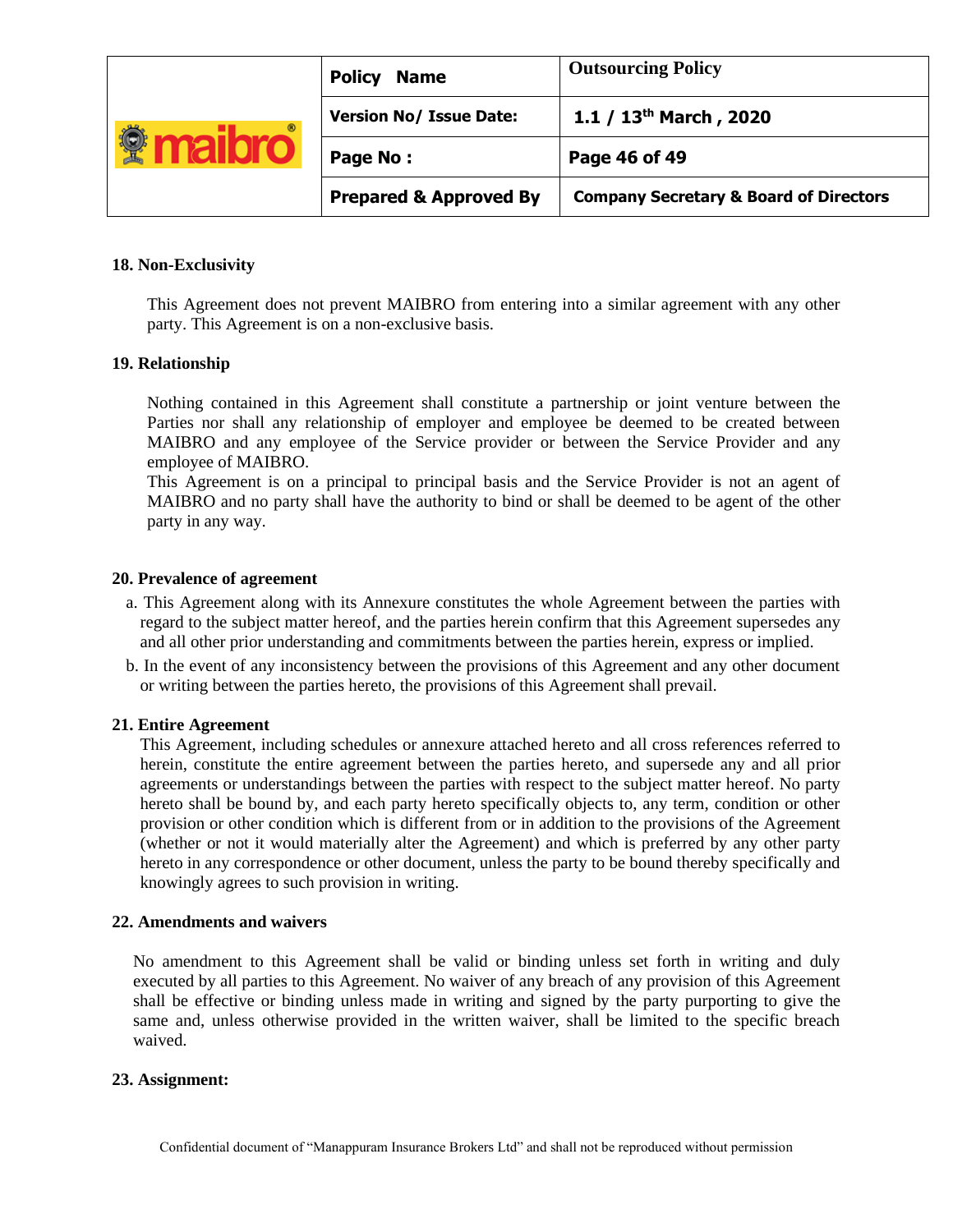| $^{\circ}$ | <b>Policy</b><br><b>Name</b>      | <b>Outsourcing Policy</b>                         |
|------------|-----------------------------------|---------------------------------------------------|
|            | <b>Version No/ Issue Date:</b>    | 1.1 / $13^{th}$ March, 2020                       |
|            | Page No:                          | Page 47 of 49                                     |
|            | <b>Prepared &amp; Approved By</b> | <b>Company Secretary &amp; Board of Directors</b> |

Save and except as provided herein, neither party shall assign this Agreement or all or any of its rights or obligations hereunder to any person, without the prior written consent of the other party, which consent shall not be unreasonably withheld. Subject to the foregoing, this Agreement and the respective rights and obligations of the parties hereto under this Agreement shall inure to the benefit of and be binding on their respective successors (including successor by reason of amalgamation or merger or any party) and permitted assigns.

### **24. Severability:**

If any provision of this Agreement shall be found by any court of law, Government or administrative body of competent jurisdiction or regulatory body to be invalid or unenforceable, the invalidity or unenforceability of such provision shall not affect the other provisions of this Agreement and all provisions not affected by such invalidity or unenforceability shall remain in full force and effect. The parties hereby agree to attempt to substitute for any invalid or unenforceable provision a valid or enforceable provision, which achieves to the greatest extent possible the economic, legal and commercial objectives of the invalid or unenforceable provision

### **25. Liabilities and remedies**

In the event of failure of the Service Provider to provide the services or part thereof as mentioned in this Agreement for any reasons whatsoever, MAIBRO shall be entitled to procure services from other sources and the Service provider shall be liable to pay forthwith to MAIBRO the incremental increase in payment, if any made to such other sources, besides damages at double the rate of payment.

### **26. Losses suffered by the Service Provider**

The Service provider shall not claim any damages, costs, charges, expenses, liabilities arising out of performance/ nonperformance of services, which it may suffer or otherwise incur by reason of any act/omission, negligence, default or error in judgment of their own and/or its personnel in rendering or non-rendering the services under this Agreement.

### **27. Service of notice**

Any notice or other communication required or permitted to be given between the parties under this agreement shall be given in writing at the address written in first Para or such other addresses as may be intimated from time to time in writing

### **28. Force majeure**

Neither party shall be in default if a failure to perform any obligation hereunder is caused solely by supervening conditions beyond that party's reasonable control, including acts of god, civil commotion, strikes acts of terrorism, labour disputes and governmental or public authorities' demands or requirements.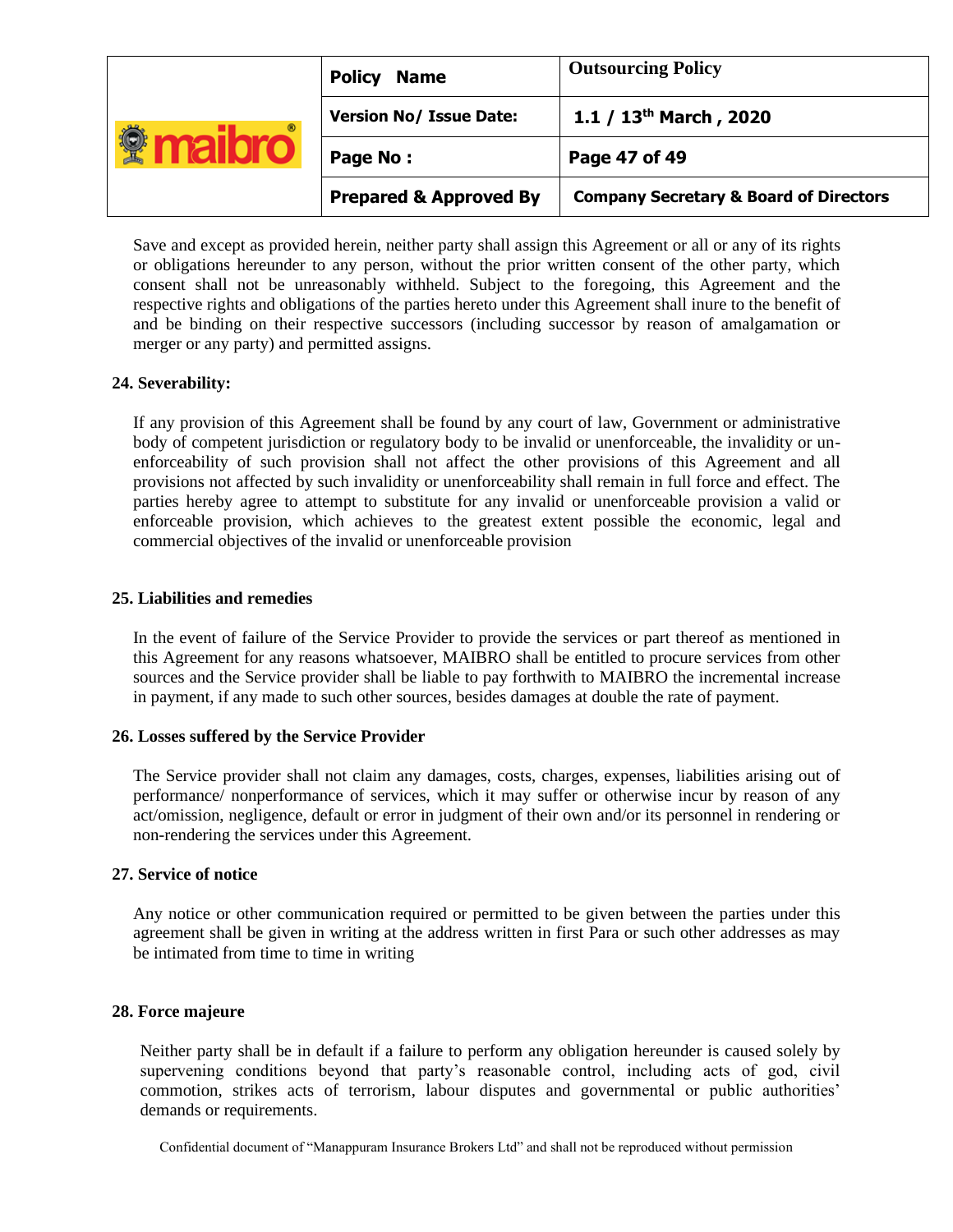|            | <b>Policy</b><br><b>Name</b>      | <b>Outsourcing Policy</b>                         |
|------------|-----------------------------------|---------------------------------------------------|
| $^{\circ}$ | <b>Version No/ Issue Date:</b>    | 1.1 / $13th$ March, 2020                          |
|            | Page No:                          | Page 48 of 49                                     |
|            | <b>Prepared &amp; Approved By</b> | <b>Company Secretary &amp; Board of Directors</b> |

# **29. Counterparts**

This Agreement shall be executed in two counterparts, each of which shall constitute the original but both of which when taken together shall constitute one and the same agreement.

In witness whereof MAIBRO and the Service Provider party above said have here unto subscribed their hands on the day month and year first mentioned above in the presence of the following witnesses:

For Manappuram Insurance Brokers Limited

Authorized Signatory

Authorized Signatory

Witness: